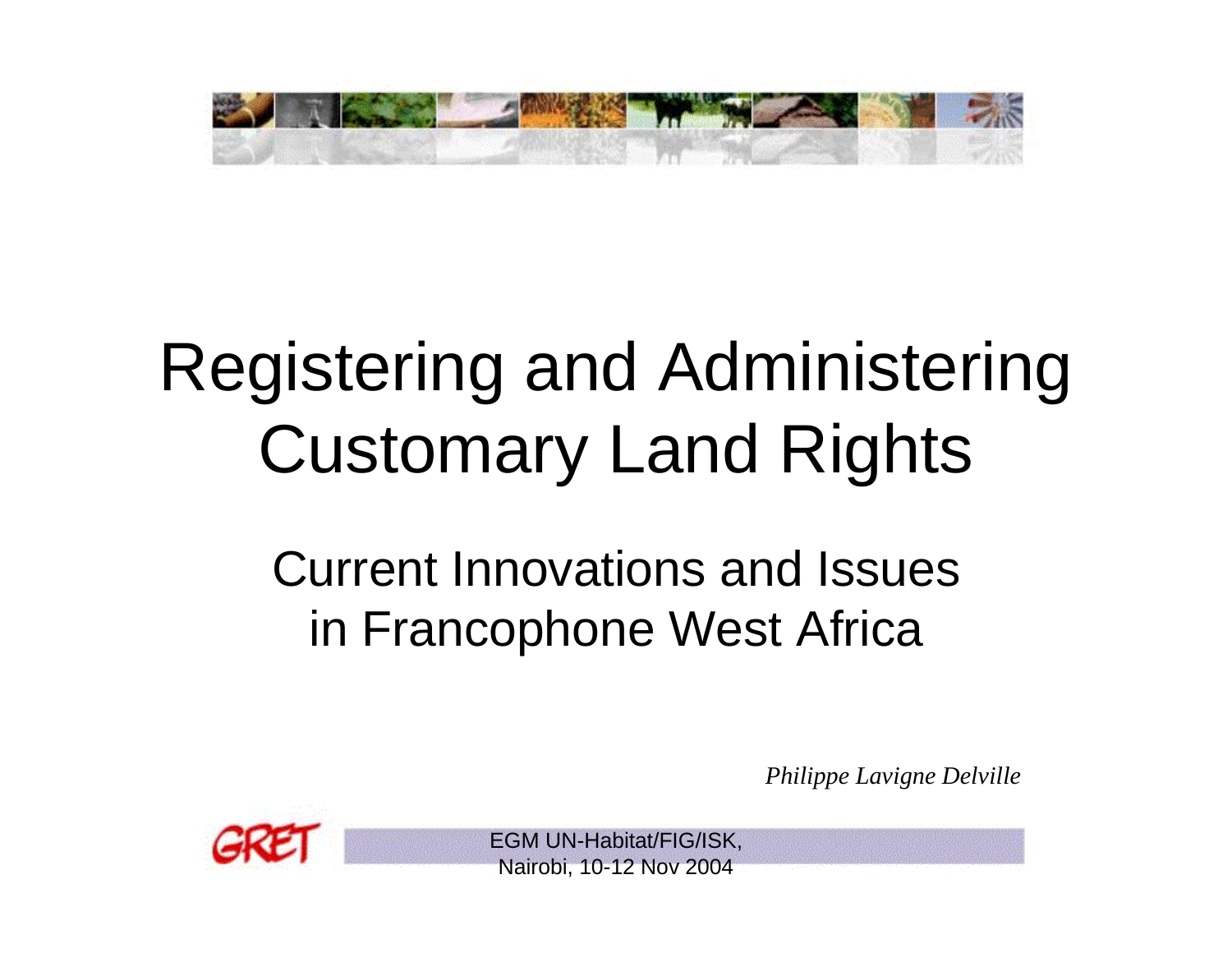

- I. Securing Rights Over Land and Natural Resources
	- what "secure rights" are, how to enforce them, current thinking in francophone West Africa
- II. « Rural Land Tenure Maps » (*plans fonciers ruraux - PFR*): Experience and **Issues**
- III. Expand the PFR approach and include it in the law. The Beninese Experience

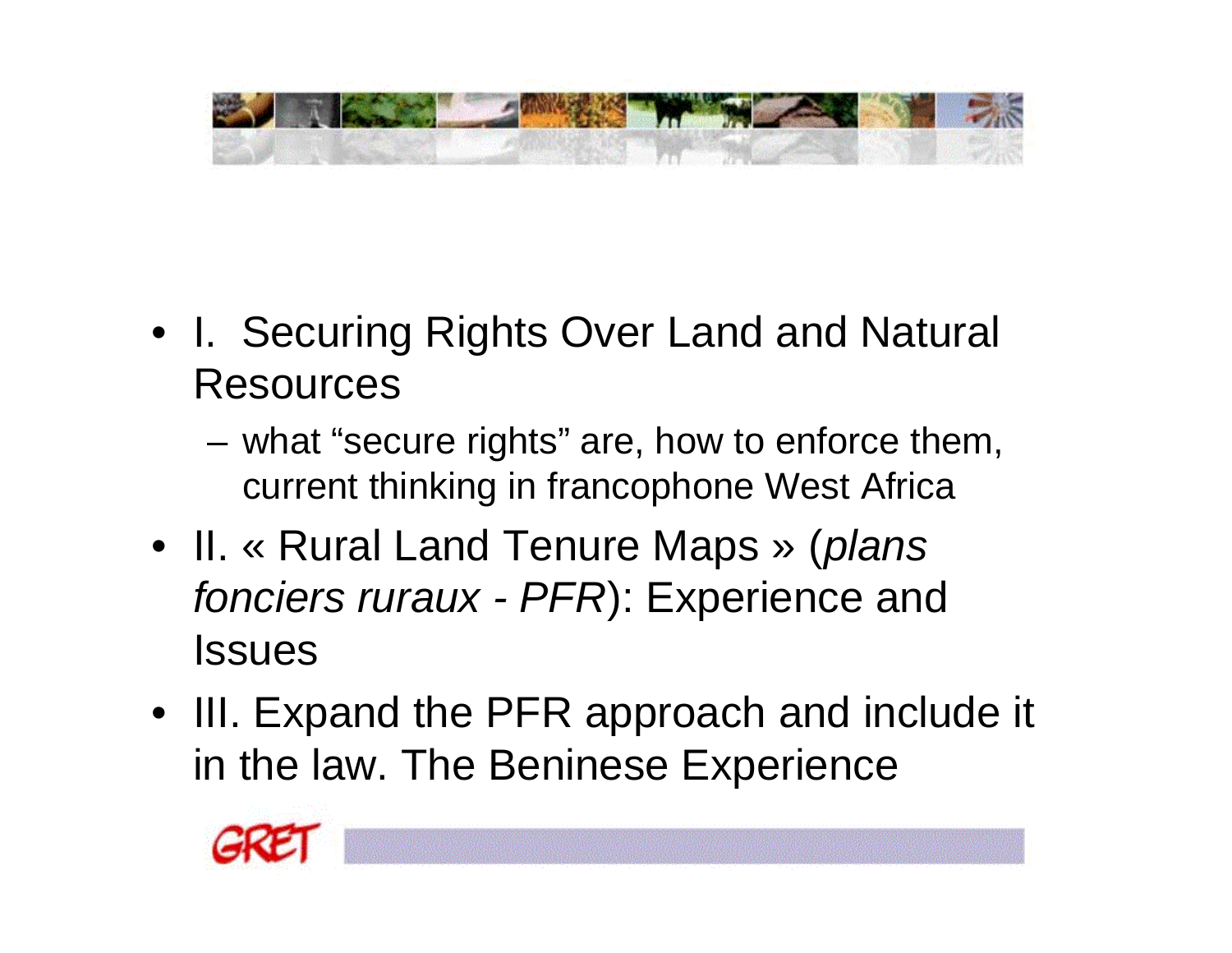

## I. Securing Rights Over Land and Natural Resources

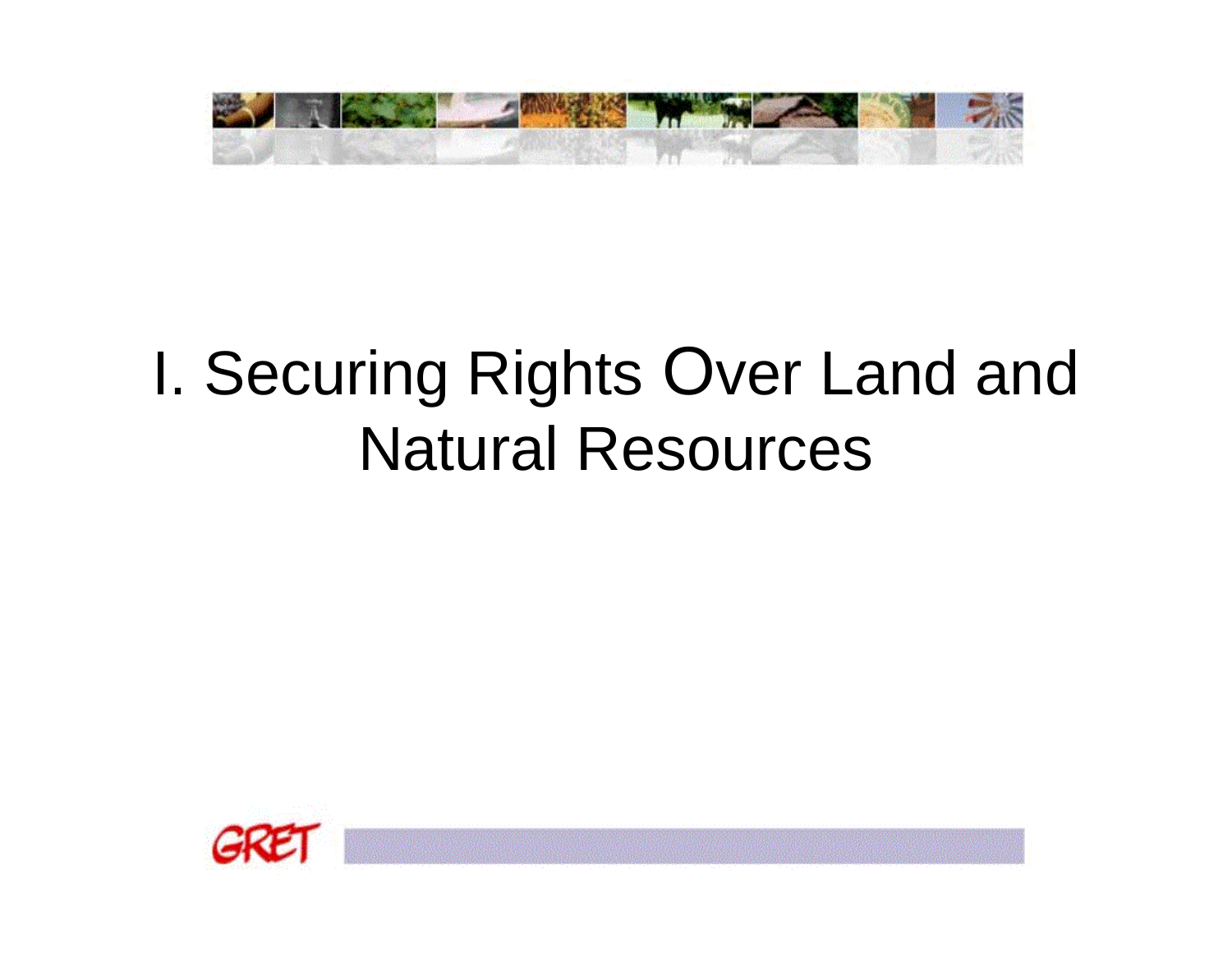

- *Most rural people's rights to land and resources are "illegal" or at the least informal* 
	- secure rights are necessary for production
	- securing rights helps avoid conflicts
	- a democratic state has to support citizens' properties
- *-> Issues of productivity, social peace and citizenship*

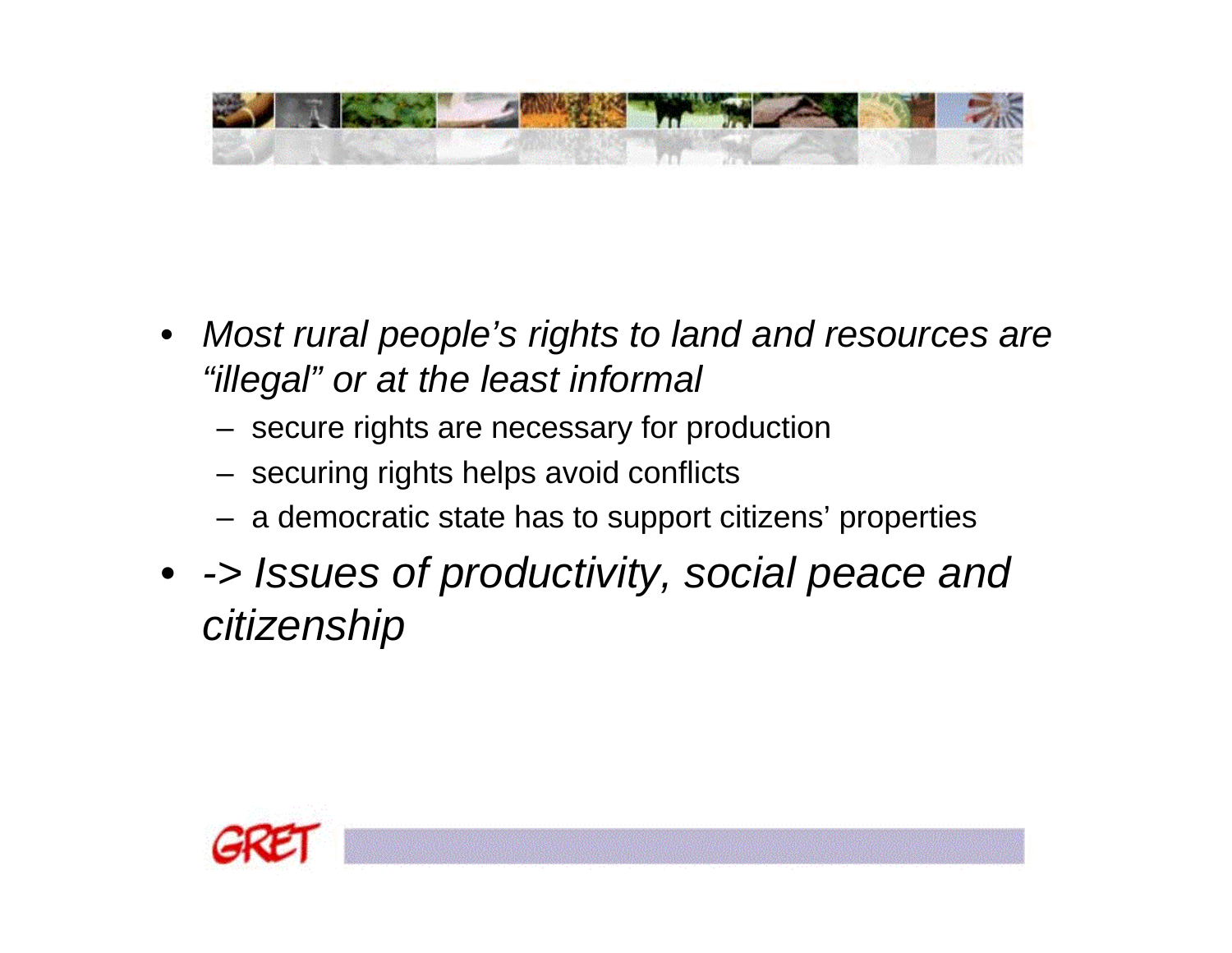

- *Debate on the type of rights to be considered in a context of legal pluralism : what outside deeds and titles ?*
- *Land rights administration has to be fair and transparent*
- *-> Issues of governance*

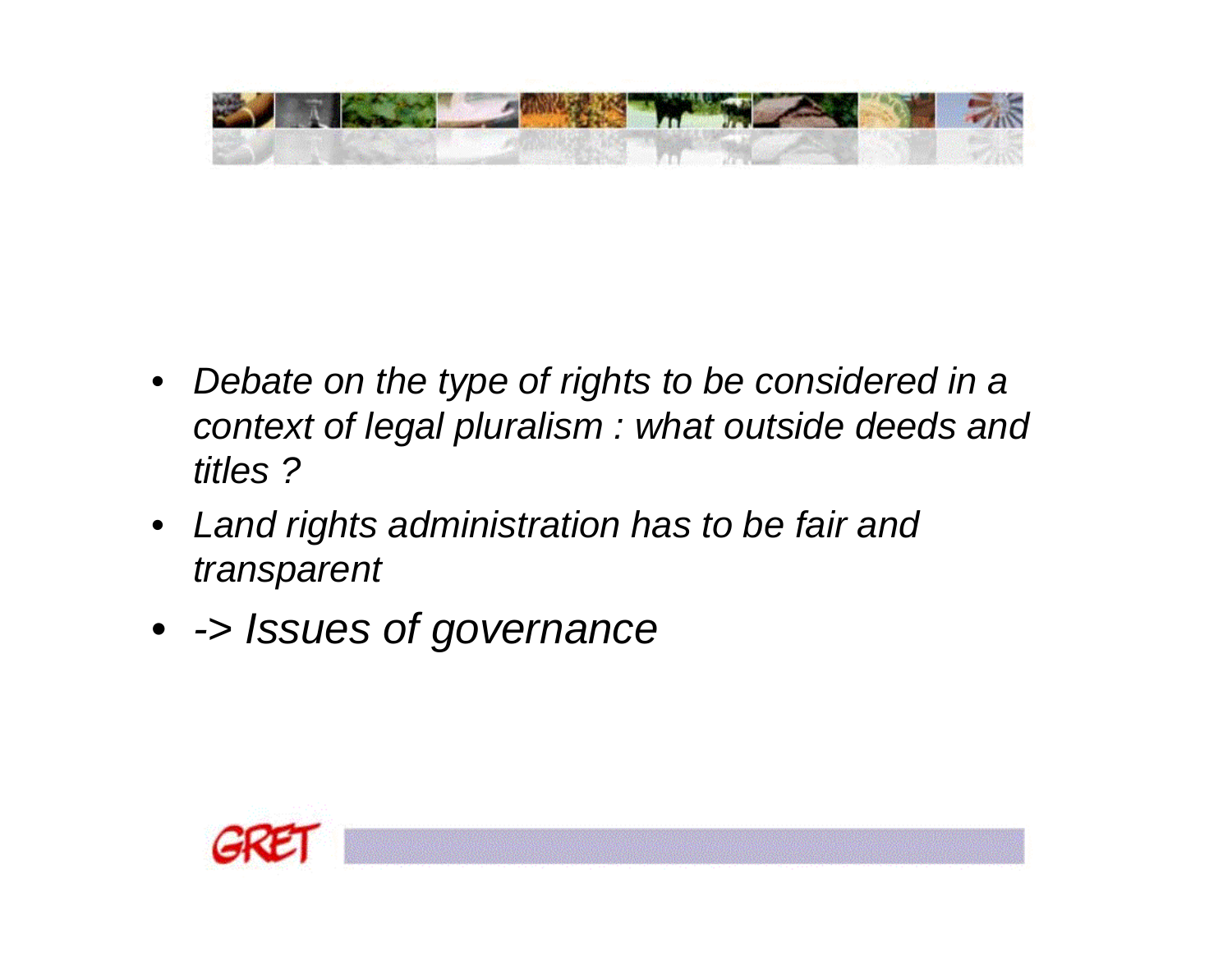



- What kind of rights?
- What kind of "security"?
	- Frequent confusion between the *nature* and the *security* of rights
	- The « level » of security needed depends on farming process
- How to ensure it?

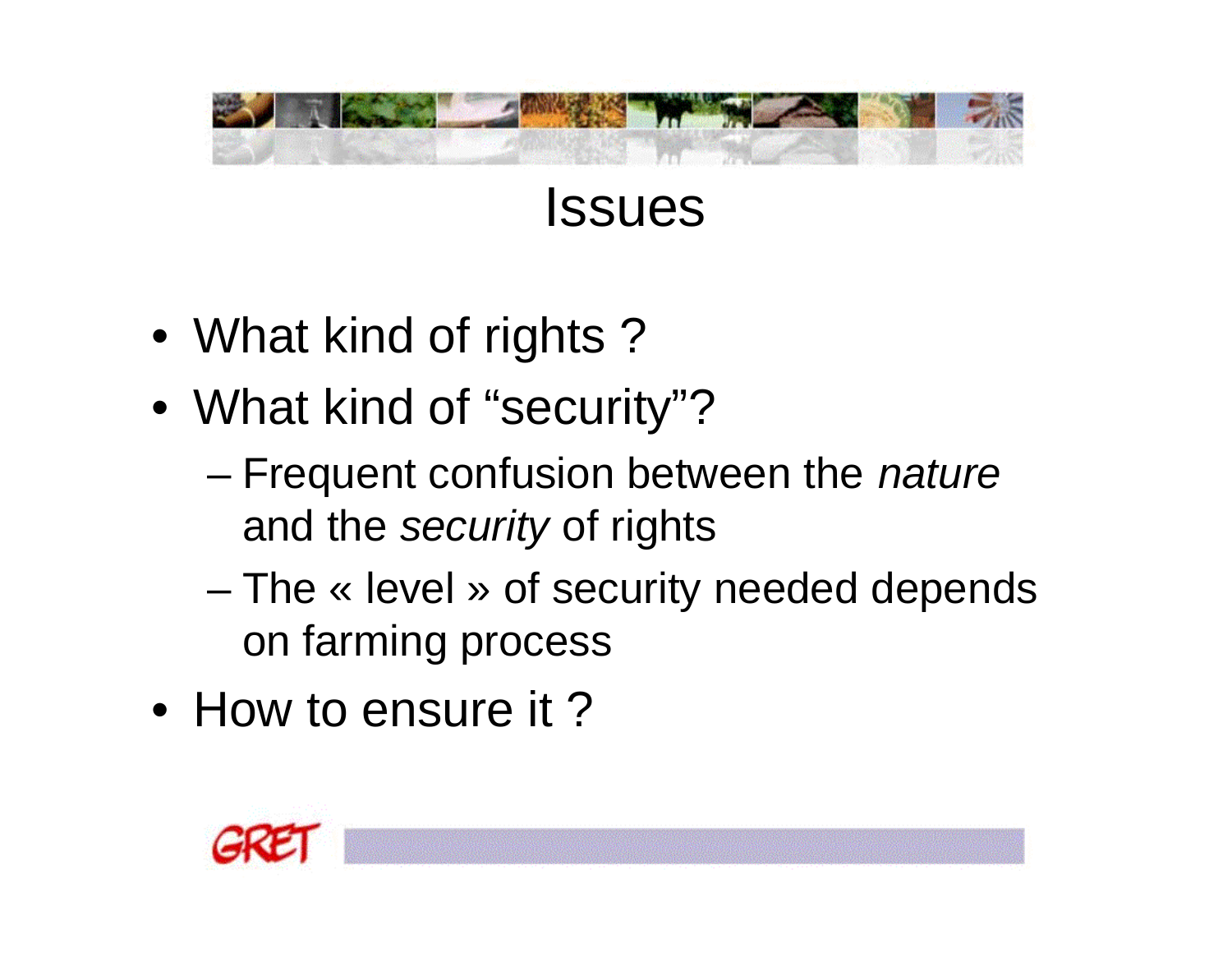

## Rights, Rules and Regulation

- Rights as Socially Authorised Actions
	- not rights to land, but rights "to do" or "not to do" this or that on a specific plot or with a specific resource
- Rights Depend on Rules or Principles
- Allocation, Transfer, Arbitration: Authorities and Procedures for Administrating Rights

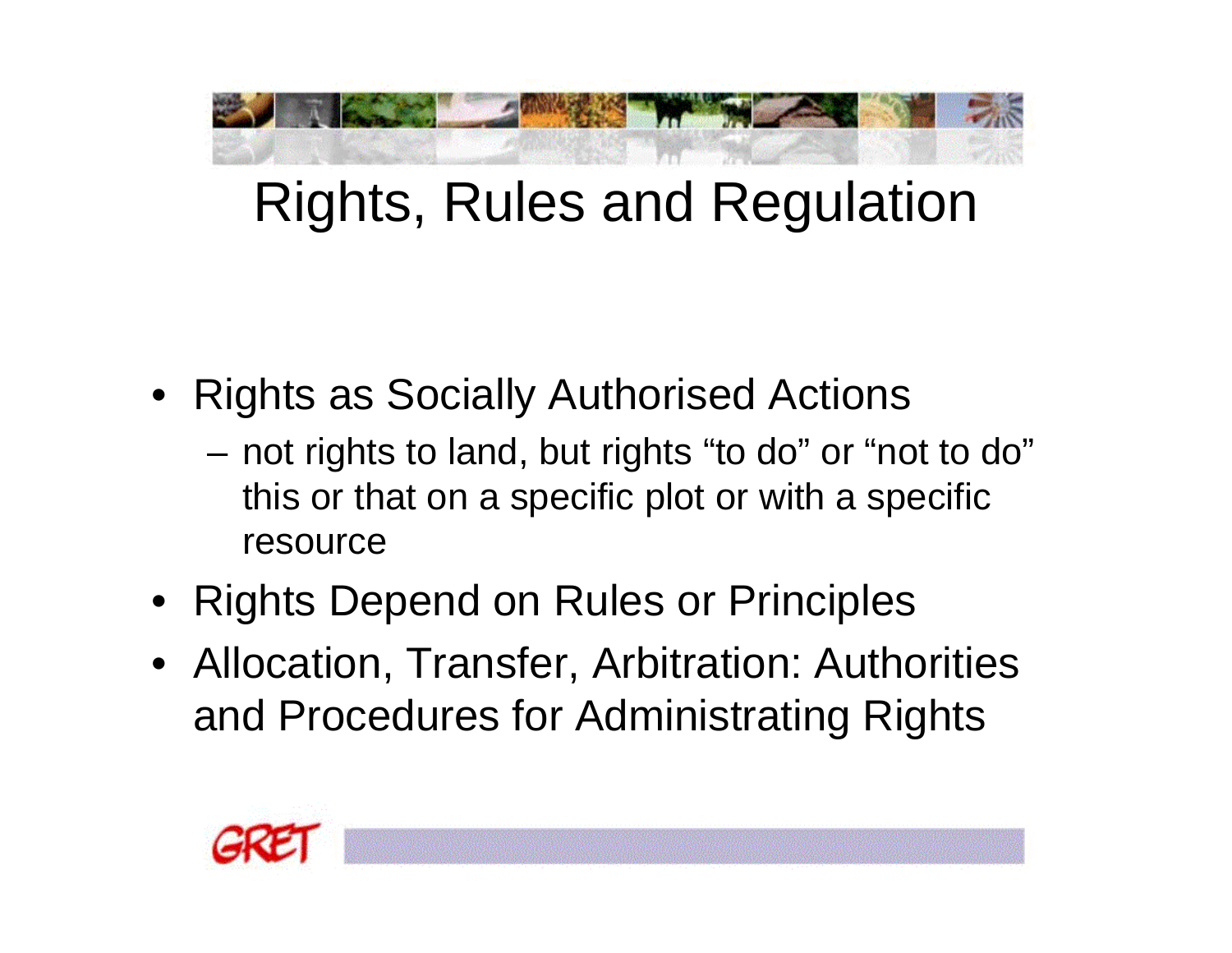



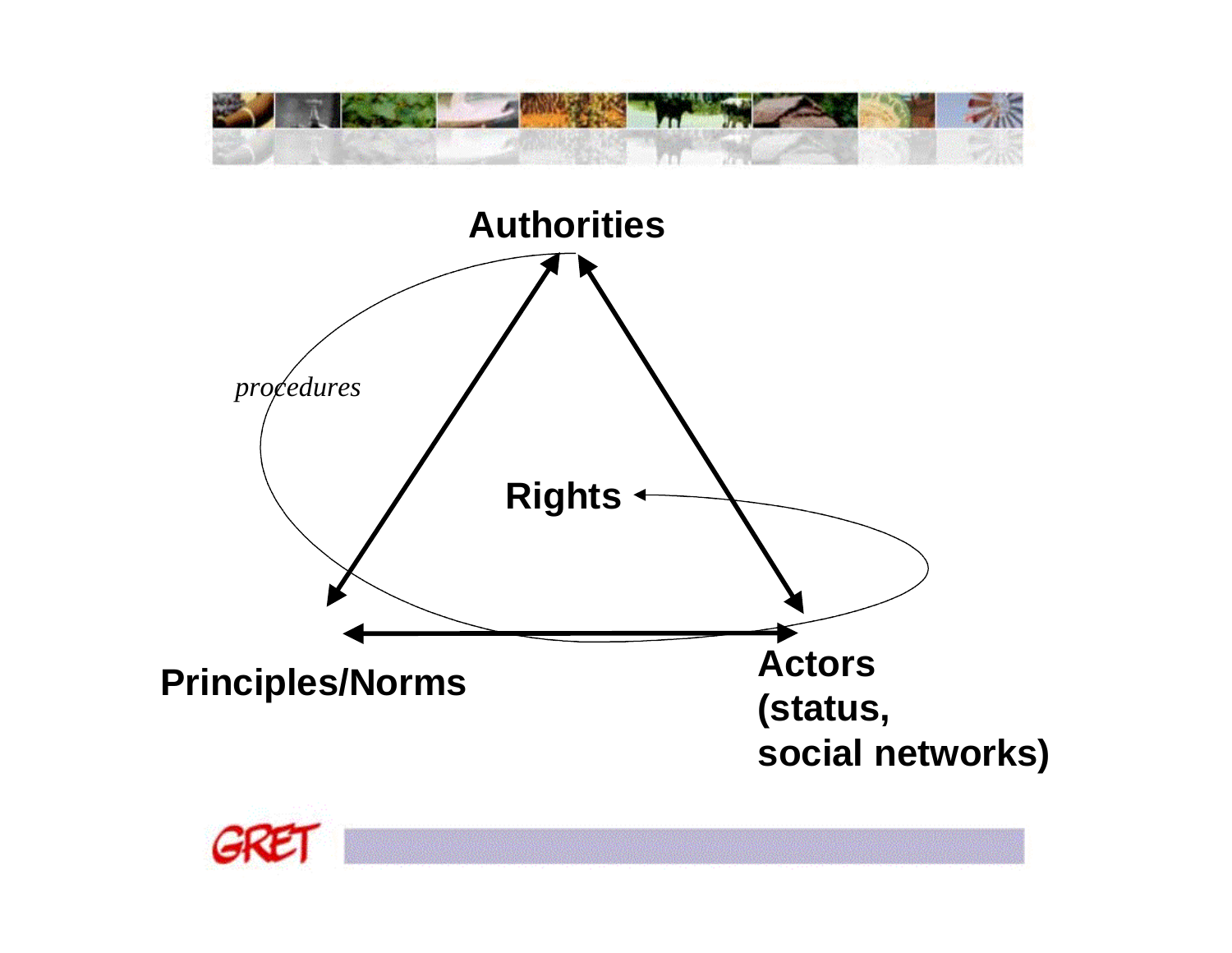## "Customary" Rights and Regulation

- rights are allocated by *authorities* (at village, lineage, and family levels), depending on principles, context and social status and networks -> *negociability, sociopolitical process*
- the content of the rights allocated may vary depending on the context -> *flexibility*
- a mixture of *individual rights and collective regulations* (at different levels)

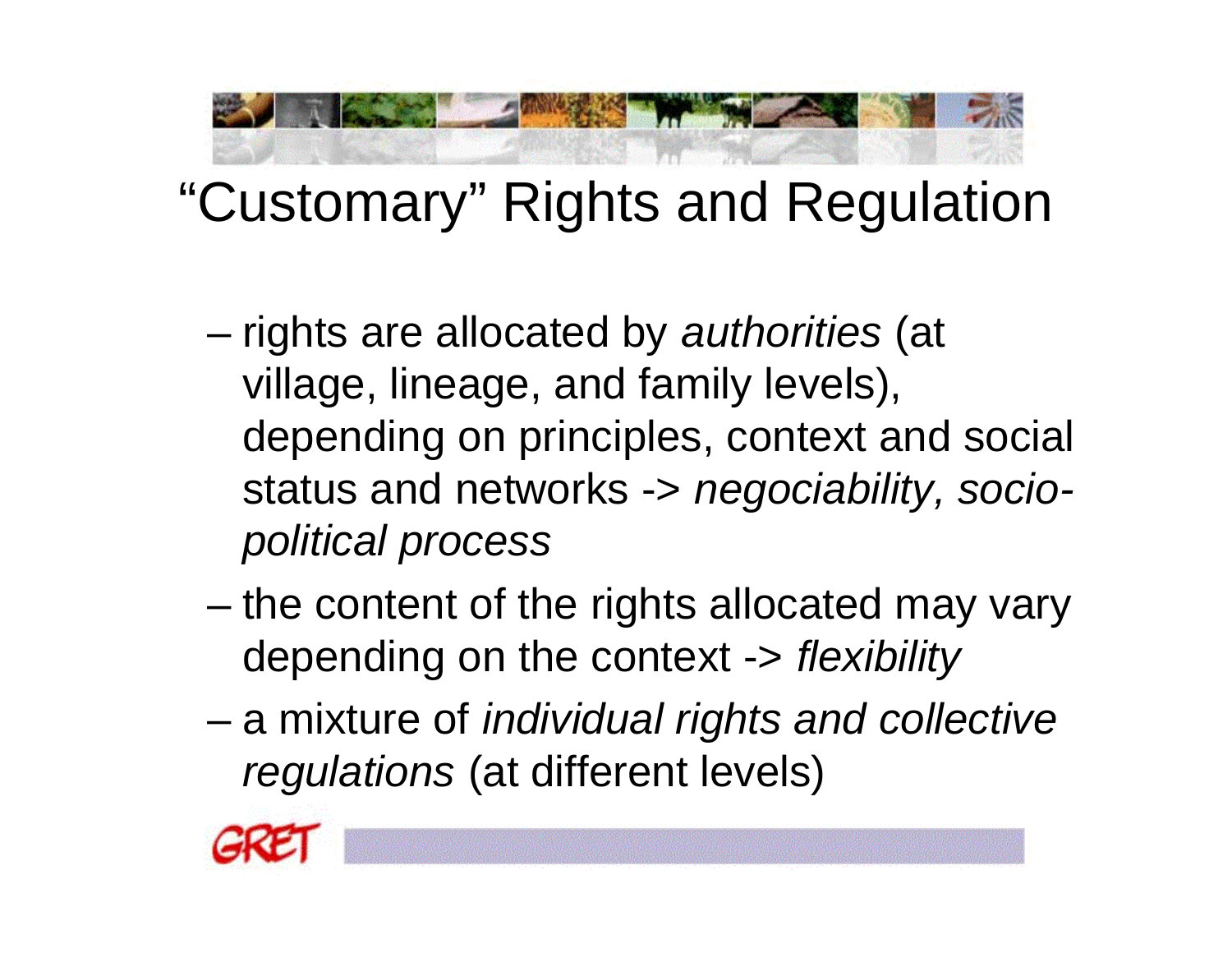

### – Bundles of Rights

- *Operational Rights*
	- access, withdrawal, cultivation, investment
- *Administration Rights*
	- management, inclusion/exclusion, transmission, alienation
- for each resource, a specific set of rights, allocated to individuals and/or groups

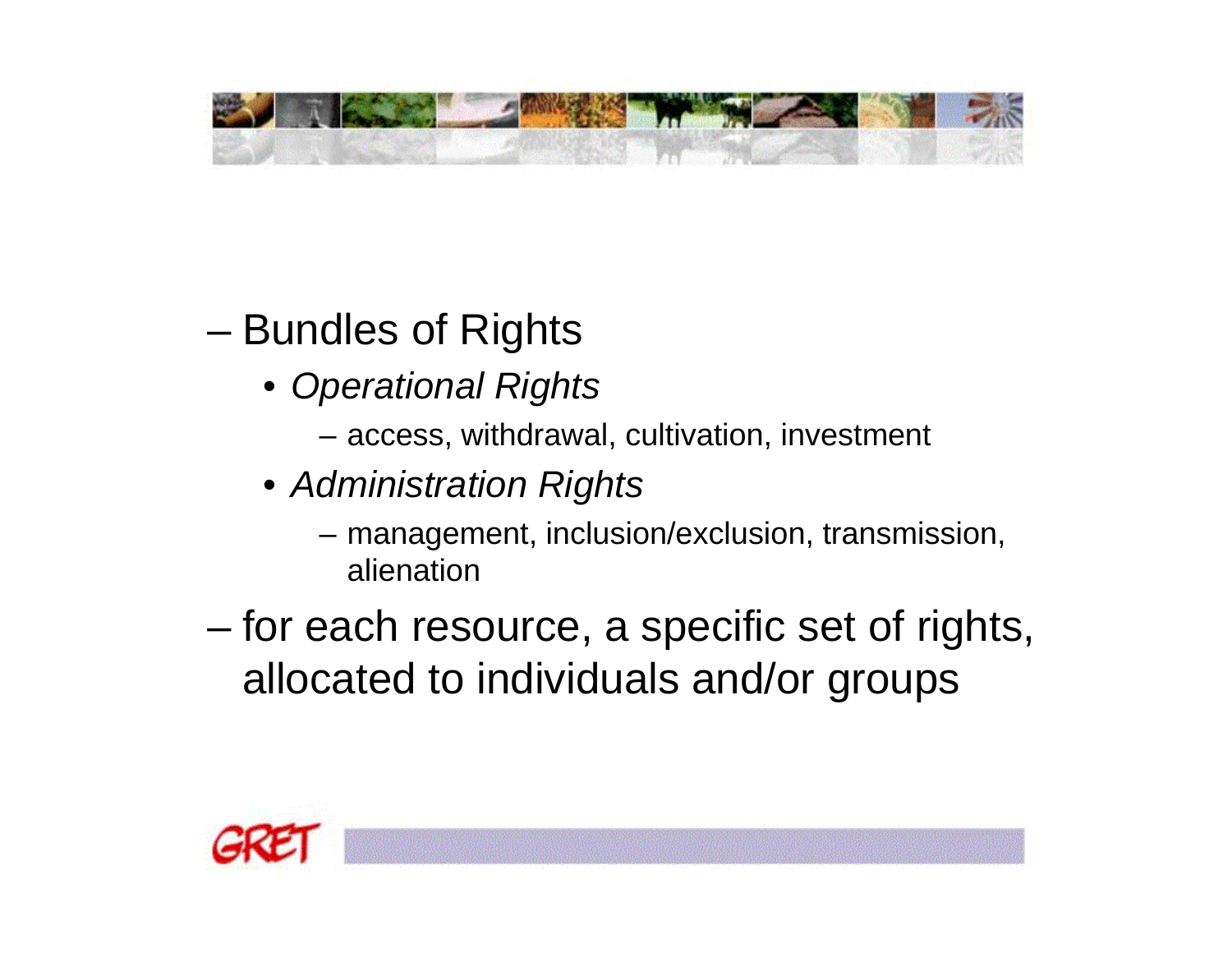

### • **"Operational" Rights**

- **Access:** the right to enter a given space
- **Withdrawal :** the right to gather natural products
- **Cropping:** the right to plough, seed, and harvest the product of one's work
- **Investments :** the right to transform the space (trees, terraces, etc.)

### • **Administration Rights**

- **Internal Management:** the right to distribute and regulate use of the land
- **Inclusion/Exclusion:** the right to determine who shall hold operational rights
- **Transmission:** the right to determine how and to whom the above rights are transmitted or are transferred
- **Transfer:** the right to freely dispose of all the above rights (including via sale**)**

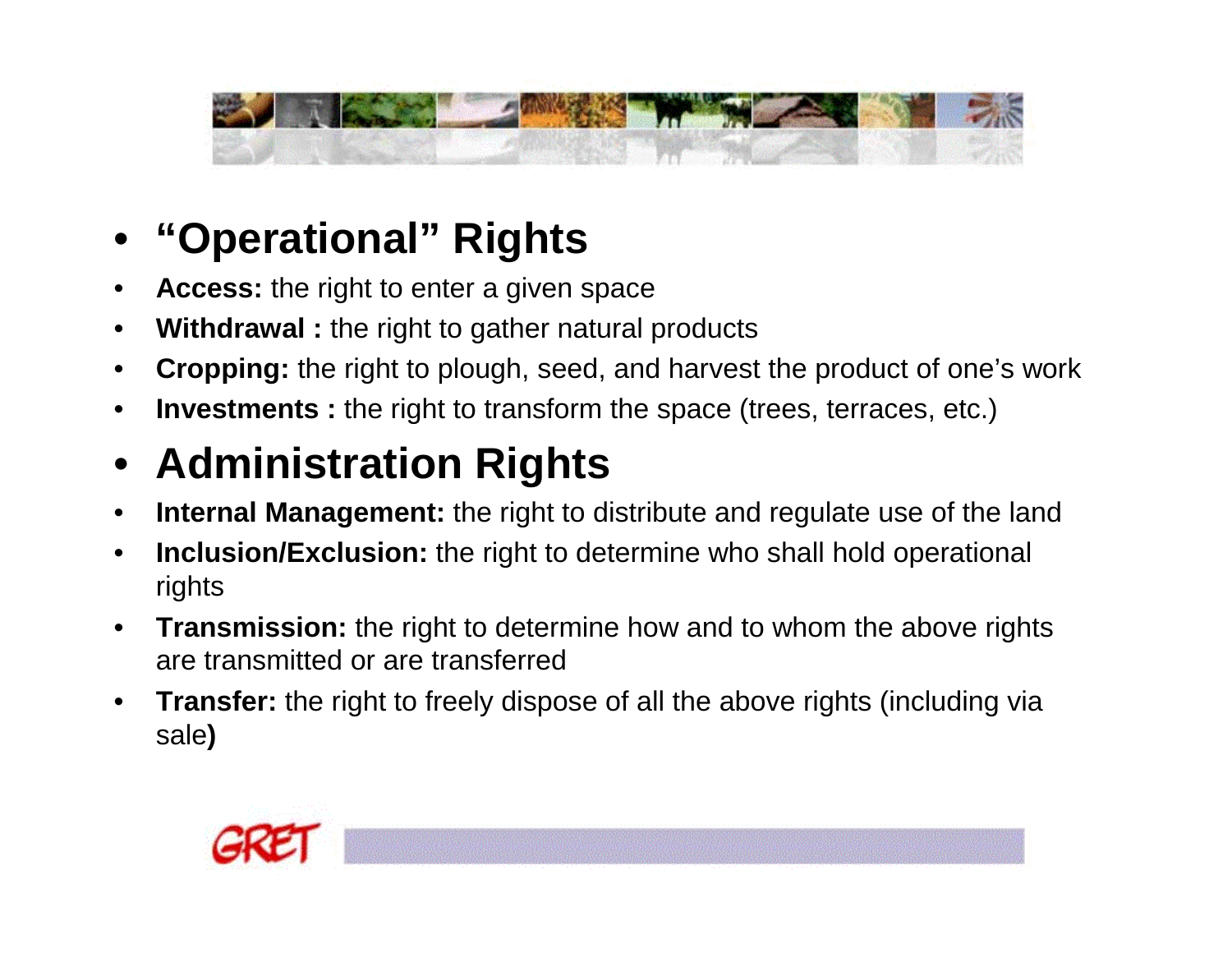

## involvement, economic and social changes

- Legal Pluralism
	- Competition between Authorities for the Power to Allocate Rights or Arbitrate Conflicts
	- Space for Contradictory Claims and Unsolved Conflicts Where Debate on the Rules to be Applied, and/or the Legitimate Autorities
- Access to Land through the State Remains a Socio-political Process, Involving Social Networks

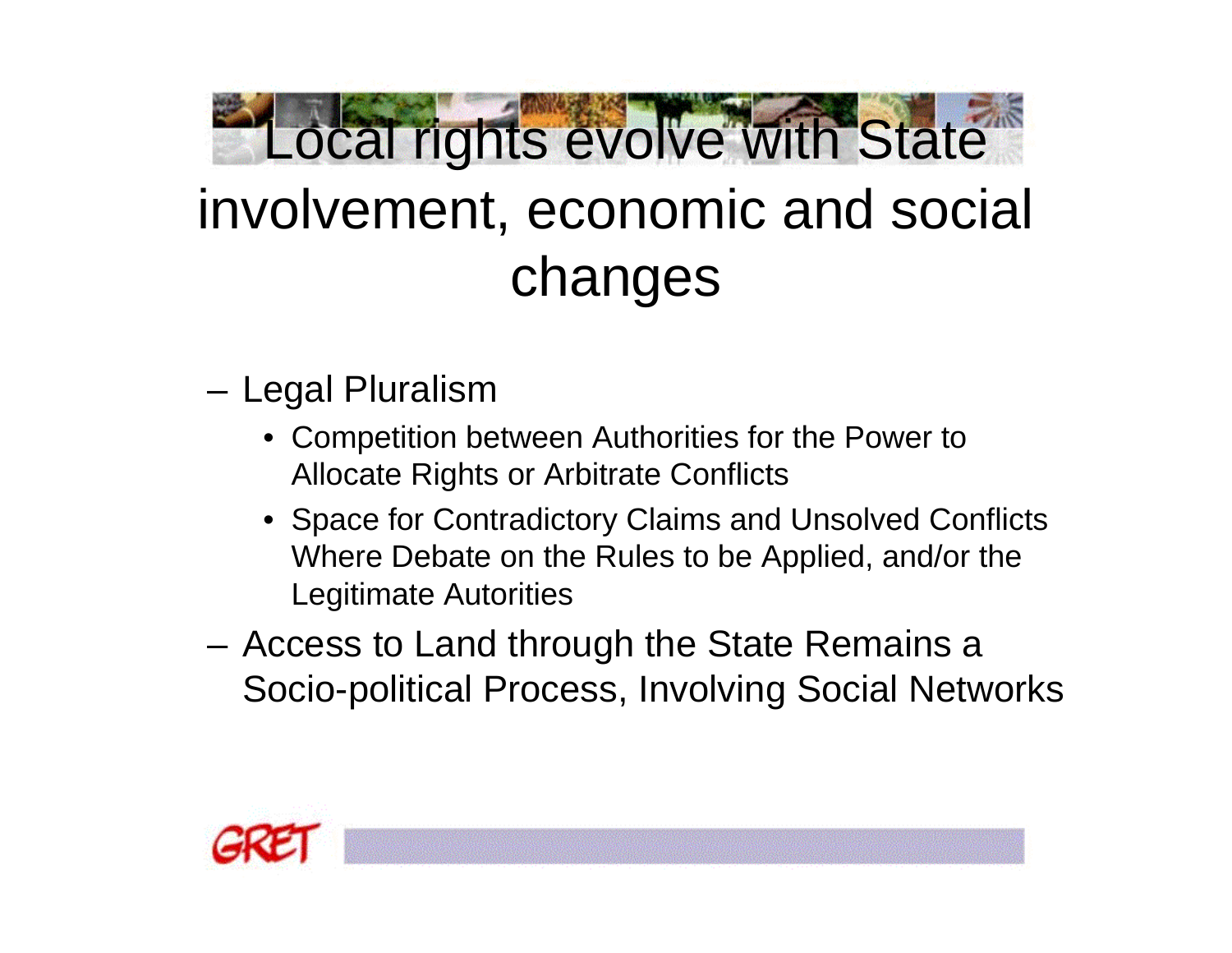

- Hybrid Rights and Processes
- Changes in the balance between individual rights and collective regulation
	- diverse trajectories, not a single path toward individualisation and commoditisation
- "Customary Regulation" when local norms and/or authorities prevail
	- regardless of the nature of rights : individualized or not, marketable or not
- Diverse contexts : customary regulation, hybrid regulation, no regulation...

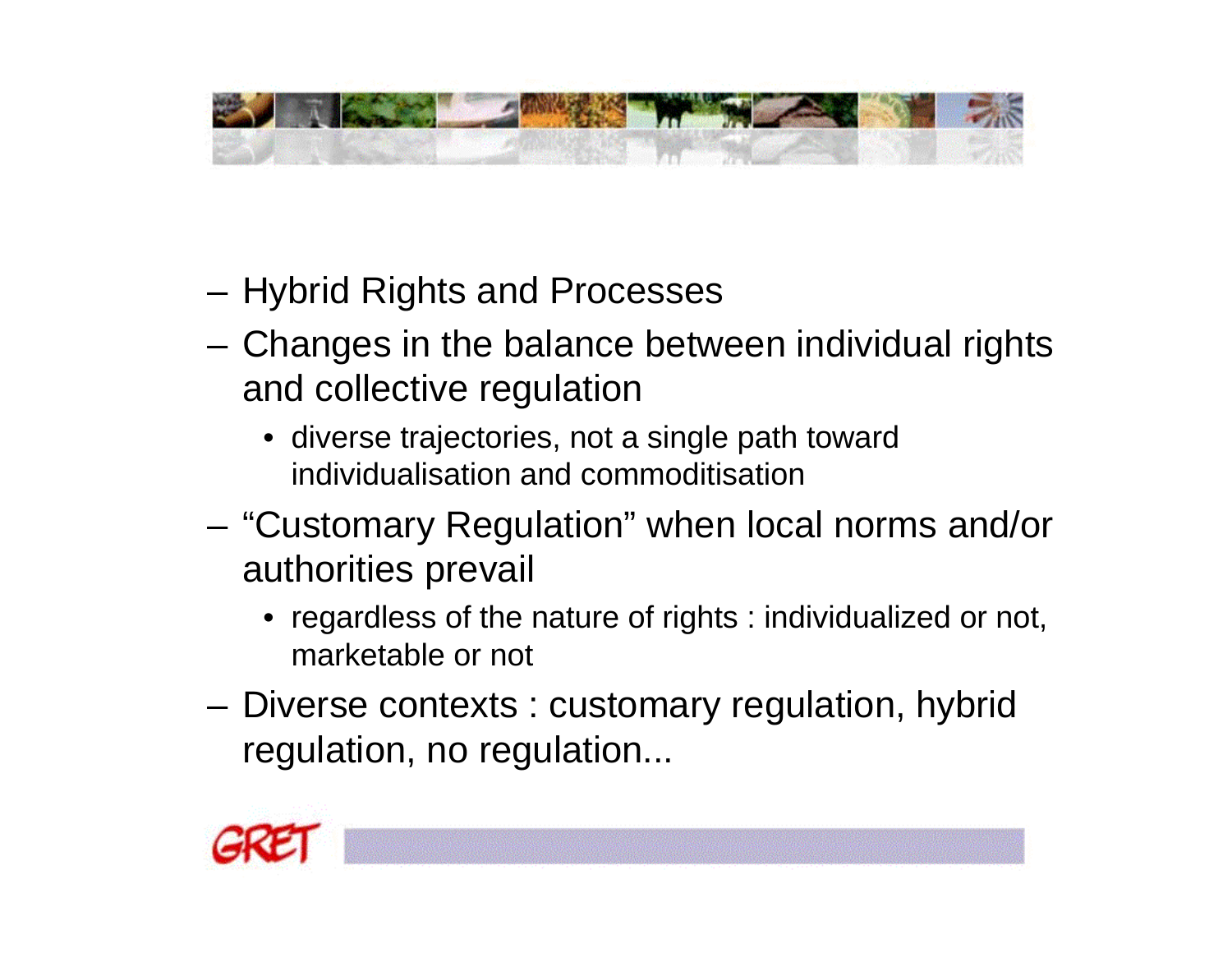# Securing Rights

- security is not ownership
- all kind of rights
- try to secure property *and* cultivation rights together
- Securisation as Enforcement of Rights
	- tenure security when rights are not contested without reason, and are reassessed in cas of undue contestation
- Inside/Outside Securisation: mixing social norms and state support

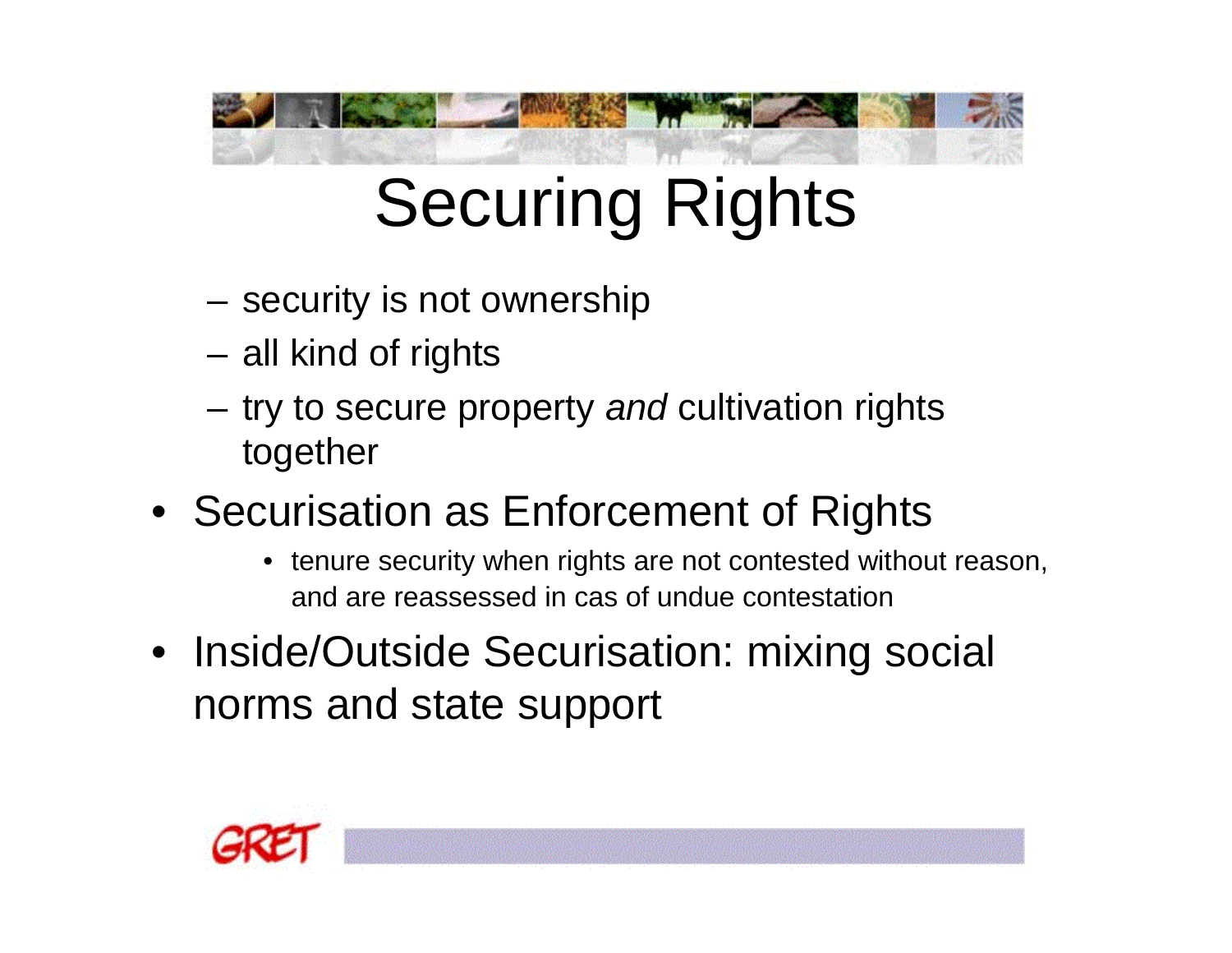

- - > Securisation as a process
- - > An emphasis on rules and arbitration
	- : An Issue of Regulation
- - > Formalising rights or clarifying regulation processes?

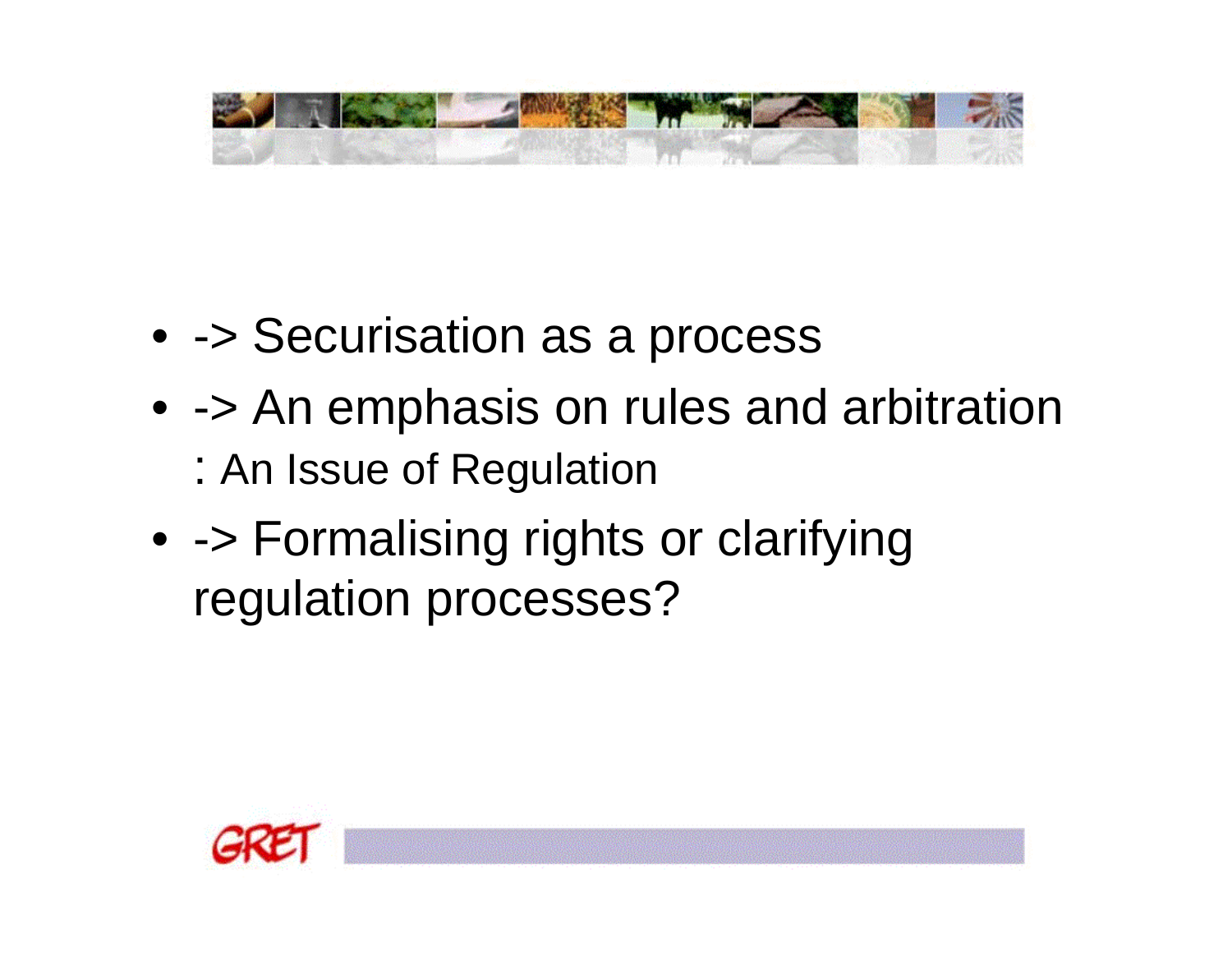# Current Approaches in Francophone West Africa

- Legal pluralism is a medium/long term reality
- Contexts are highly diverse, and evolutive
- > Starting from existing rights and norms
- > Taking into account flexibility and negociability
- > Making land regulation fairer and more predictable, without making it rigid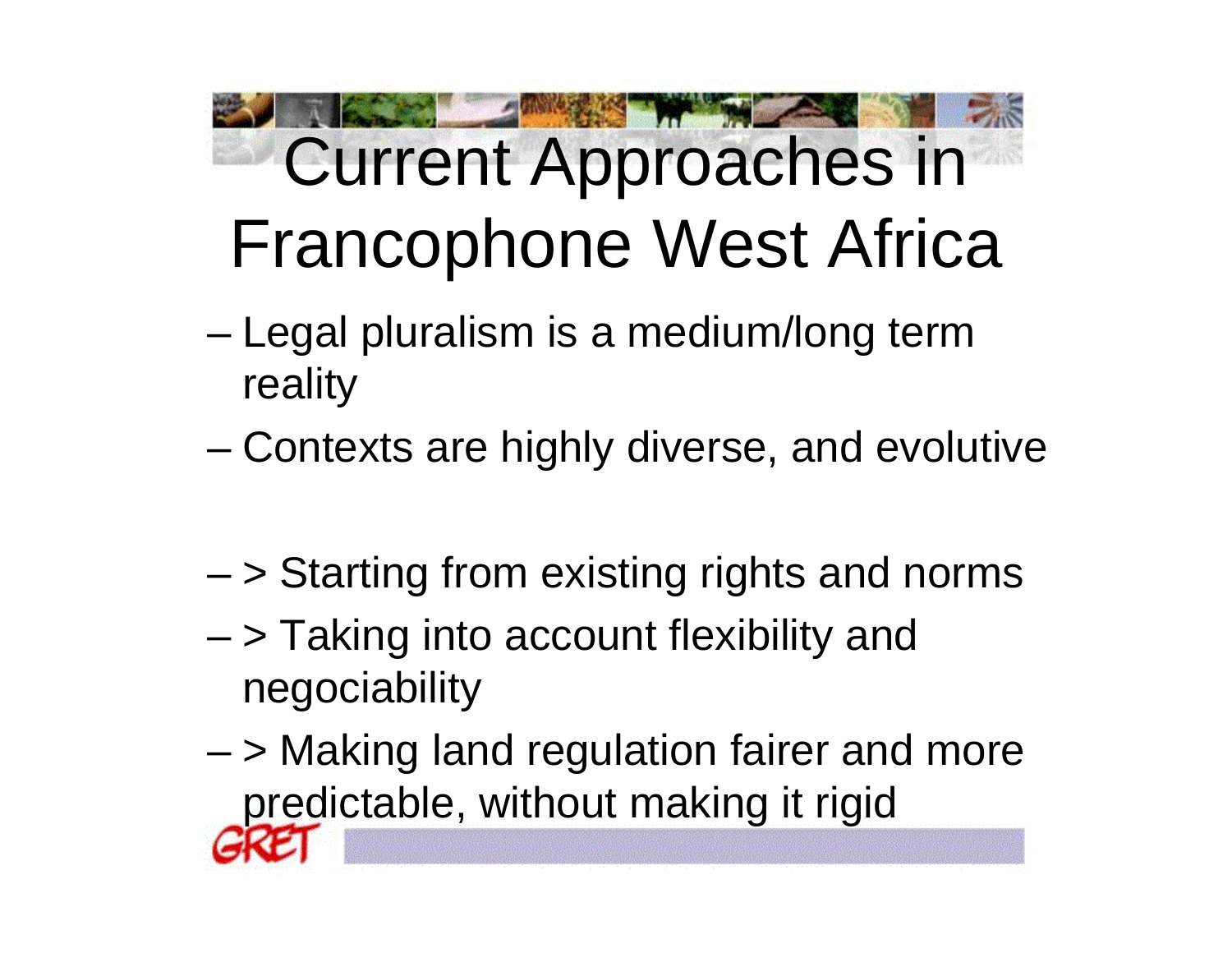## Build the Bridge Between Legacy, Legitimacy and Practices

- Legal Pluralism is a Medium/Long Term Reality
- Contexts are Highly Diverse, and Evolutive
- > Start from Existing Rights, Norms and Regulations
- > Take into Account Flexibility and Negociability
- > Make Land Regulation Fairer and More Predictable, Without Making It Rigid
- > Support Hybrid Local Level Mechanisms, Combining Inside/Outside Validation

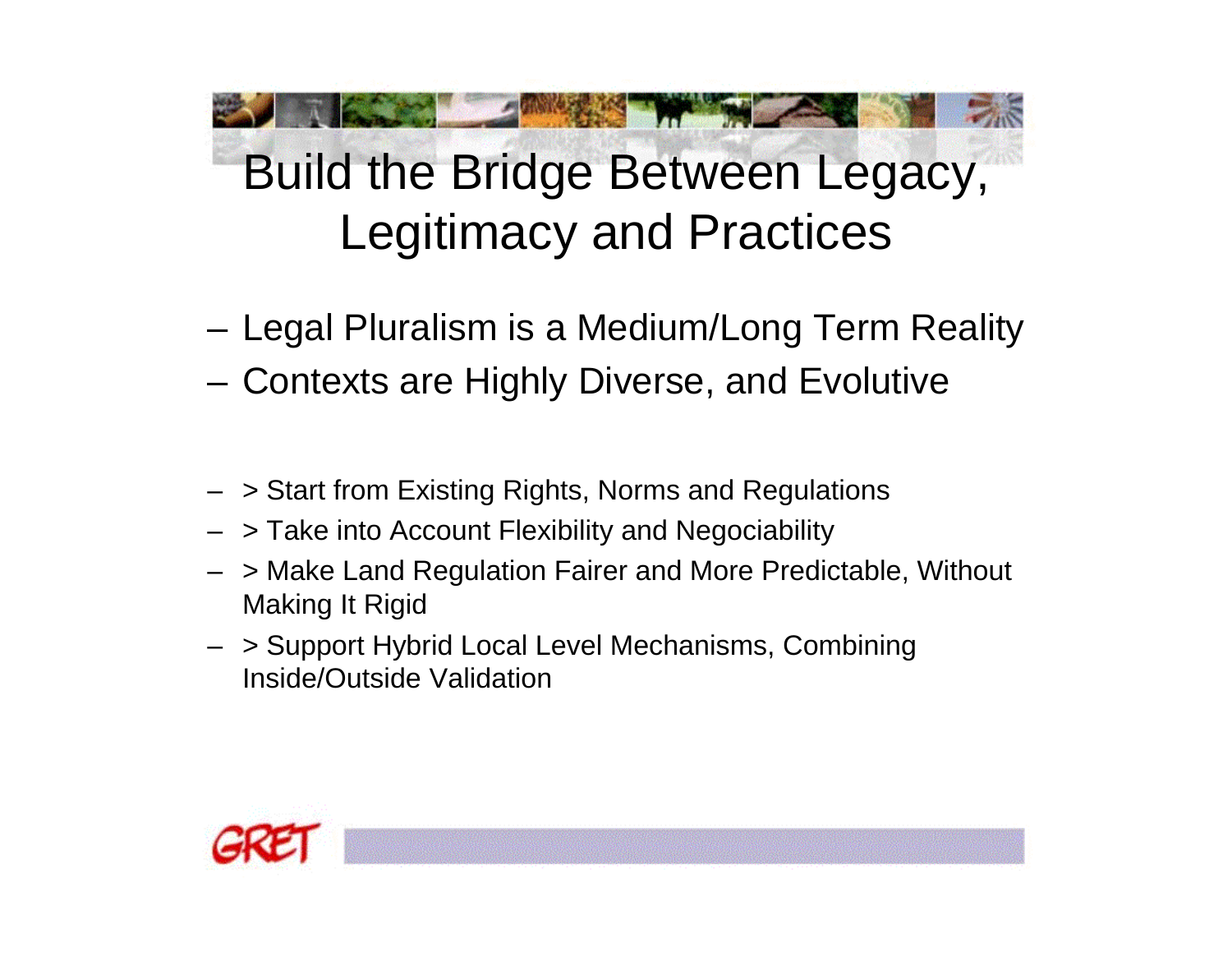## A set of measures

- *Law*
	- Include a positive view of local management in the law
	- Eliminate the main sources of conflicts in the law (e.g. access to title through only administrative way, without having first negociated the rights from the farmers)
	- Provide room for the negotiated transfer of management rights to local organisations (at Commune or village level)
	- Create new legal land statuses and procedures for local/customary rights (certificates, community control over natural resources, sales contracts, etc.)

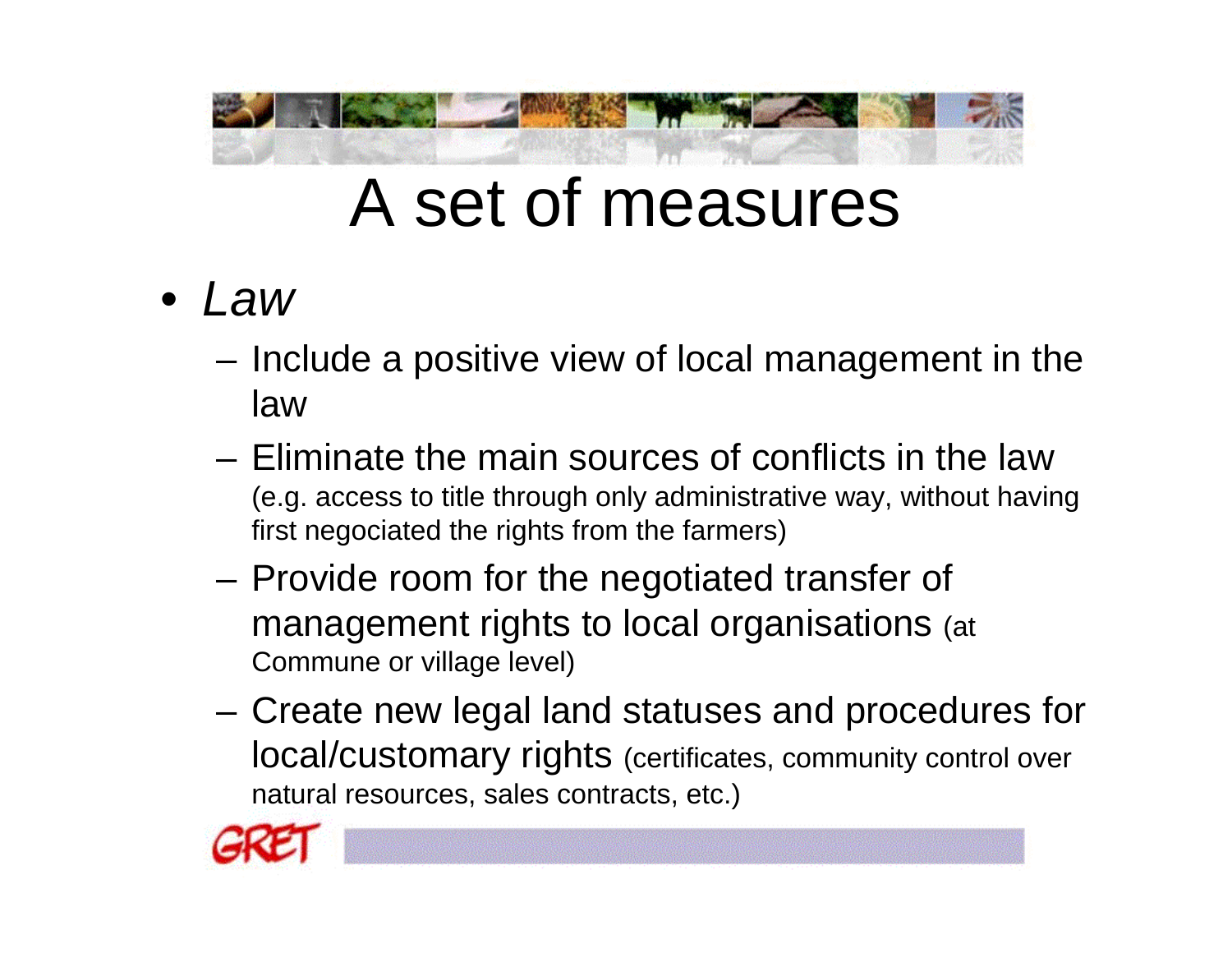

- *Local regulation framework* to ensure inside/outside validation of rights
	- Clarify the institutional framework for local land governance and management (at village/camp, Commune and district levels)
	- Make decisions less easy to question (local authorities first, write paper for each case)

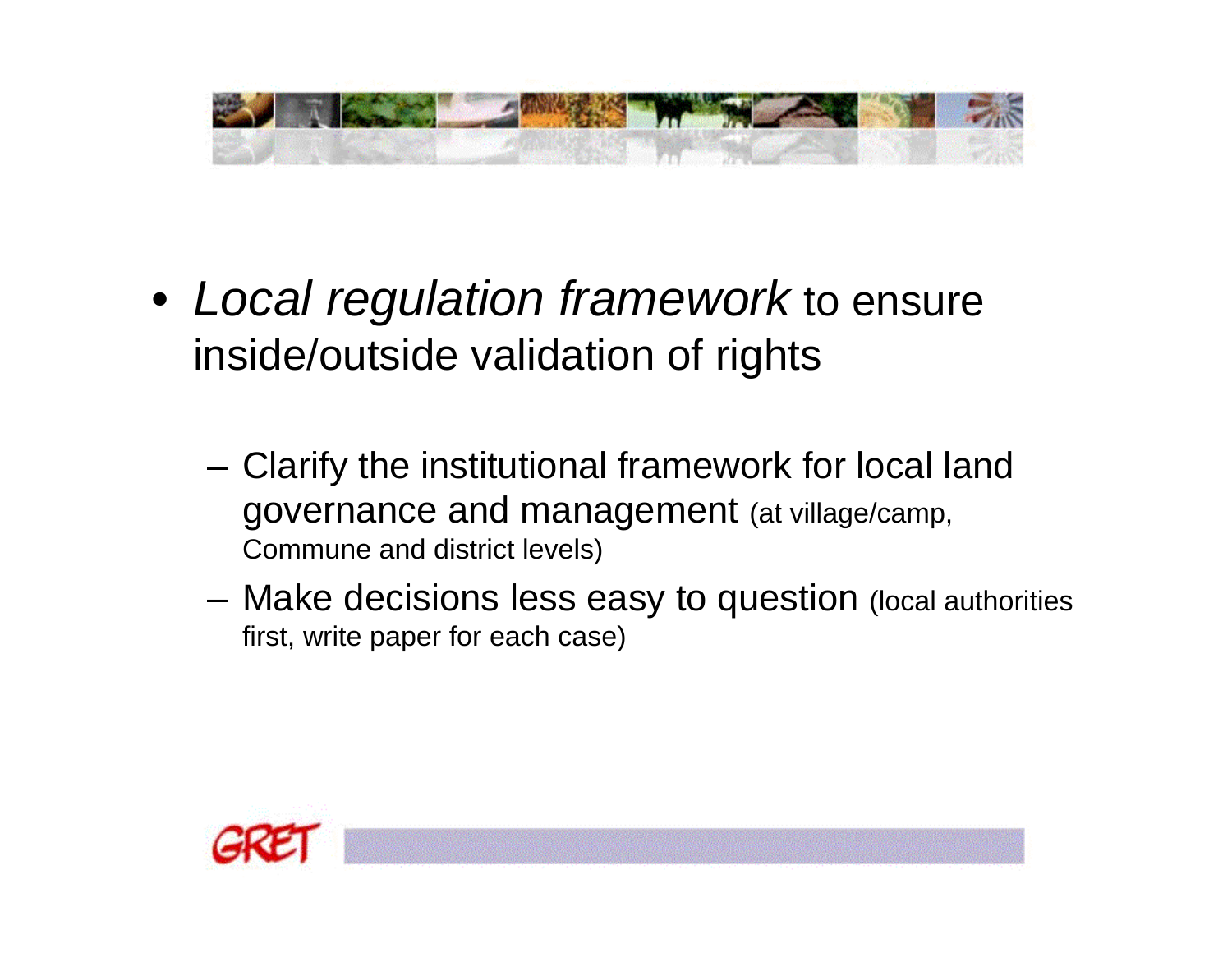

### • *Stabilise legitimate rights and agreements*

- Help to formalise negotiated agreements between stakeholders (local convention turned into Commune rules; written contracts for land sales; delimitation of herders ' routes or village limits)
- When useful/possible, register local rights themselves and create land administration bodies (mainly peri-urban areas, areas with (emerging or established) land market, weak local regulation, etc.)

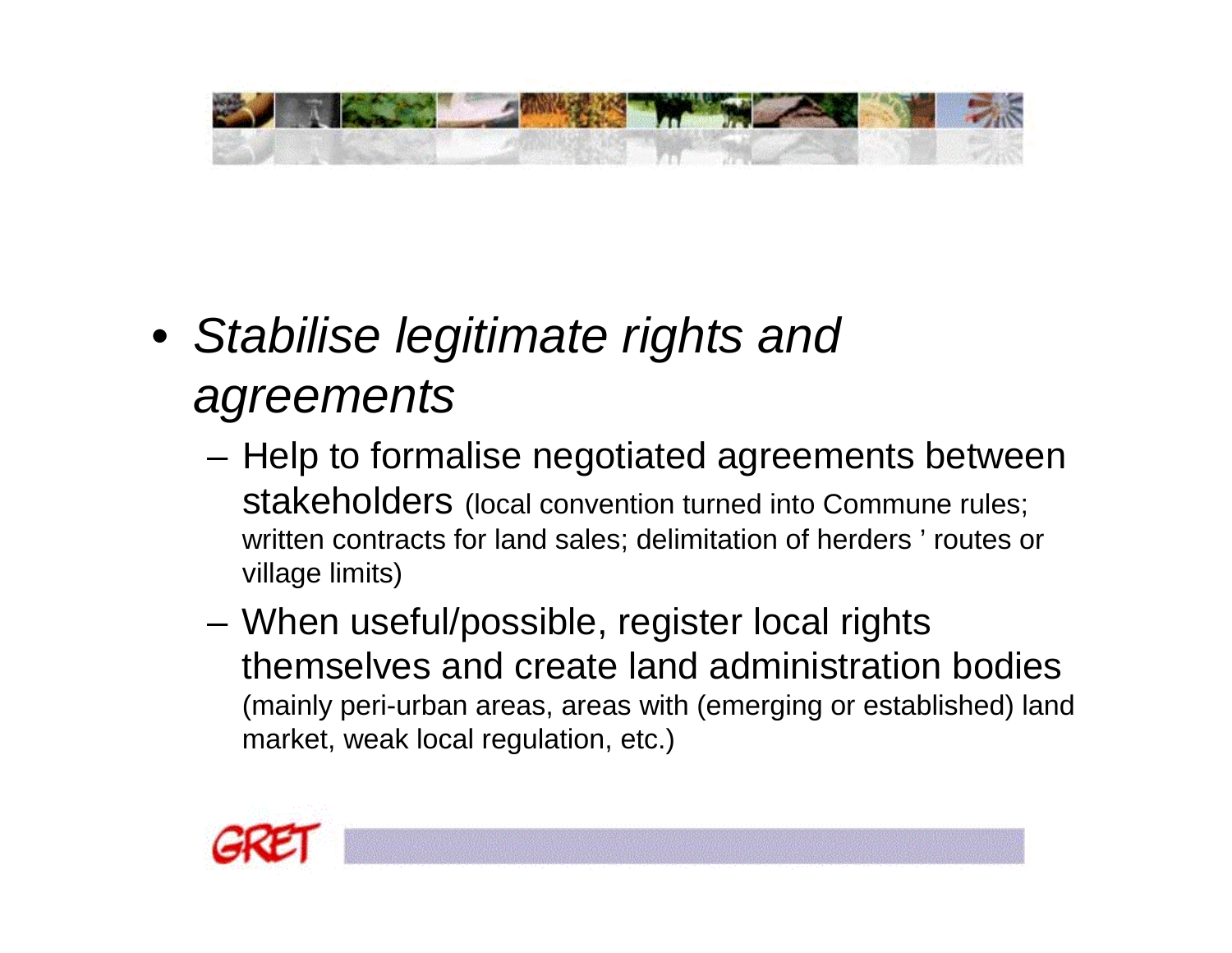

- A three step approach
	- 1/ Removing main contradictions in the law
	- 2/ Helping to clarify legitimate rules and conflict resolution mechanisms and giving them legal support
		- legal and institutional innovation
		- simple tools (registers, forms for land transactions, local conventions)
	- 3/ When useful/possible : register local rights themselves

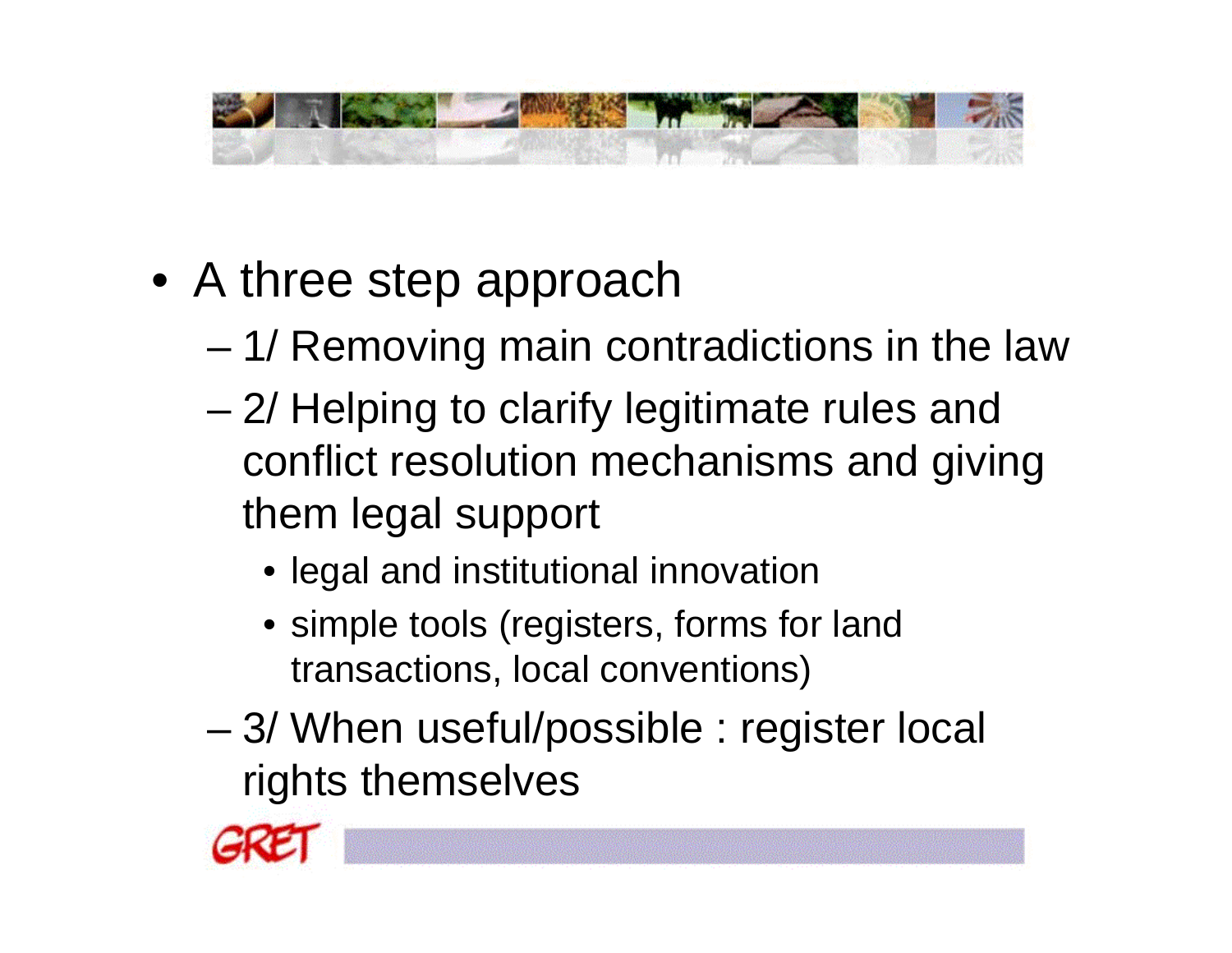

- Three Main Operational Approaches
	- Negotiating and formalising rules and authorities for land and natural resources management (local conventions, delegation of management, delimitation)
	- Registering rights over land (plans fonciers ruraux)
	- Securing land rights transfers (procedures for sales and derived rights)
- that are still under experimentation, and not fully incorporated into the legal framework

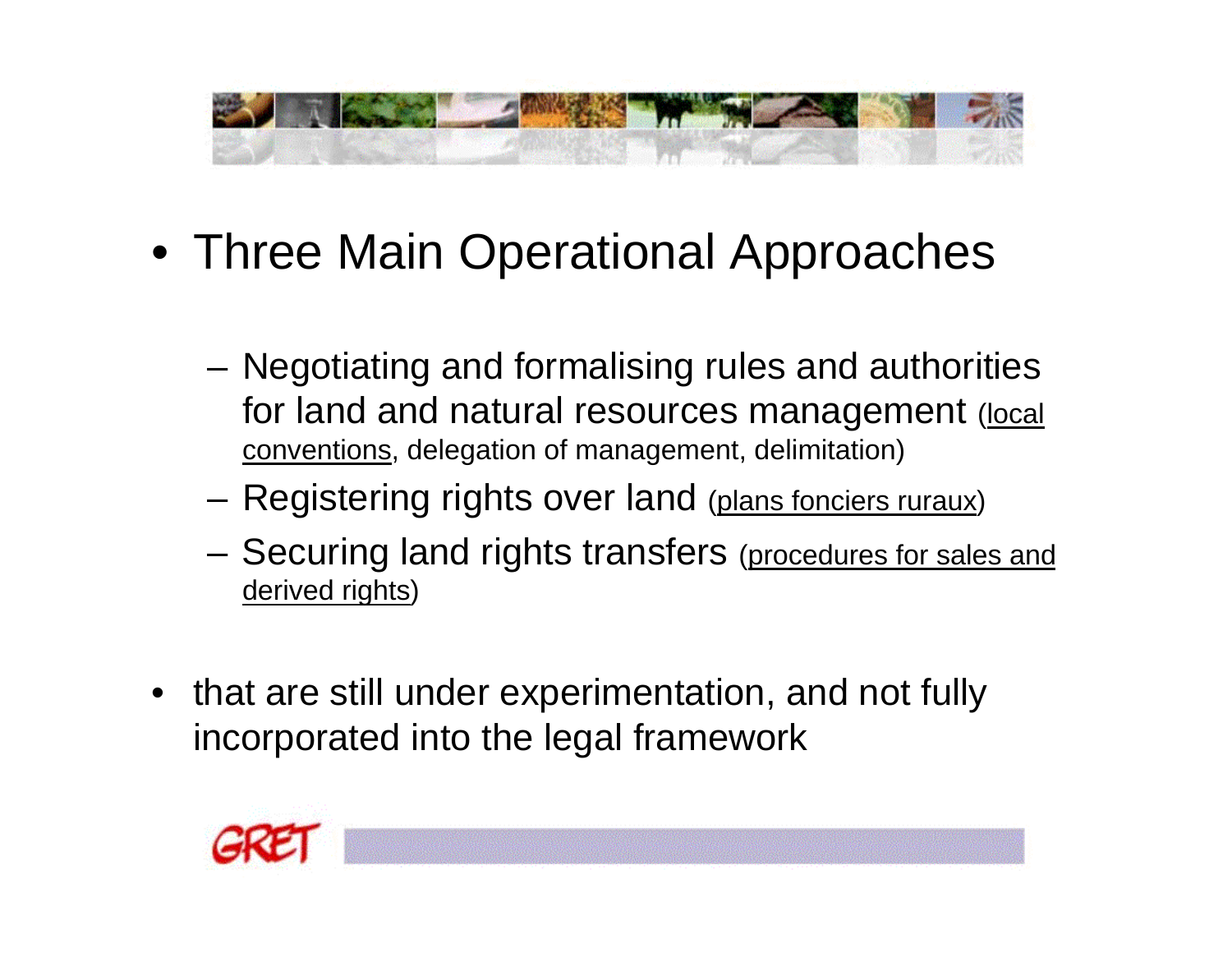

II. Rural Land Tenure Maps (Plans fonciers ruraux PFR) as a tool for registering customary rights

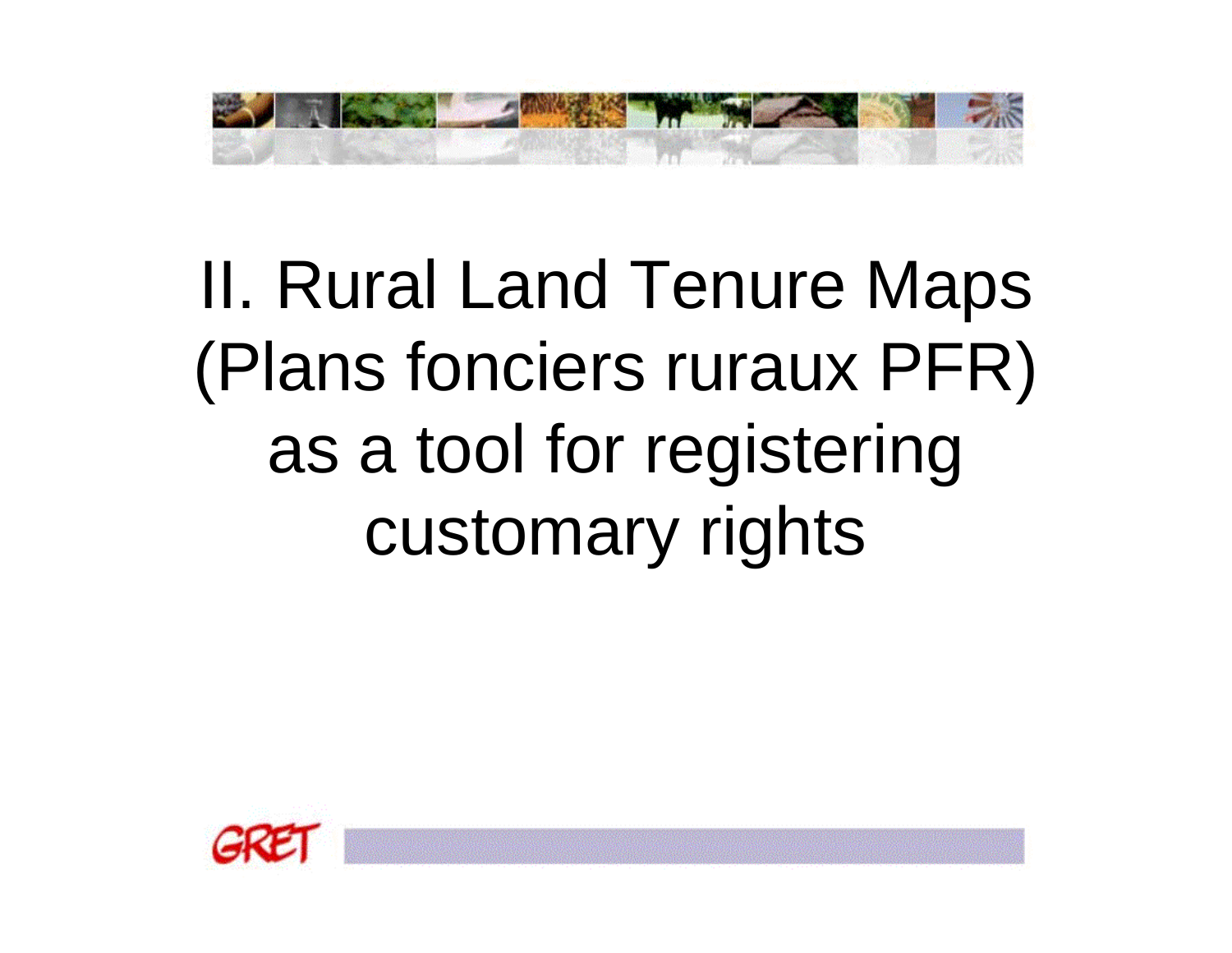# Rural Land Tenure Maps

- Identify and map rights as they are lived
- Give them legal acknowledgement
- Ensure that land tenure information is updated
	- orthophotoplans, systematic surveys and inquiries, establishing maps and registries
	- "land tenure certificates"
	- "village land tenure management committees"

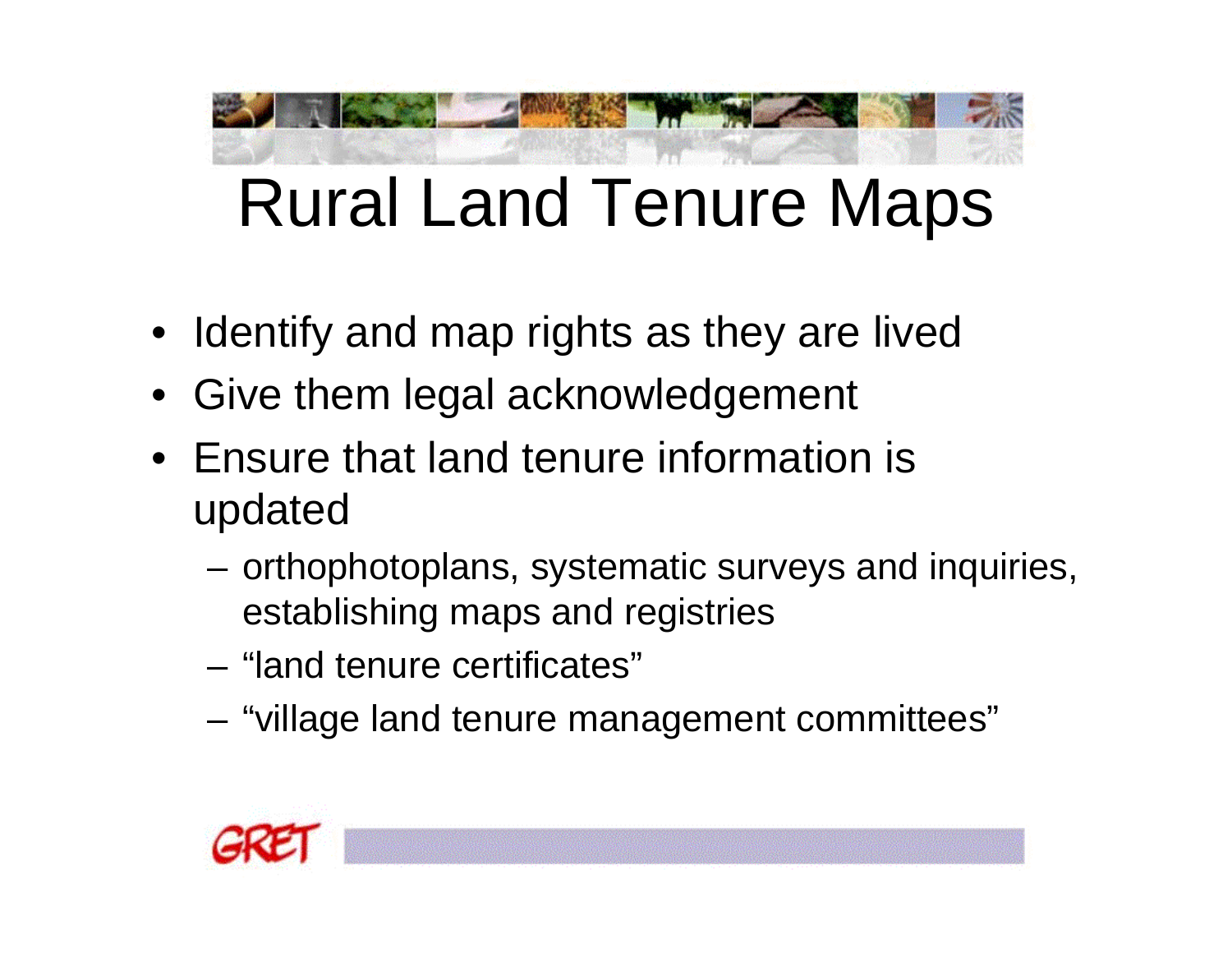

GKEI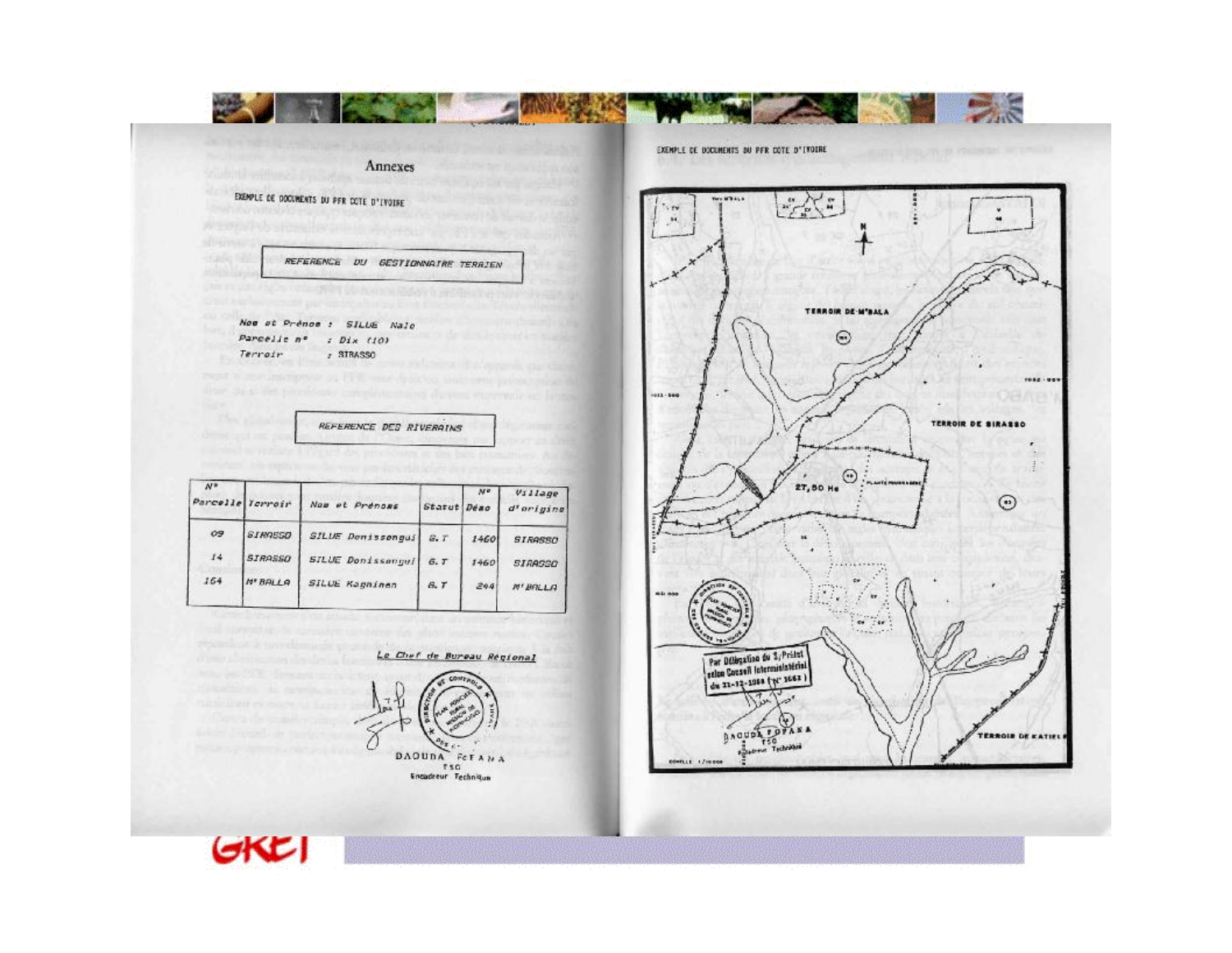

- An innovation
	- in design (take into account customary rights)
	- in methodology (land rights identification and survey methods; recording of rights)
	- in law ("land tenure certificates")
	- Pilot projects since 1990 in Ivory Coast, and then Benin, Burkina Faso, Guinea (French Agency for Development and WB financing)
	- Ivory Coast : 1998 land law creates land certificates, but obliges to quick transformation into title

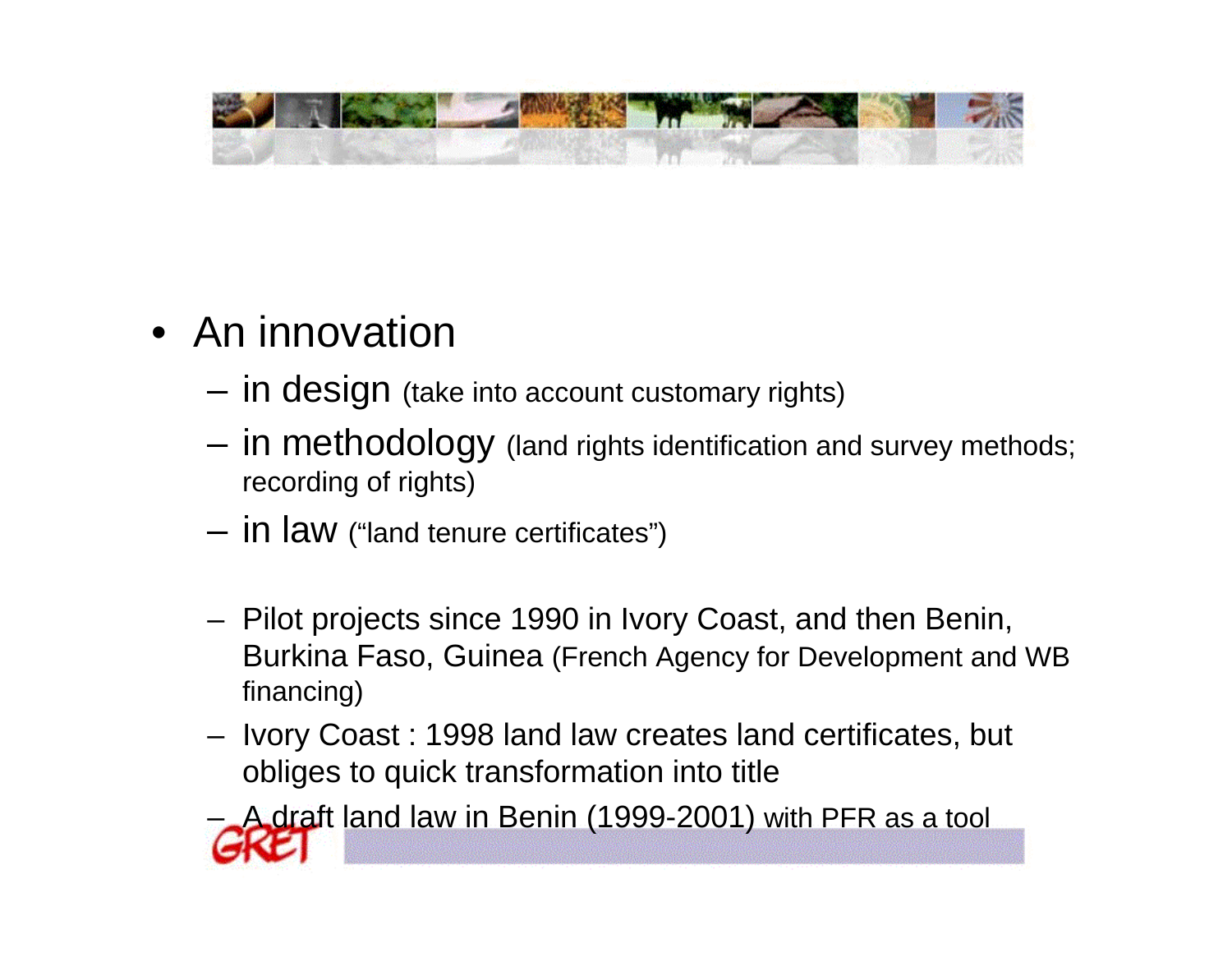

### Interests and current limits

- Obvious Interests
	- a pragmatic approach, based on what exists
	- end the dead end of classic cadaster and titles
	- a response to land tenure insecurity, at plot level
	- an operational and relatively inexpensive methodology (cadastral survey: +/- USD 7-10 per ha)
	- (at least partly) decentralised management of land tenure information
	- can be used in different policy frameworks

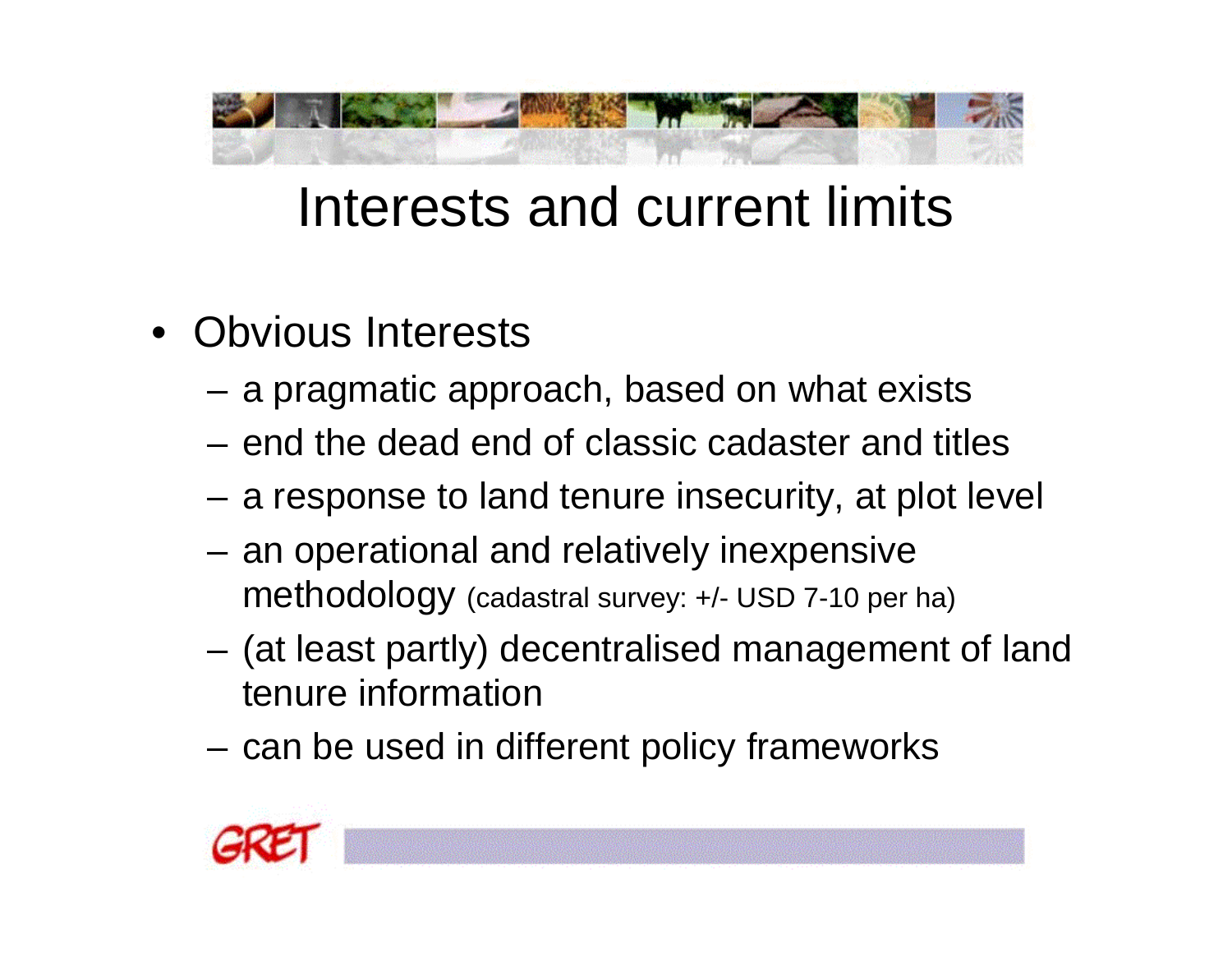

- Limits of pilot projects
	- a very "agricultural" vision
		- difficulties in common spaces and with CPRs
	- a too positivist vision of rights
		- "one plot, one rights holder", whereas overlapping rights are frequent
		- conflicts, manipulations, anticipation strategies during surveys
	- the limits of pilot projects anticipating changes in the law
		- what is the future of identified rights?

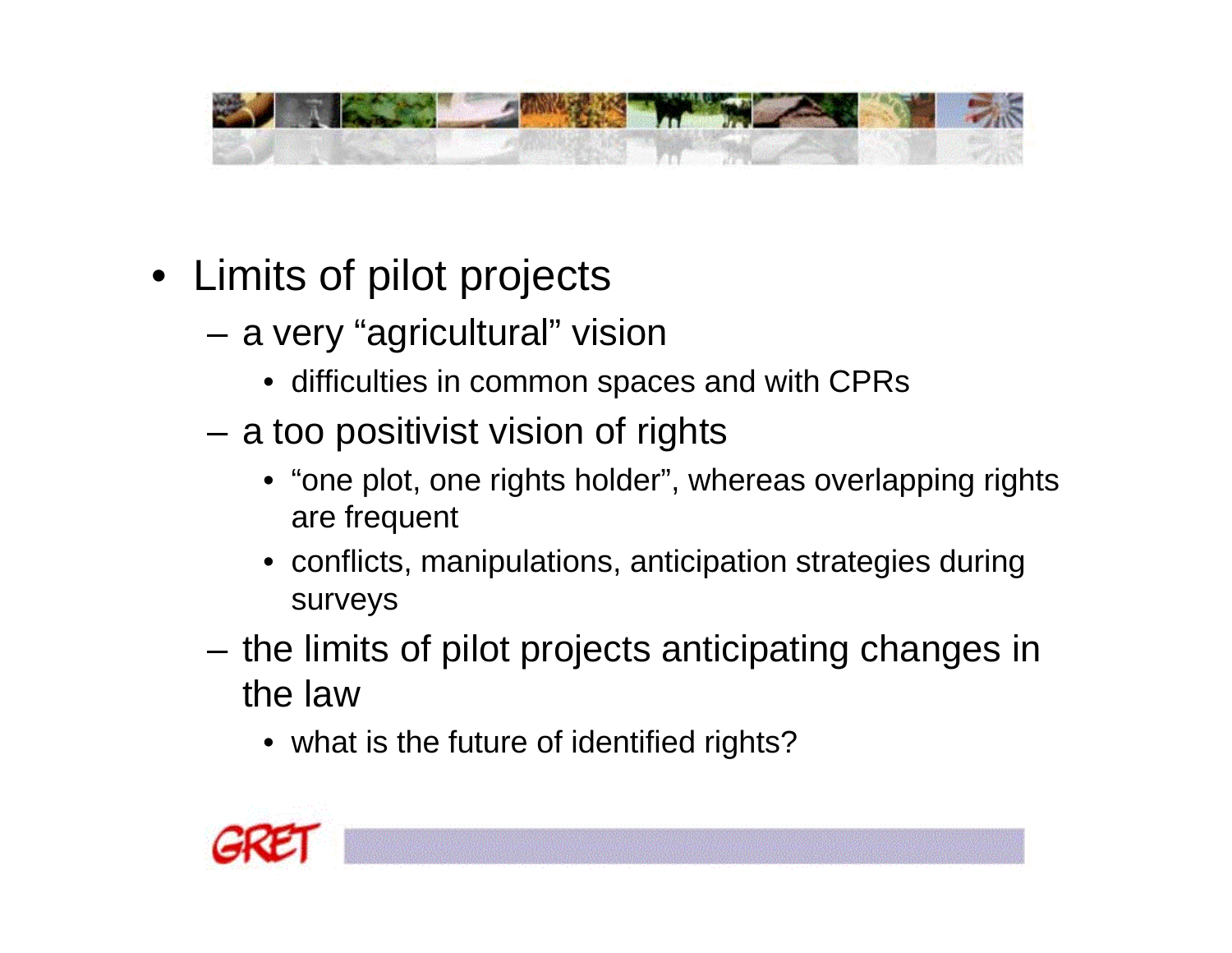

- Registration possible only if rights are not (too) conflictual
	- not possible in highly conflictual areas
	- conflict resolution mechanisms necessary before and during surveys
	- negociation on the rights to be registered maybe necessary before surveys
	- *> registration is a tool and not an end*
	- *> registering rights do not in itself solve the issue of tenure governance and administration*

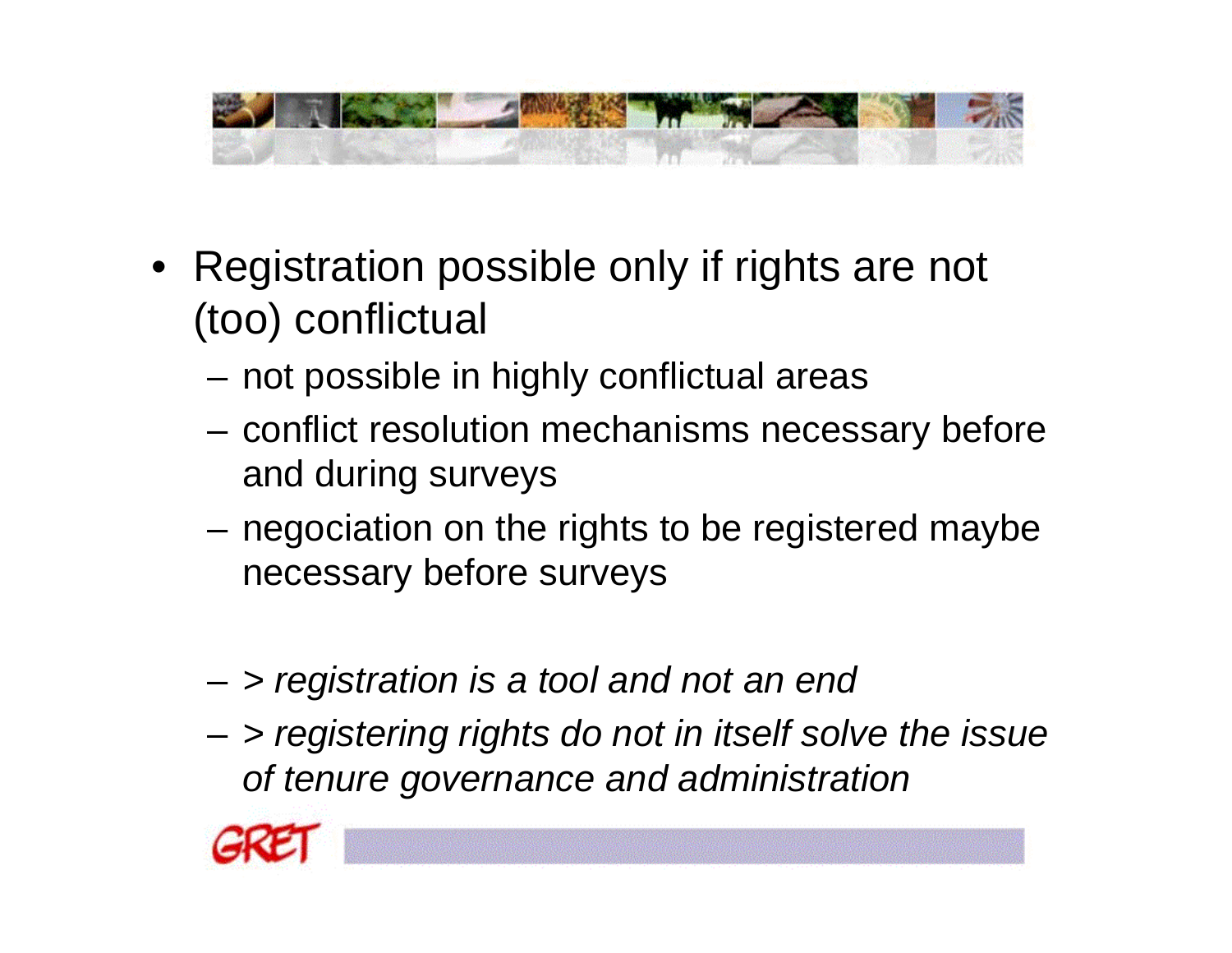

- Questions regarding "fields of validity"
	- where is it possible? (stable farm land, not too many conflicts over rights)
	- where is it useful and pertinent? (outside actors, an existing and poorly regulated land market, regulatory bodies in crisis)
	- *> not useful and possible everywhere -> an option, within a broader framework*

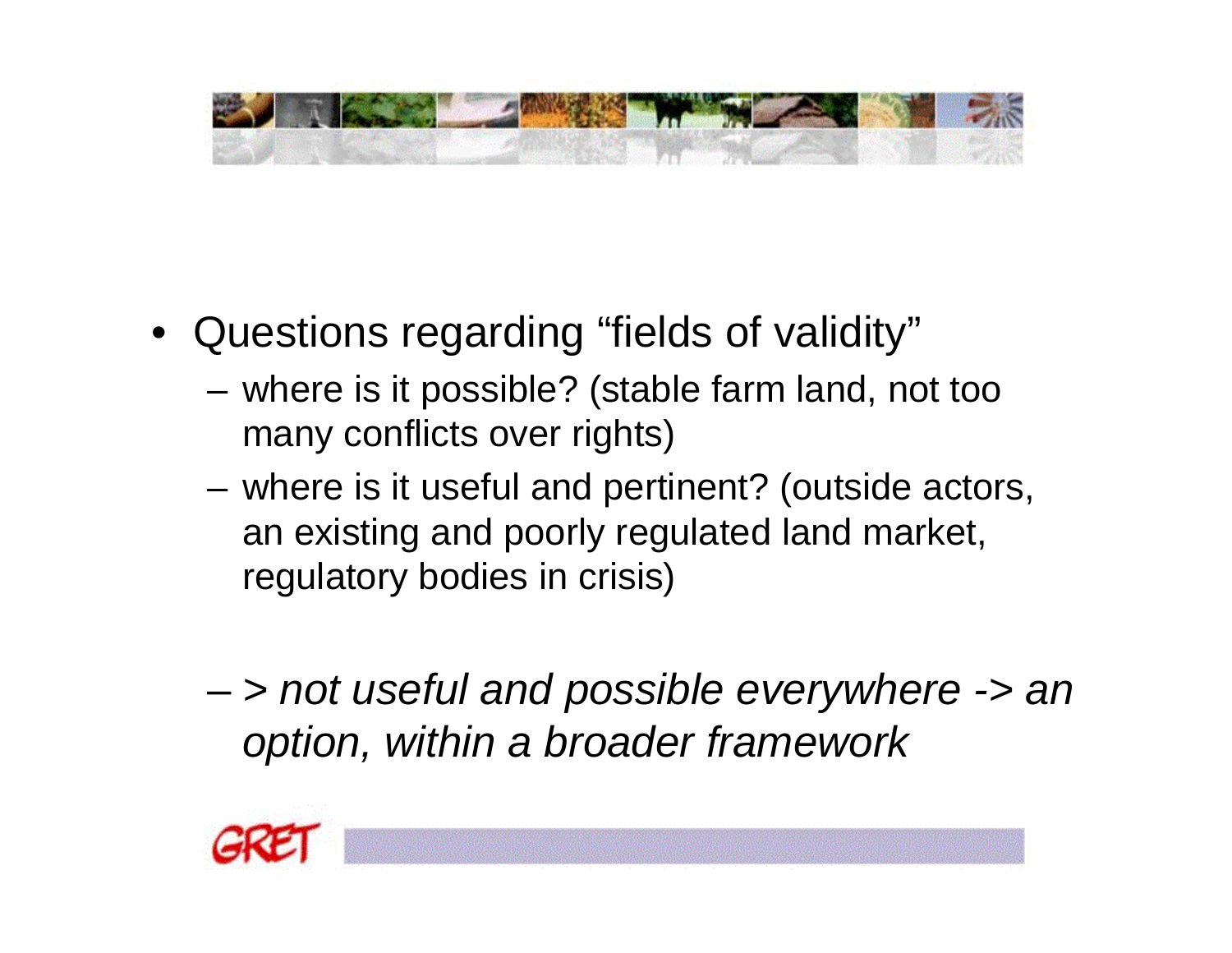

## Two Major Stakes

- nature of rights, rights identification and recording procedure
- land rights administration : viability stakes

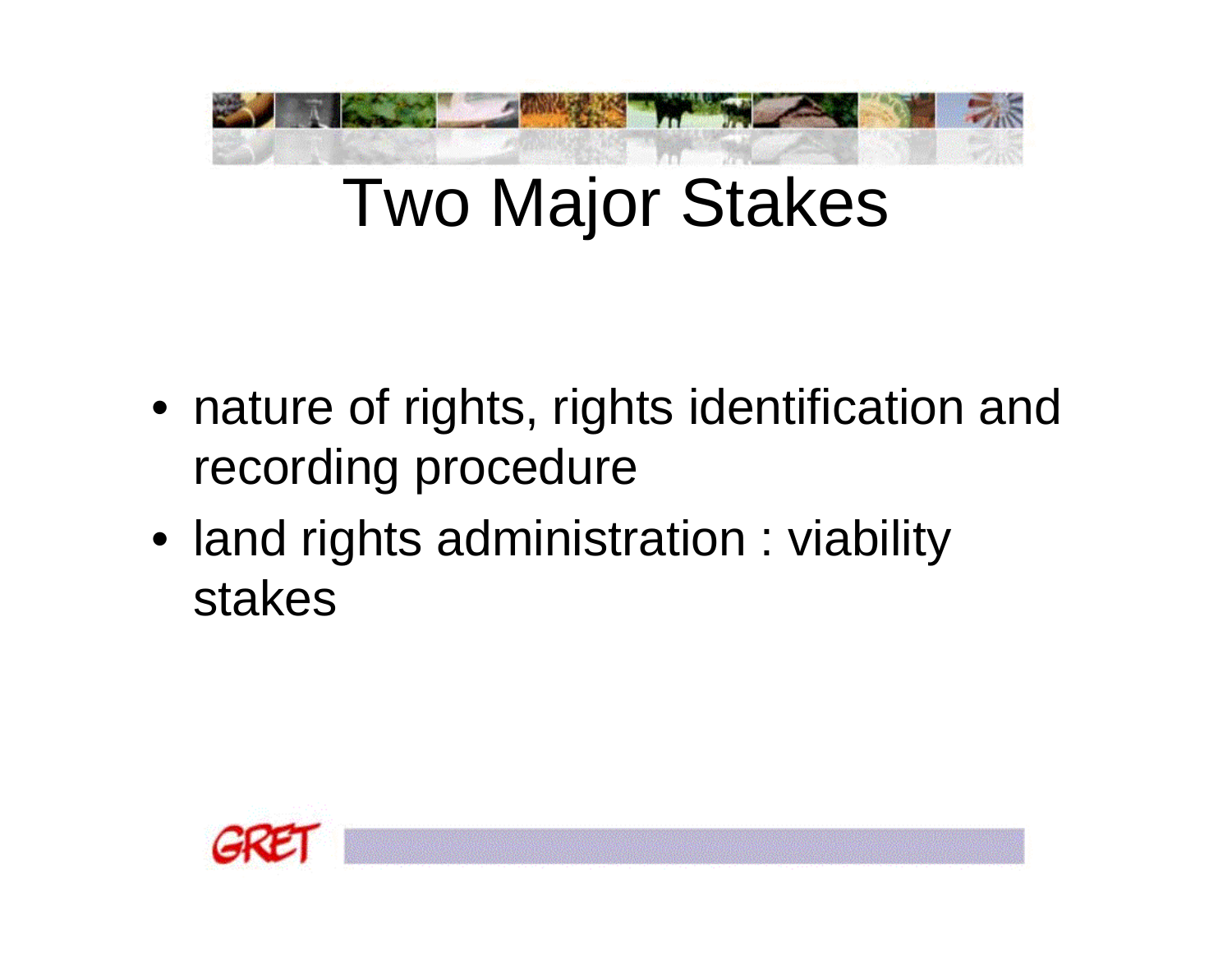

## The Nature of Rights

- (collective, family, village, etc.) holdings and individual properties
- bundles of rights
	- rights as "socially authorised actions"
	- different "bundles of rights" held by individuals or groups
	- allocation of operational rights by those who hold inclusion/exclusion rights and internal management rights

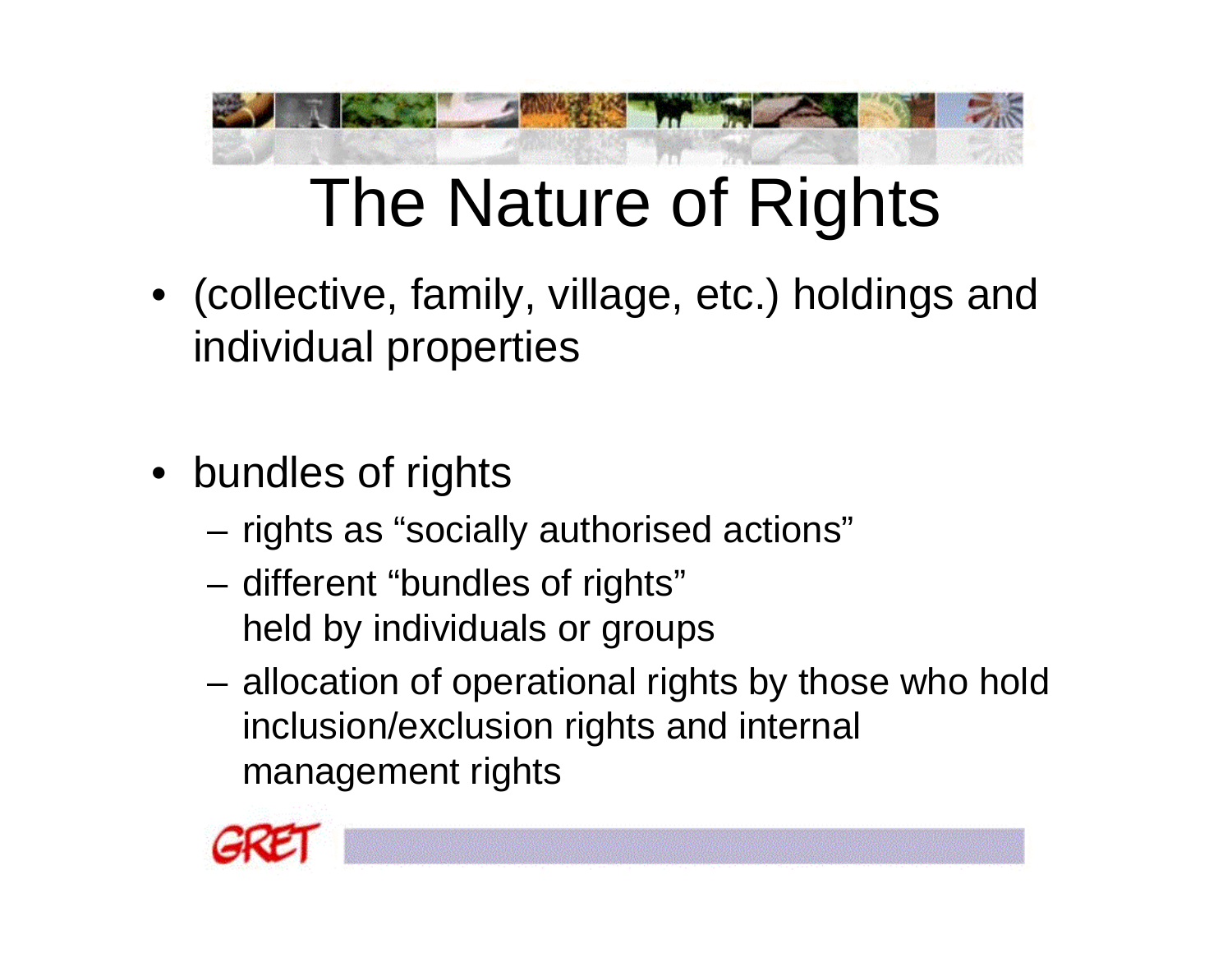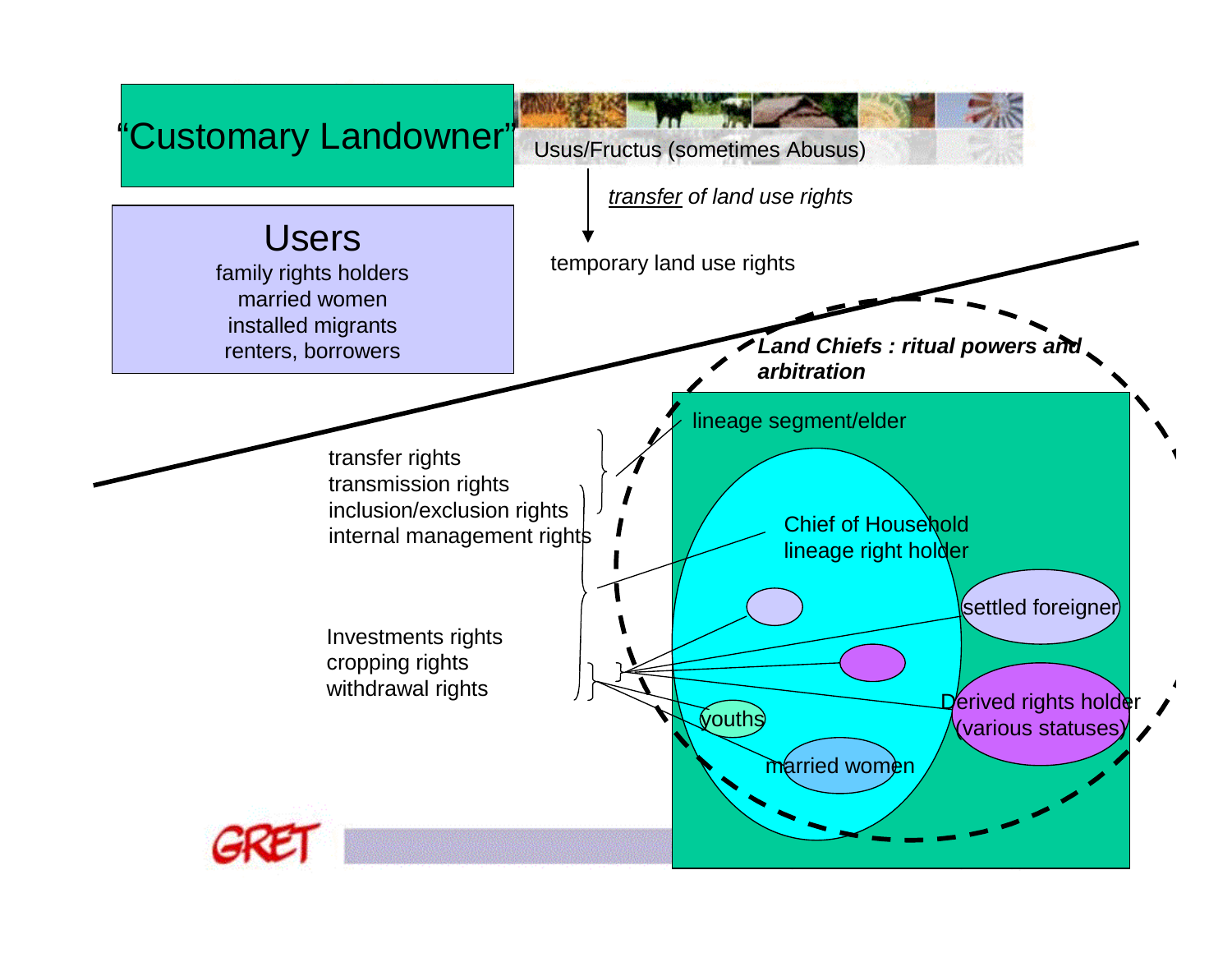

*Who is acknowledged as "owner"? What happens to the other rights holders?*

- Land Chief performing rituals and arbitrating conflicts ?
	- Lineage Head without land tenure prerogatives
- Lineage Segment Head managing a lineage holding and ?
- adjustments among production units ?
- Production Unit Head holding cropping rights that are lasting and can be transmitted over the heritage of the lineage segment ?
- "Installed" Farmer, with lasting cropping rights, as long as the lodger[?] does not need them ?

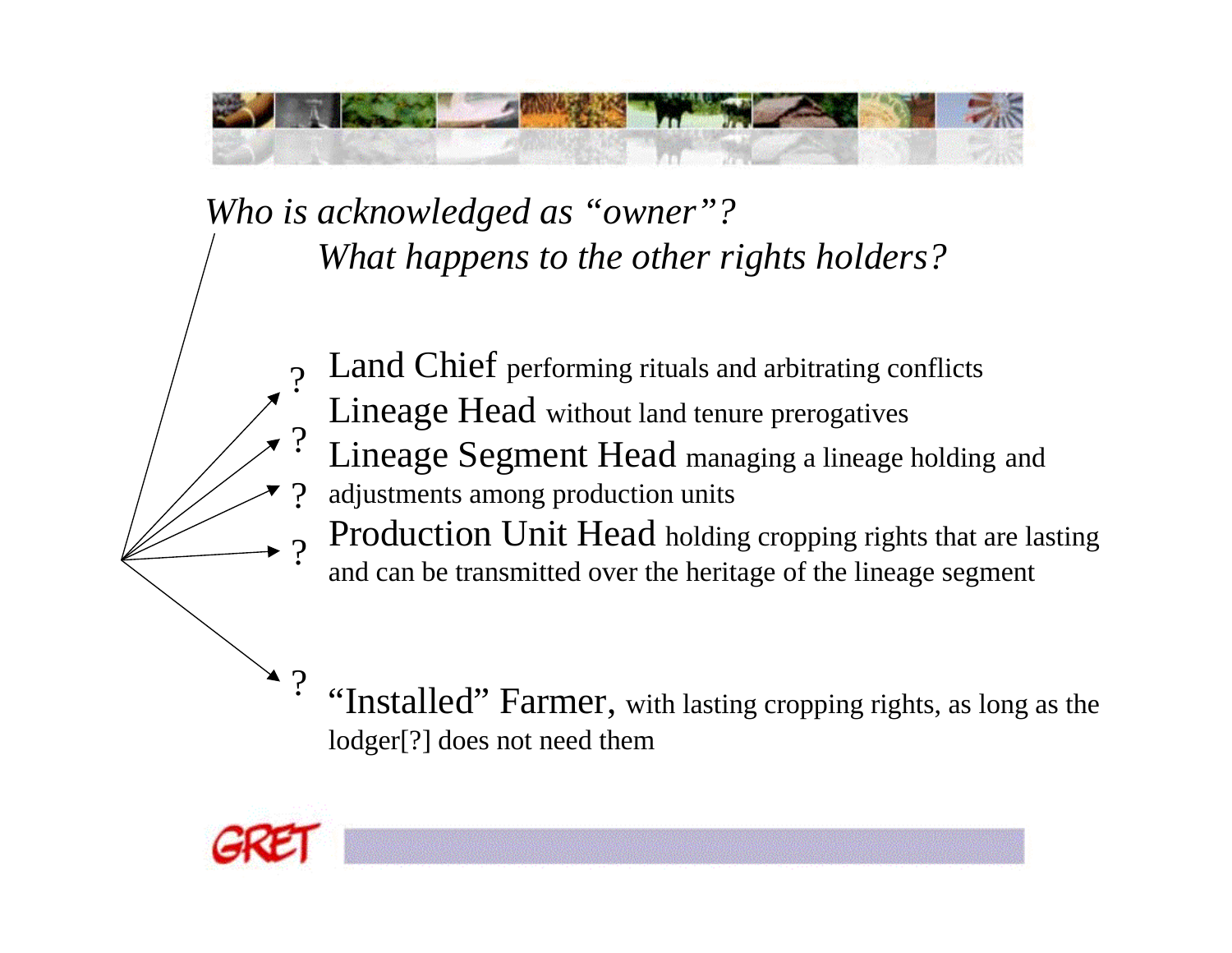

- Thinking in terms of "ownership" leads to selecting one level of rights and increasing these rights, to the detriment of other rights
	- at the risk of increasing precariousness instead of security
	- and causing conflicts instead of resolving them
- One must therefore
	- take the nature of local rights seriously
	- simplify, in a rational way, the complexity of rights enough so that information can be processed, but without altering it
- *A Theoretical and Methodological Challenge*

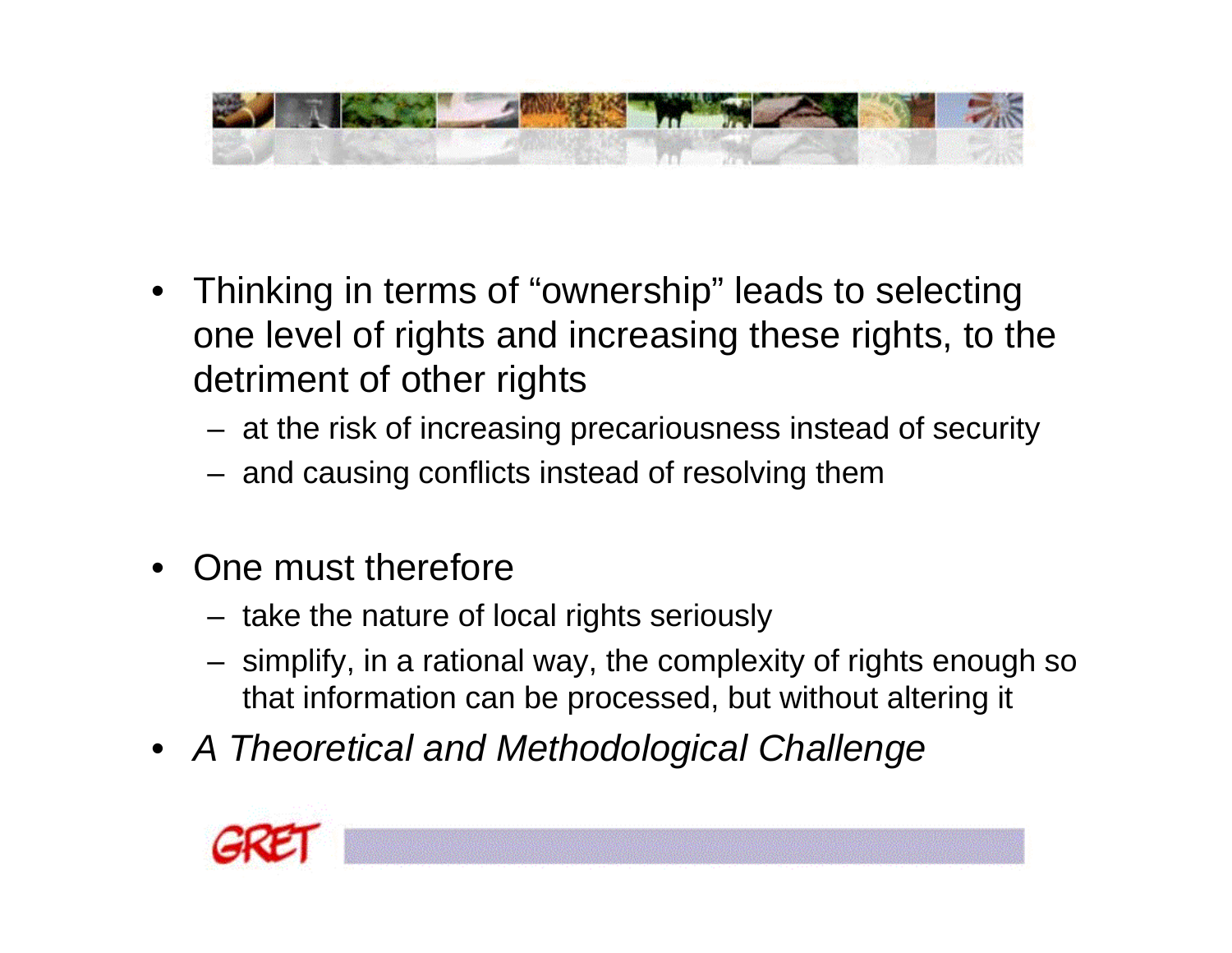

## Administering the Rights

- Systematic registration
	- administrating land certificates is as cumbersome a procedure as classical cadastres … and even more demanding for agents
- Need for decentralised, not too expensive and fair processes
- Updating failures may cause the system to collapse : the dilemma of capacities and costs
	- near the users means more offices, more agents and fewer computers
	- economies of scales make it less accessible for people

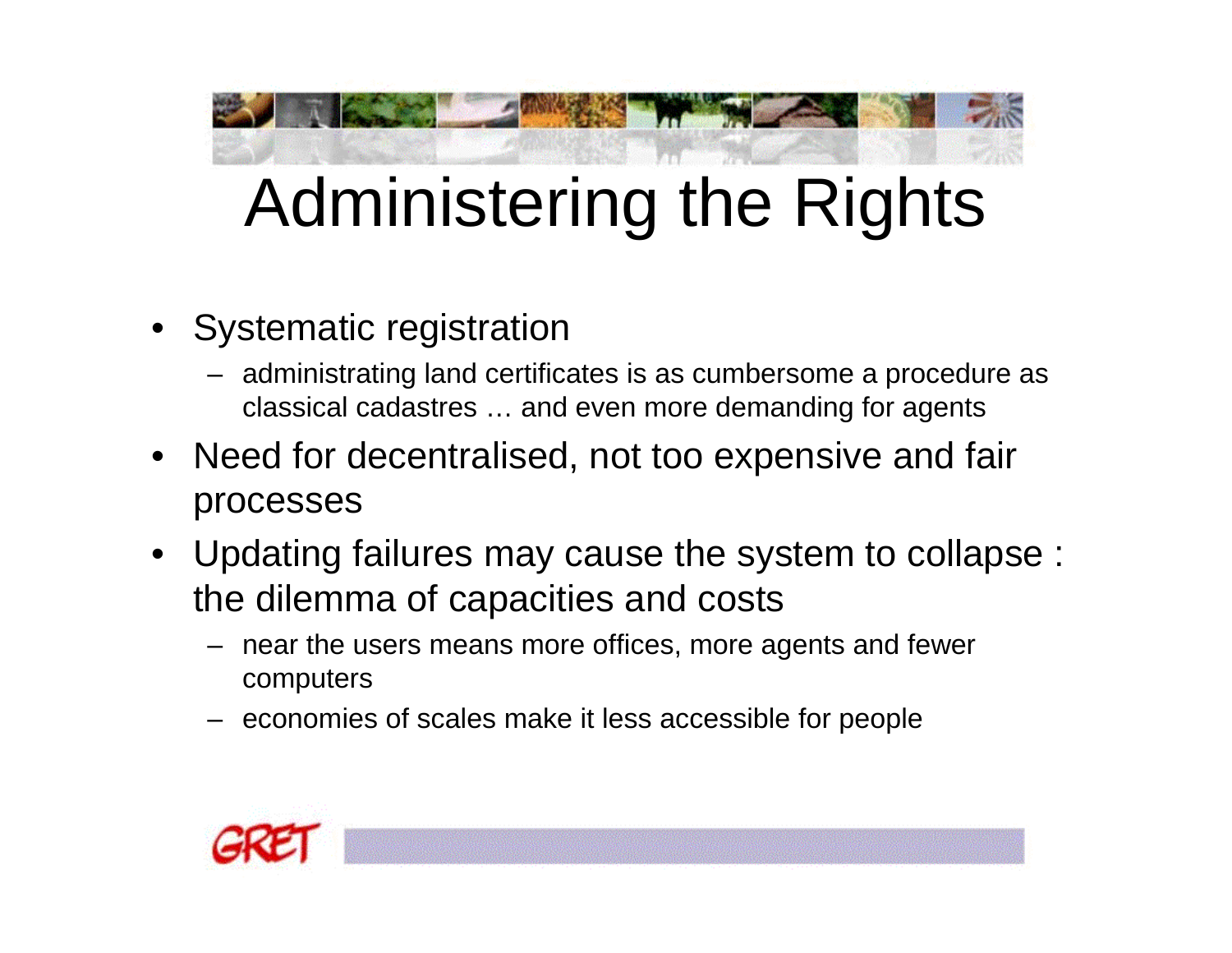

- Sustainability must be a condition for implementation
	- needs for and interests of people in updating the data ?
	- what are the real costs for them (access, legal and illegal costs)?
	- what are the required skills and means for land administration?
	- How can land rights administration be financially sustainable ?
	- *Viability when relatively high land value and market transactions ?*

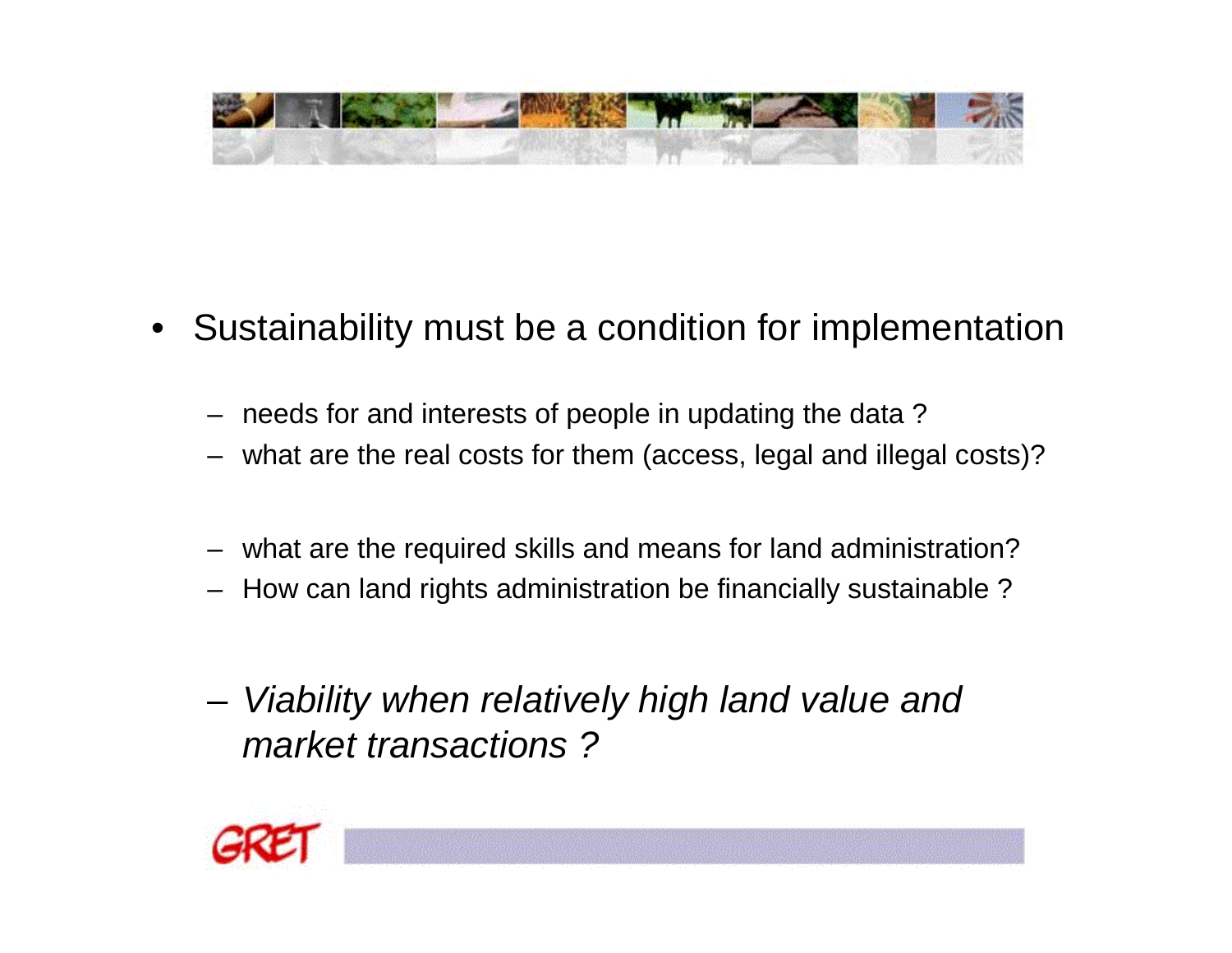

## III. Include the PFR in Law

### The Beninese Experience

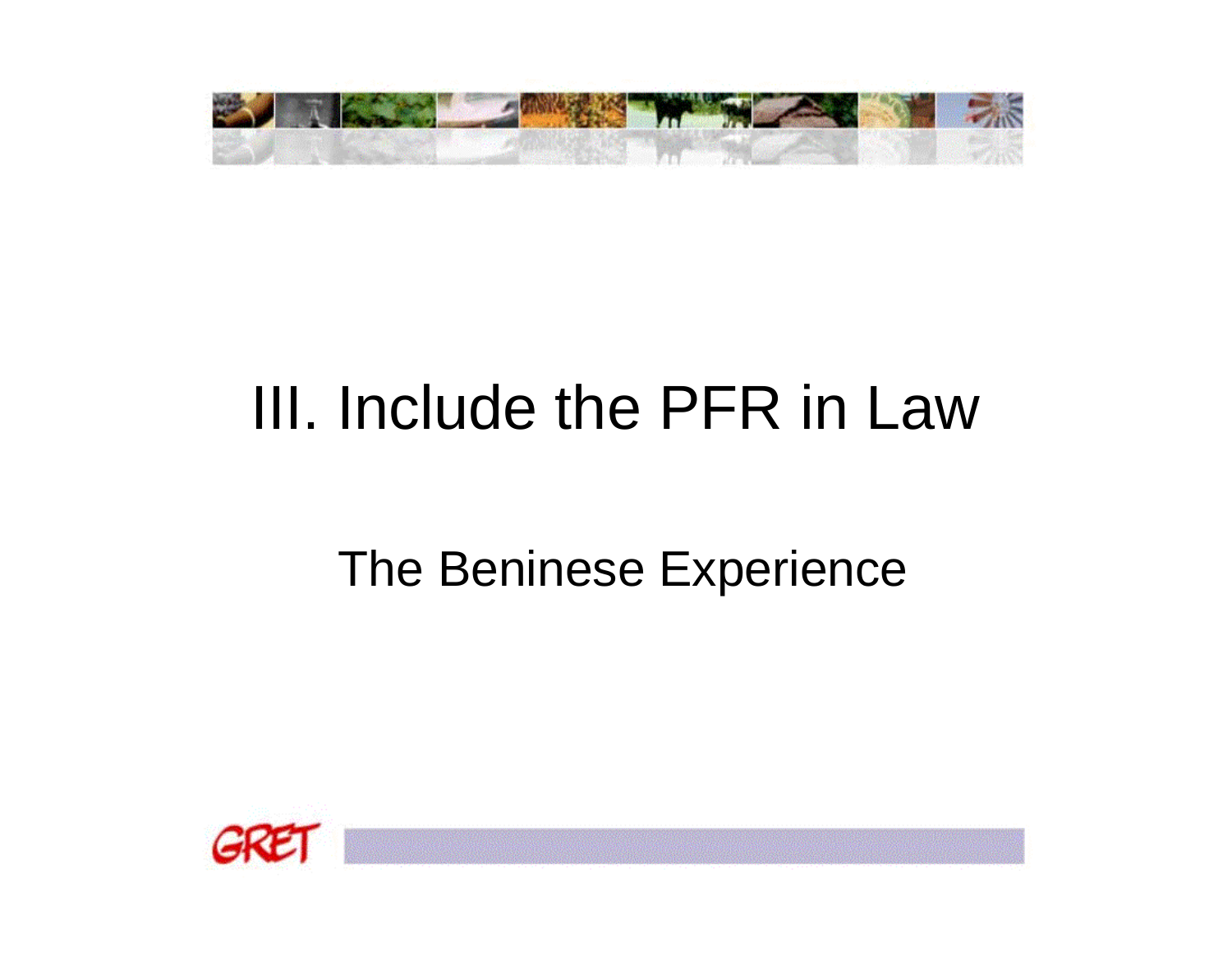## In Benin

- A pilot PFR project by the PGTRN (Projet de gestion des terroirs et des ressources renouvelables) (1993-2003)
- A rural land tenure bill in preparation
	- "customary" land is counted as "private" land
	- villages may ask for PFR surveys leading to land tenure certificates
	- rural land tenure management on « Commune » and village levels
- Inter-disciplinary work to prepare implementation of the law (2002-2003)
	- socio-anthropologists, lawyers, surveyors (PGTRN, GRET, FIEF)

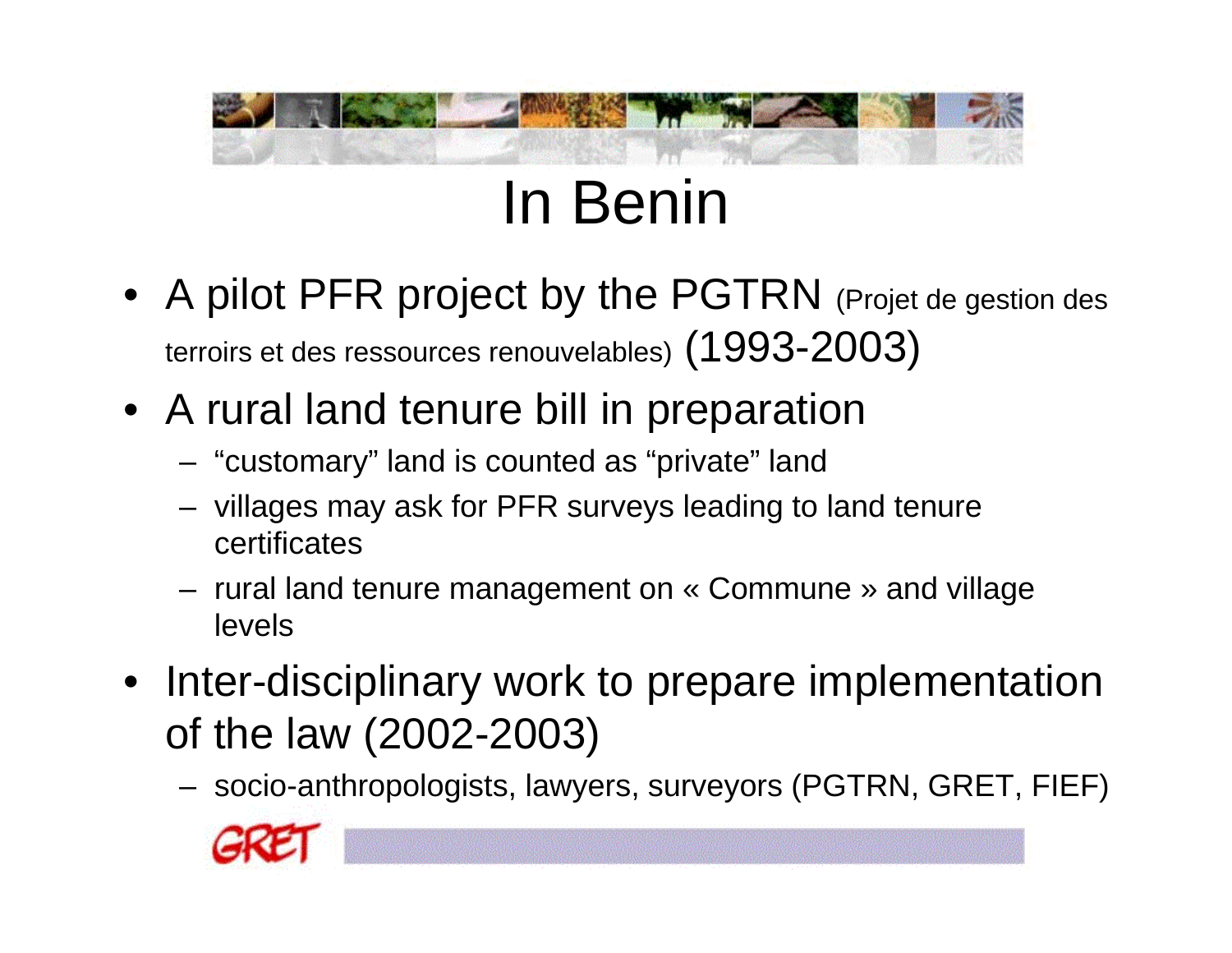## The framework

- a coherent set of legal statuses (state and local gvt public and private domain, private land with title or with land certificates, etc.)
- PFR only outside estate lands and private land (simple rights of "occupation" acknowledged on state public domain property: river banks, etc.)
- a single map for all legal statuses

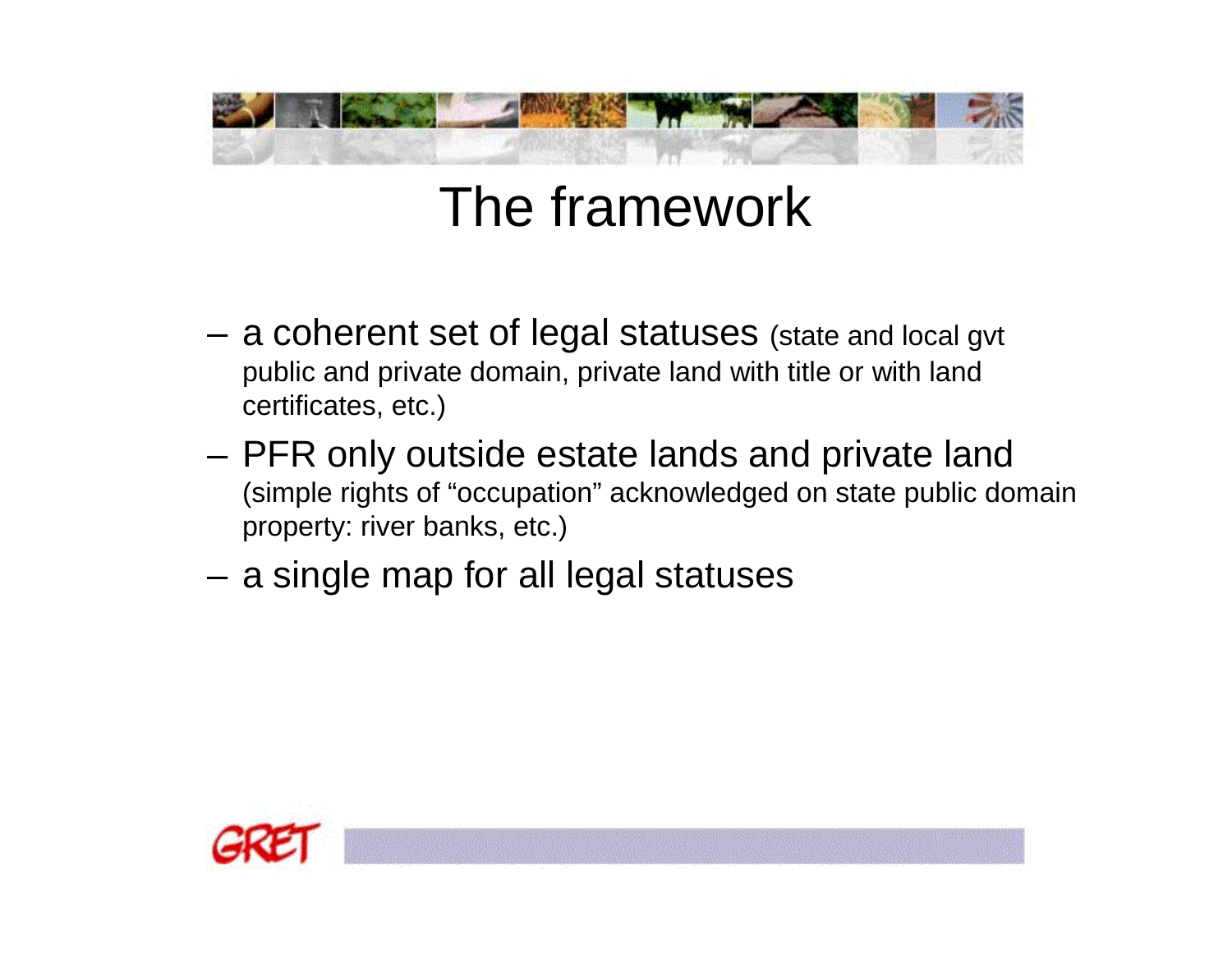

- Securing rights and transfers of rights, to boost productivity
	- the certificate can be contested but it meets the needs of the majority of the rural population, it opens access to credit, it allows for simple bridge to title
	- written contracts for derived cultivation rights may allow « strangers » to grow trees

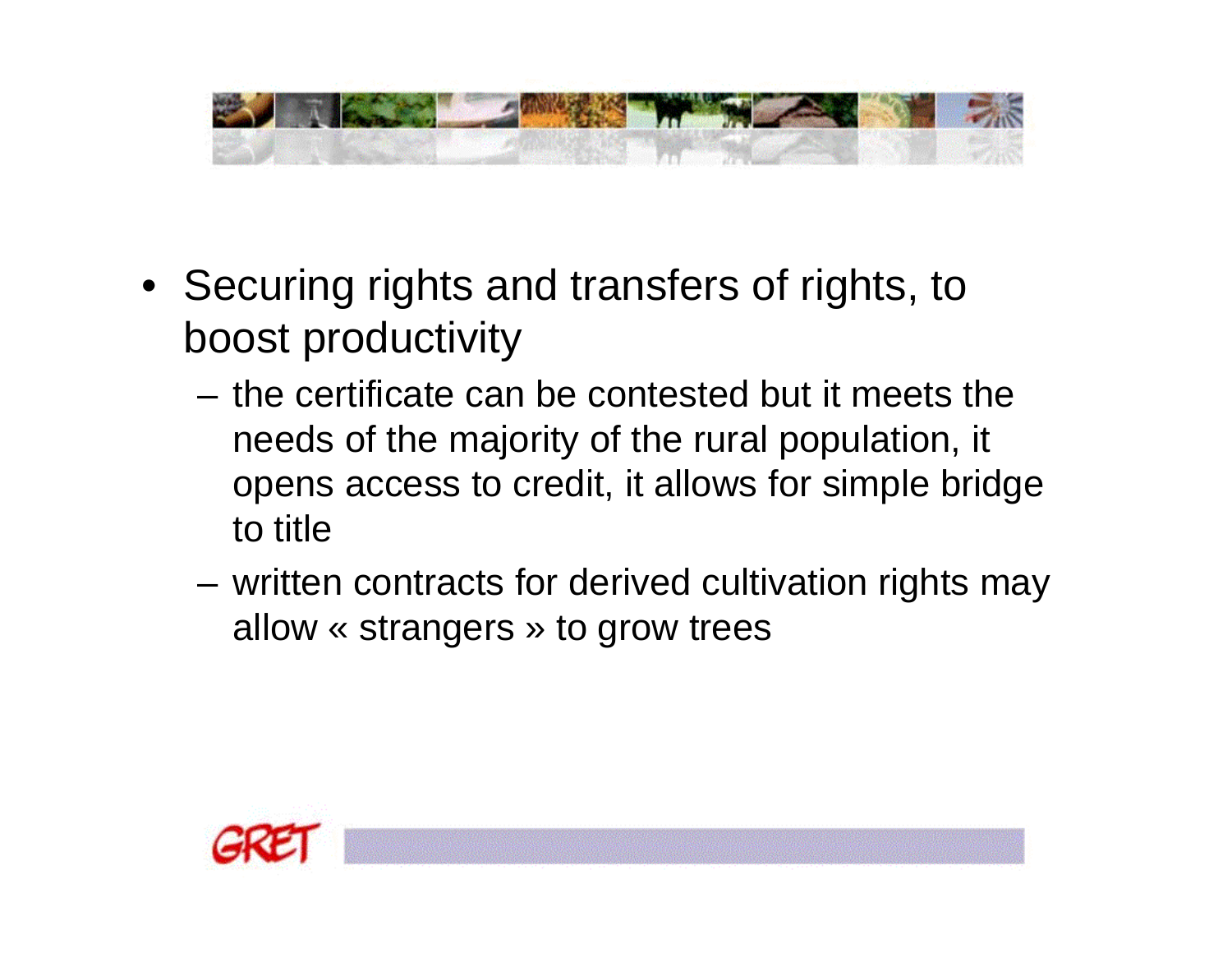

- Local Land Tenure Governance
	- rural land tenure management is clarified, with or without PFR
	- a decentralised institutional framework : Commune (local elected gvt) and village
	- clarified procedures for conflict resolution
	- Commune (and village) have a right to define the rules for natural resource management
	- a procedure to improve the security of sales and delegations of rights, with or without certificate
	- village ask for PFR operations -> when needed

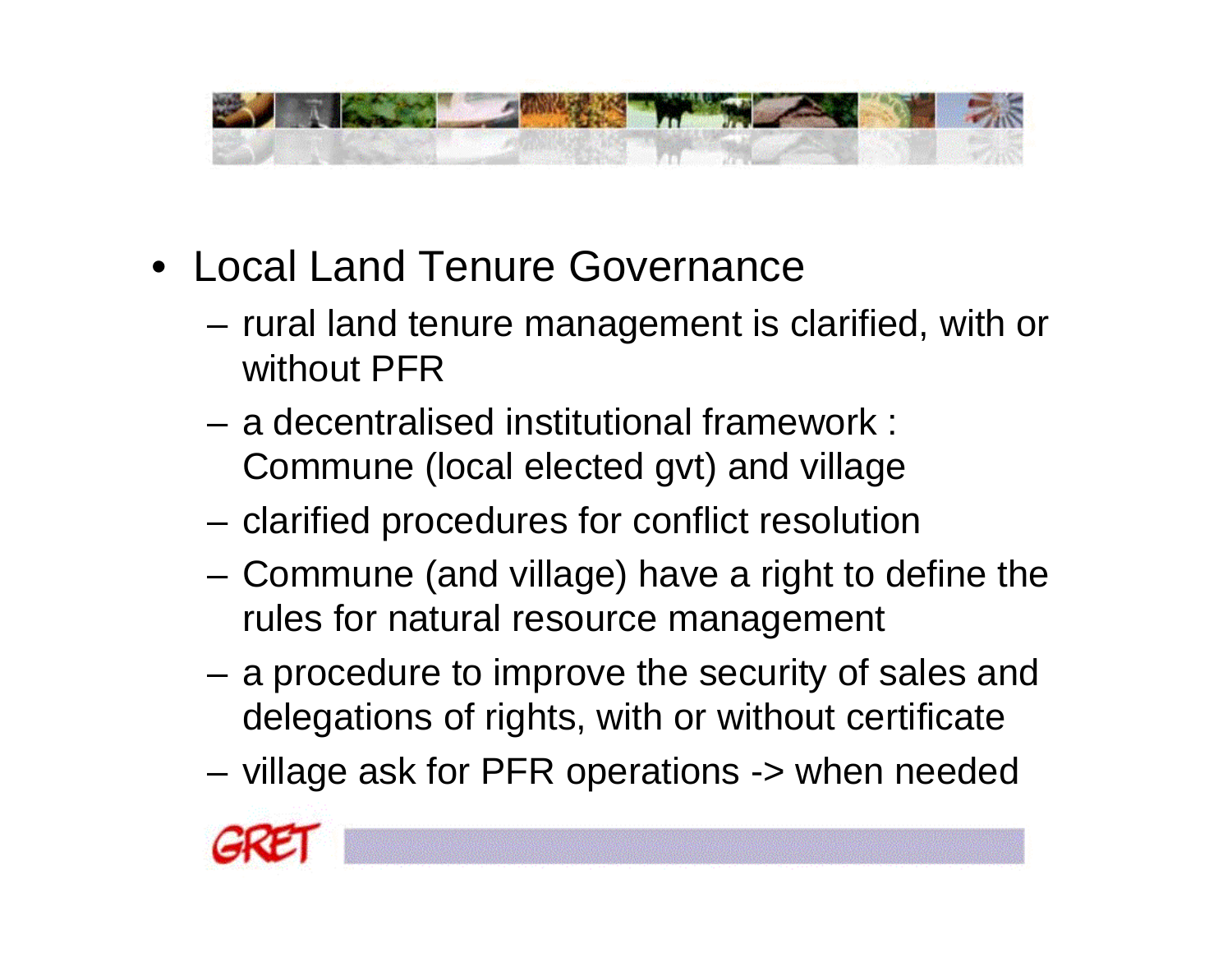# The issue of identification and transcription of rights

- Control of land and resources belongs, most often, to family or village groups
	- the sons of X who cleared or bought the plot
	- the descendants of Y by matrilineal transmission
	- Z as individual owner who cleared or bought the plot
	- all the people living in the village W
- The various right-holders within the group do not have the same rights

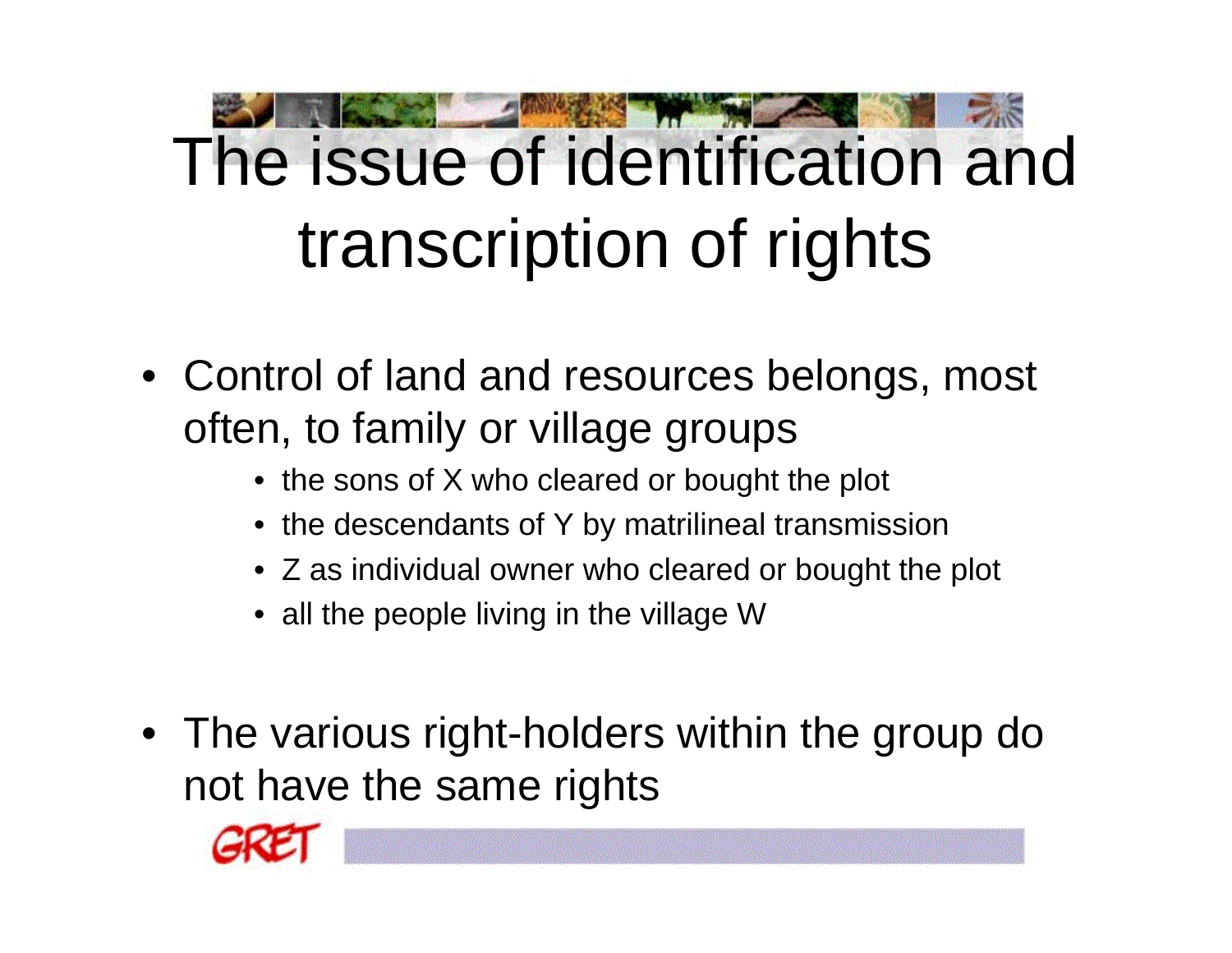

- $-$  > identify who is the (individual or collective) « right holders » (and its head if it is a collective)
- $-$  > identify the concrete rights held by these different stake-holders
- an empirical question, using recent typology of rights
	- *Operational Rights*
		- access, withdrawal, cultivation, investment
	- *Administration Rights*
		- management, inclusion/exclusion, transmission, alienation

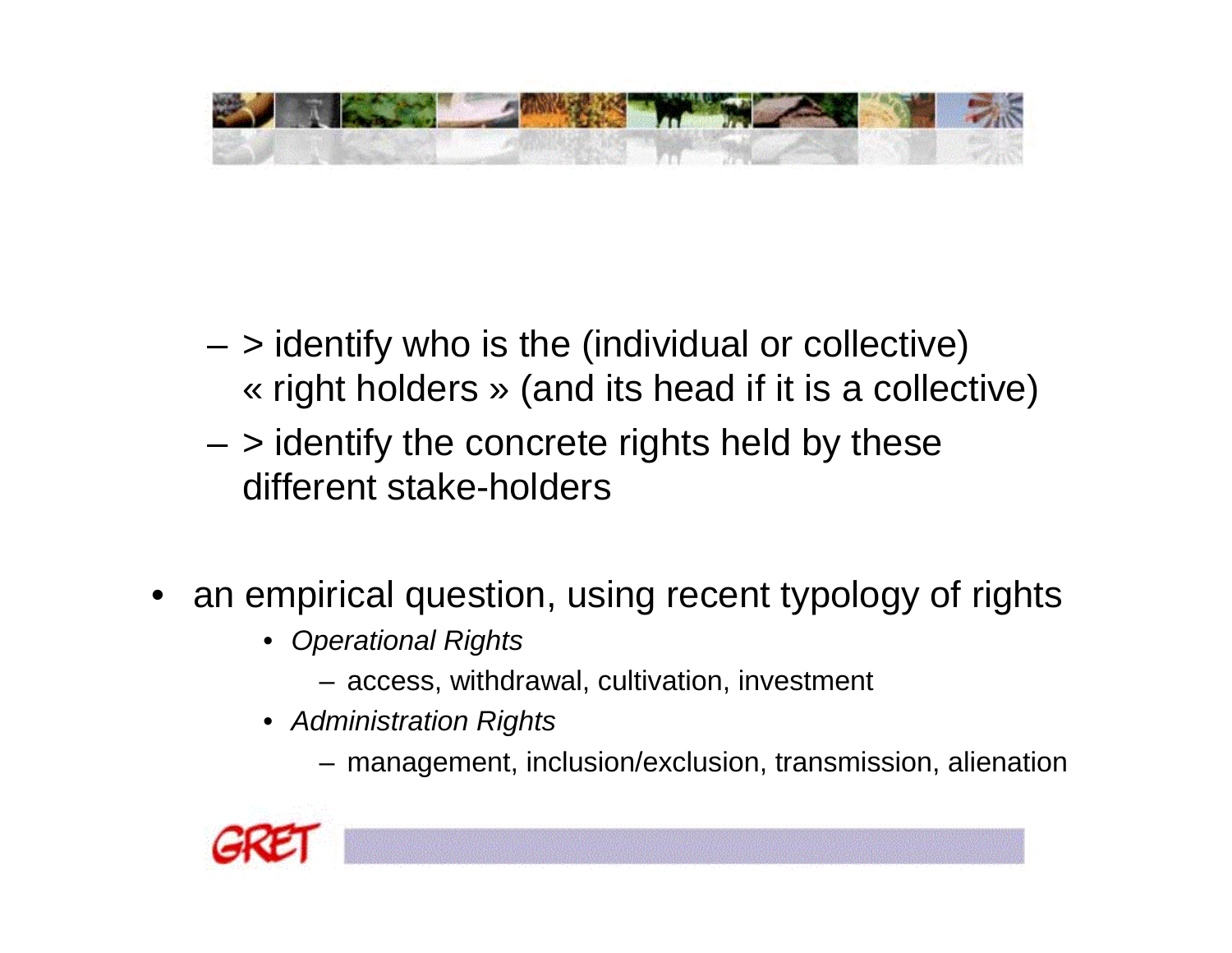### STATISTICS OF THE THE Family Property Rights

| <b>Rights Held</b>                                                                      | <b>Family Group</b><br><b>Concil</b> | Head of Fa-<br>mily Group | <b>Right-holder</b><br>within<br>the<br><b>Family Group</b> |
|-----------------------------------------------------------------------------------------|--------------------------------------|---------------------------|-------------------------------------------------------------|
| Operational rights                                                                      |                                      |                           |                                                             |
| Right to cultivate a individual plot for annual cropping (but not for<br>tree planting) |                                      | $+$                       | $^{+}$                                                      |
| Right to cultivate tree crops                                                           |                                      | $^{+}$                    |                                                             |
| <b>Administration Rights</b>                                                            |                                      |                           |                                                             |
| Right to delegate cultivation rights through a share-cropping arran-<br>gement          |                                      | $\! + \!$                 | $^{+}$                                                      |
| Right to delegate cultivation rights through renting                                    |                                      | $+$                       |                                                             |
| Right to lend                                                                           |                                      | $+$                       |                                                             |
| Right of allocating plots within the Family Group                                       |                                      | $+$                       |                                                             |
| Rights to sell                                                                          | $\pm$                                |                           |                                                             |
| Rights to bequeath                                                                      |                                      |                           |                                                             |



Exemple, in south-east Ivory Coast

 $\Xi_{ab}$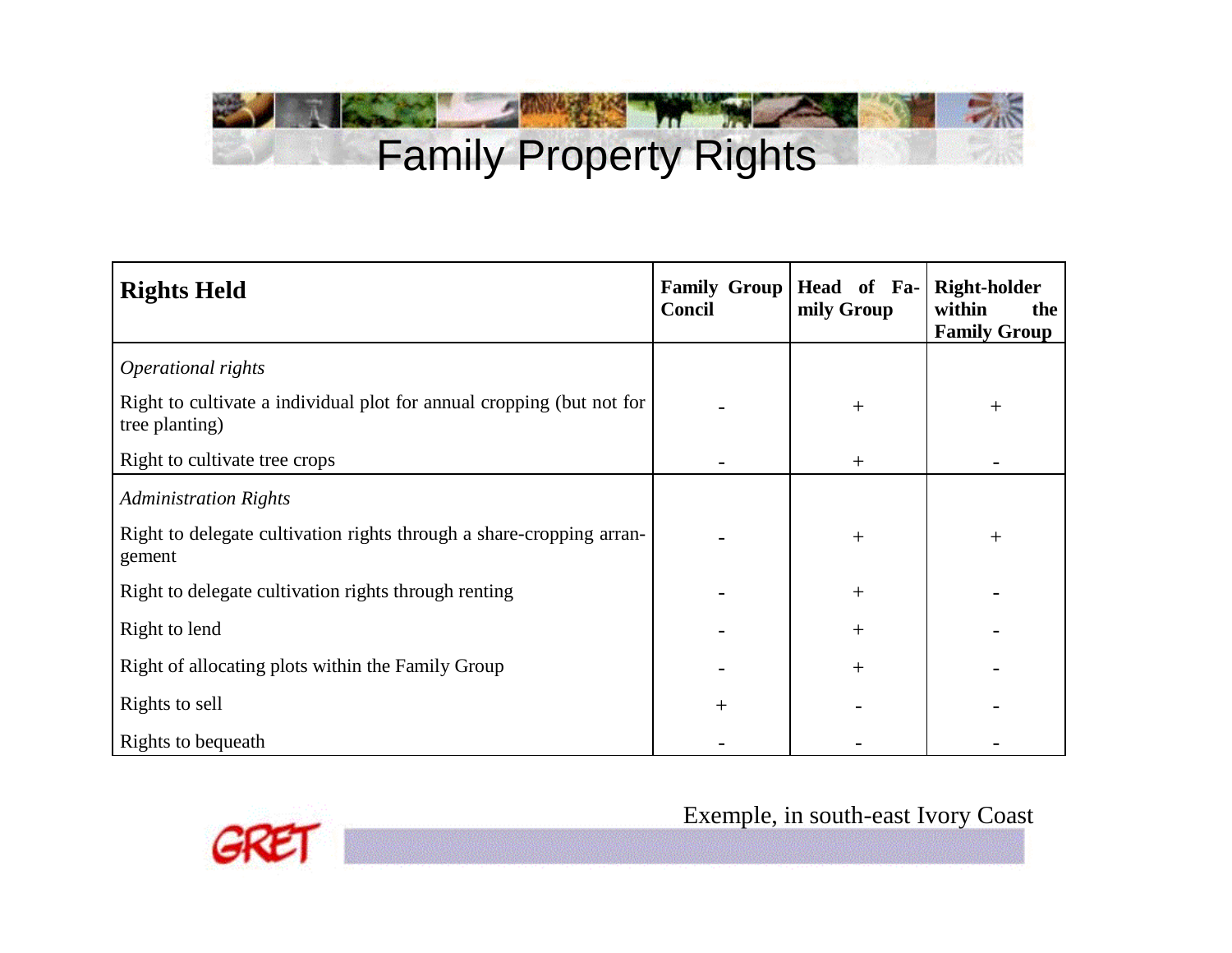

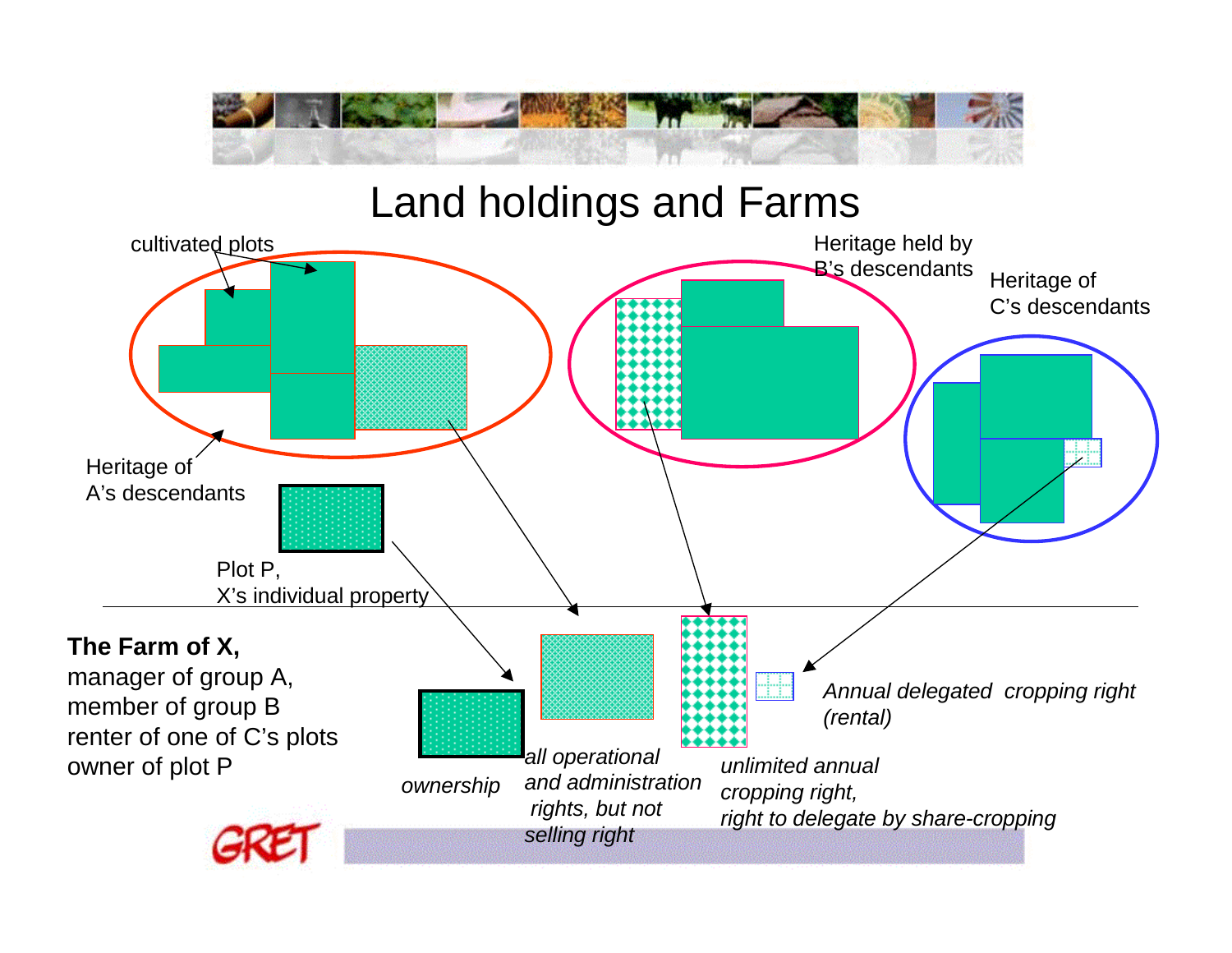

Derived Rights

- Operational rights may be delegated by a family right holder
	- In a given place, a set of institutional agreements that can be identified, with specific rights and duties
	- $-$  > identify the agreement and the specific clauses
	- > encourage written contracts during survey

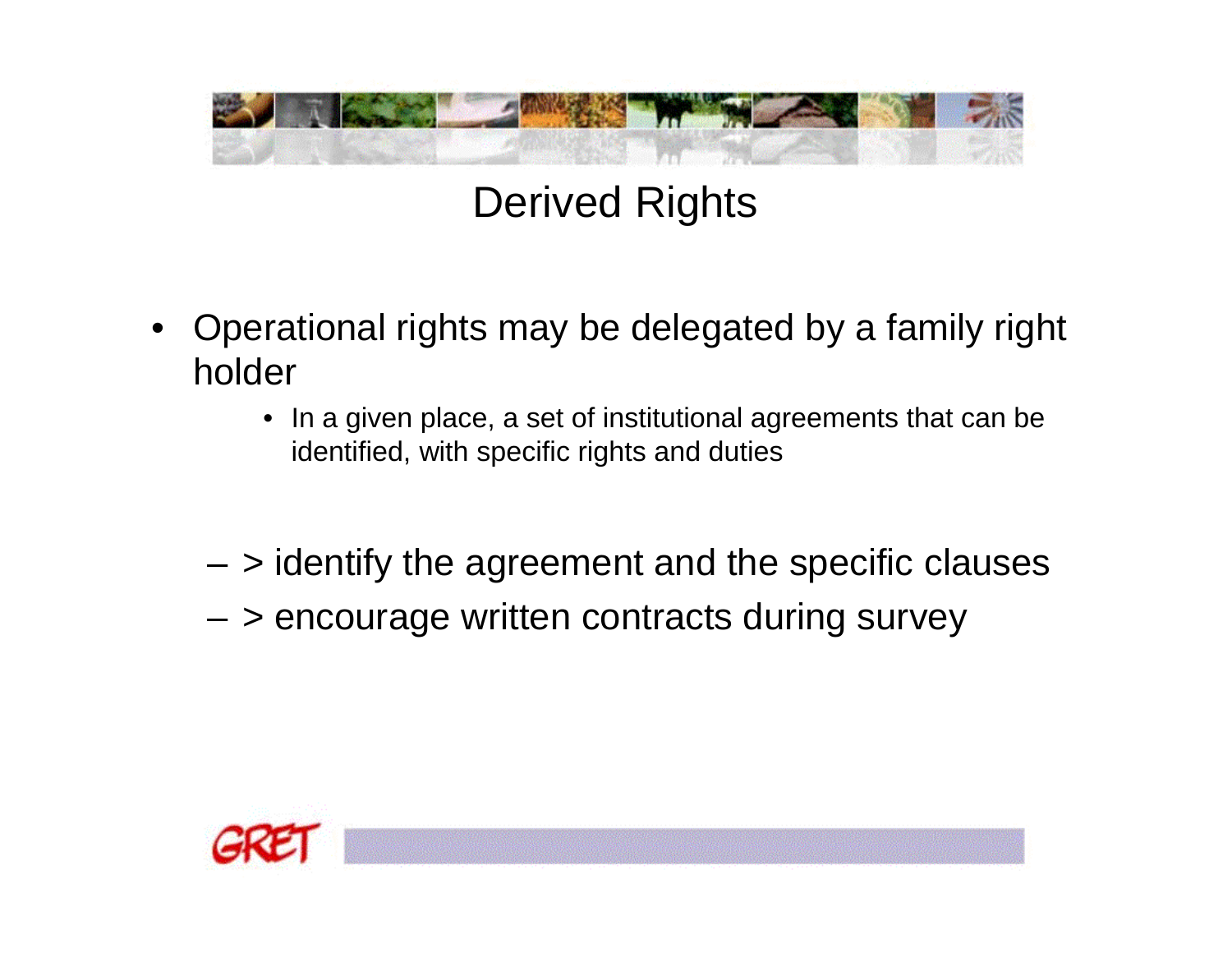## Survey Methodology

- *Preparation* 
	- Explain the process and the methodology
	- Create Village Committee (if it does not exist)
	- Identify with the Committee the general rules that makes consensus in a given place (or help negotiate these rules)
	- Identifiy common spaces and common resources and the rules that govern them
	- Map limits, state and local gvt public and private domains, titled lands

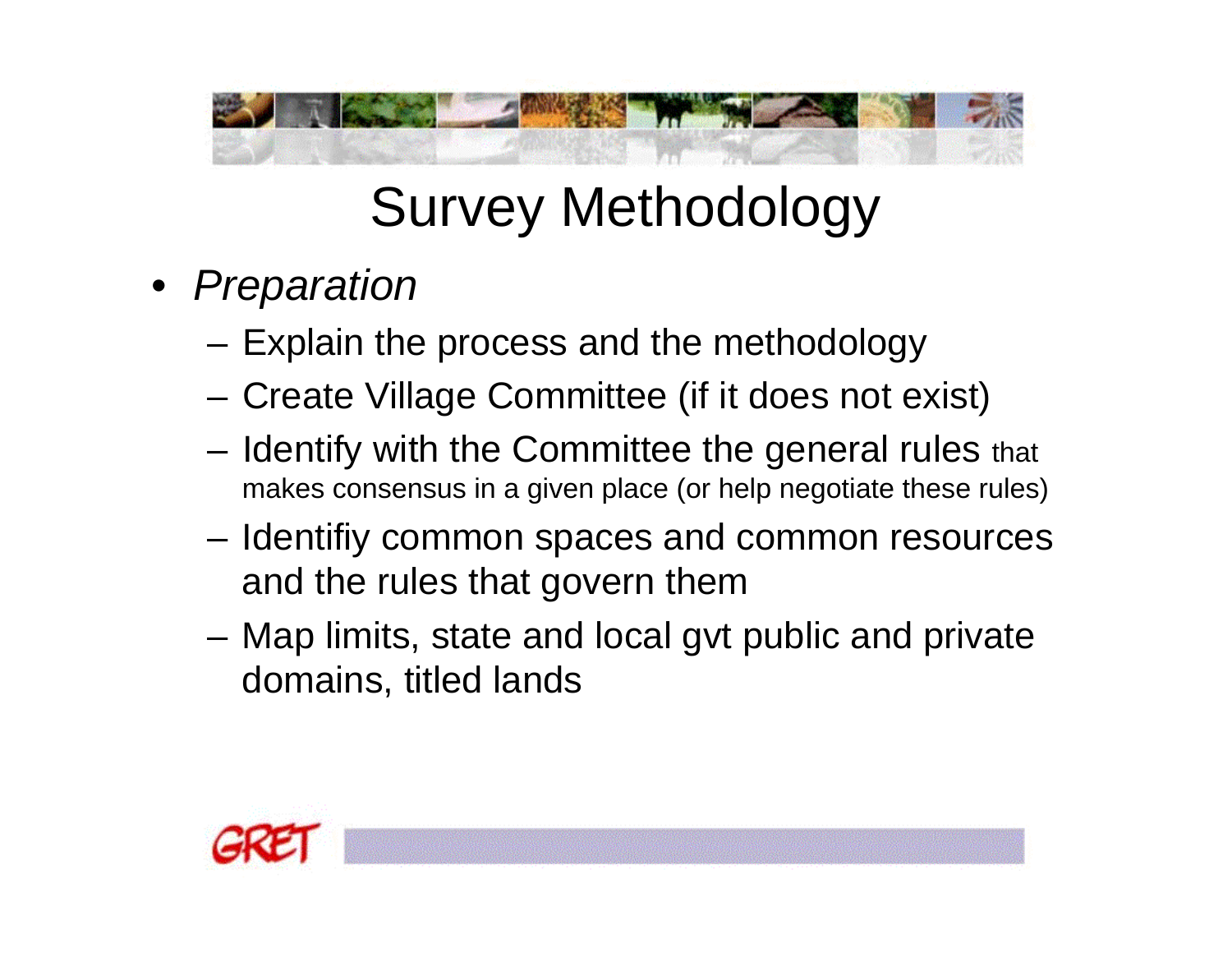

- Why identify local norms?
	- identify and publicly acknowledge a certain number of acknowledged principles and general rules, that give meaning to generic categories and allow for shared rules in case of conflicts
	- negotiate how specific questions are to be handled
		- a real ex.: how to deal with old fields in the former village setting ? Are former holders or new cultivators to be registered as « owner » ?
		- *No everything, but the issues that are known to be problematic*



–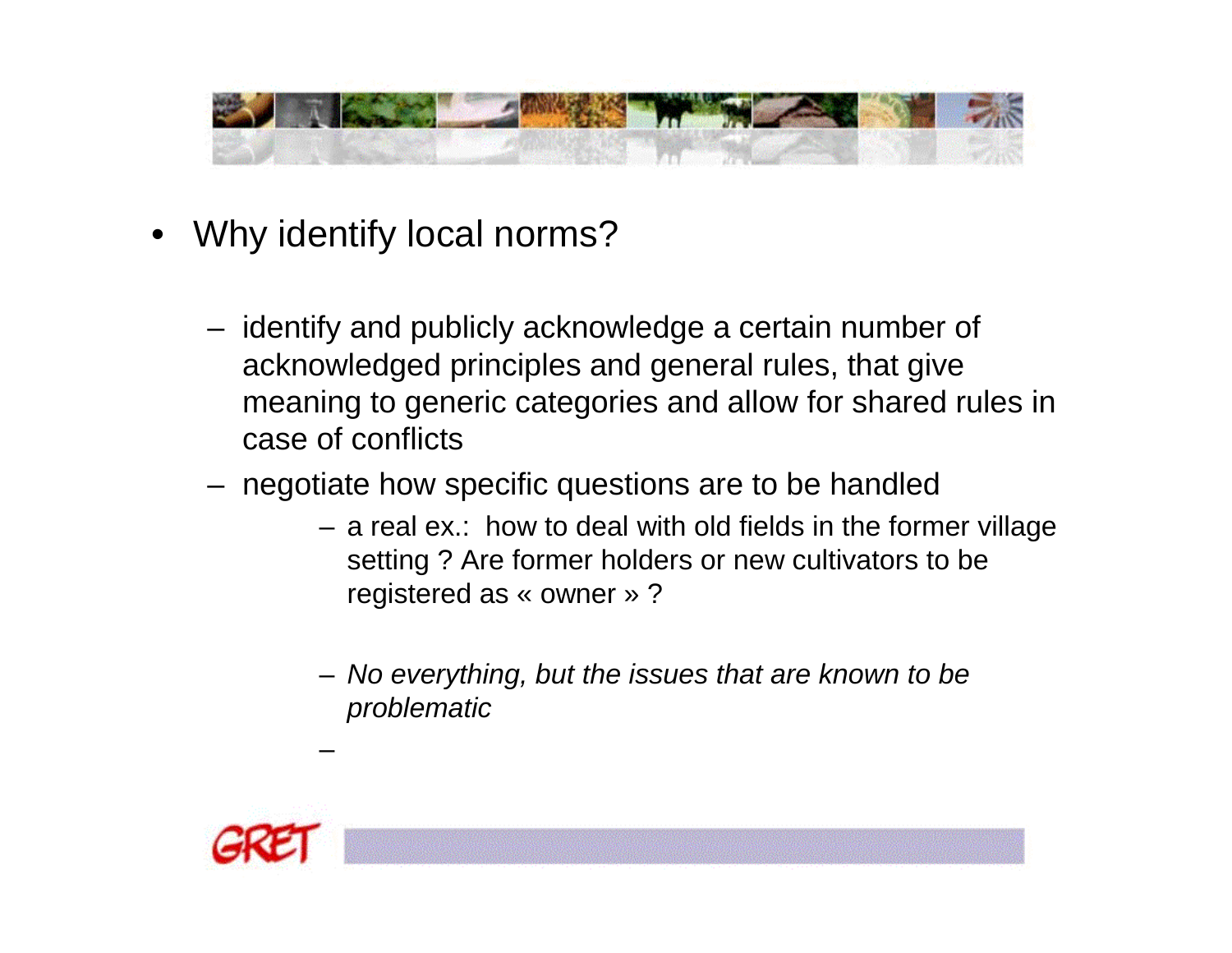

- *Field surveys*
	- Let people choose which level of collective rights is recorded (the law provide procedures for changes, afterwards)
	- The survey procedure has to mix
		- the origin of rights, as explained by the right-holder (that's what gives legitimacy)
		- the nature of rights held (with limitations when they exist)
	- *Neighbourghs and witnesses* to testify the accuracy of plot limits and rights held
	- A inquiry PV, signed by right holder and witnesses

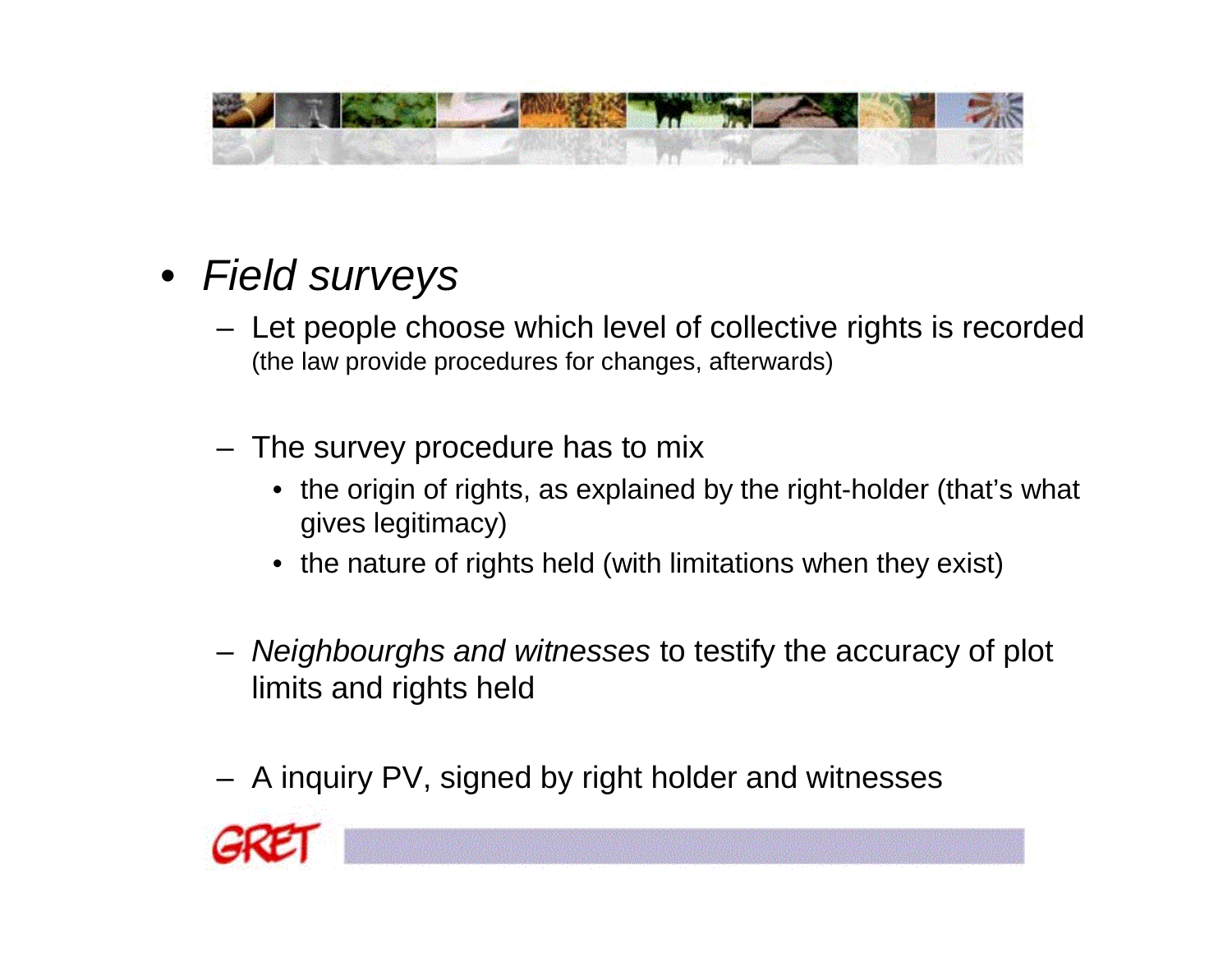



- Plot by Plot:
	- identification of the "manager"-in title or by delegation—, of the group for which he manages it, and the administration rights held
	- identification of the farmer, his links to this group, and the origin and nature of the rights he

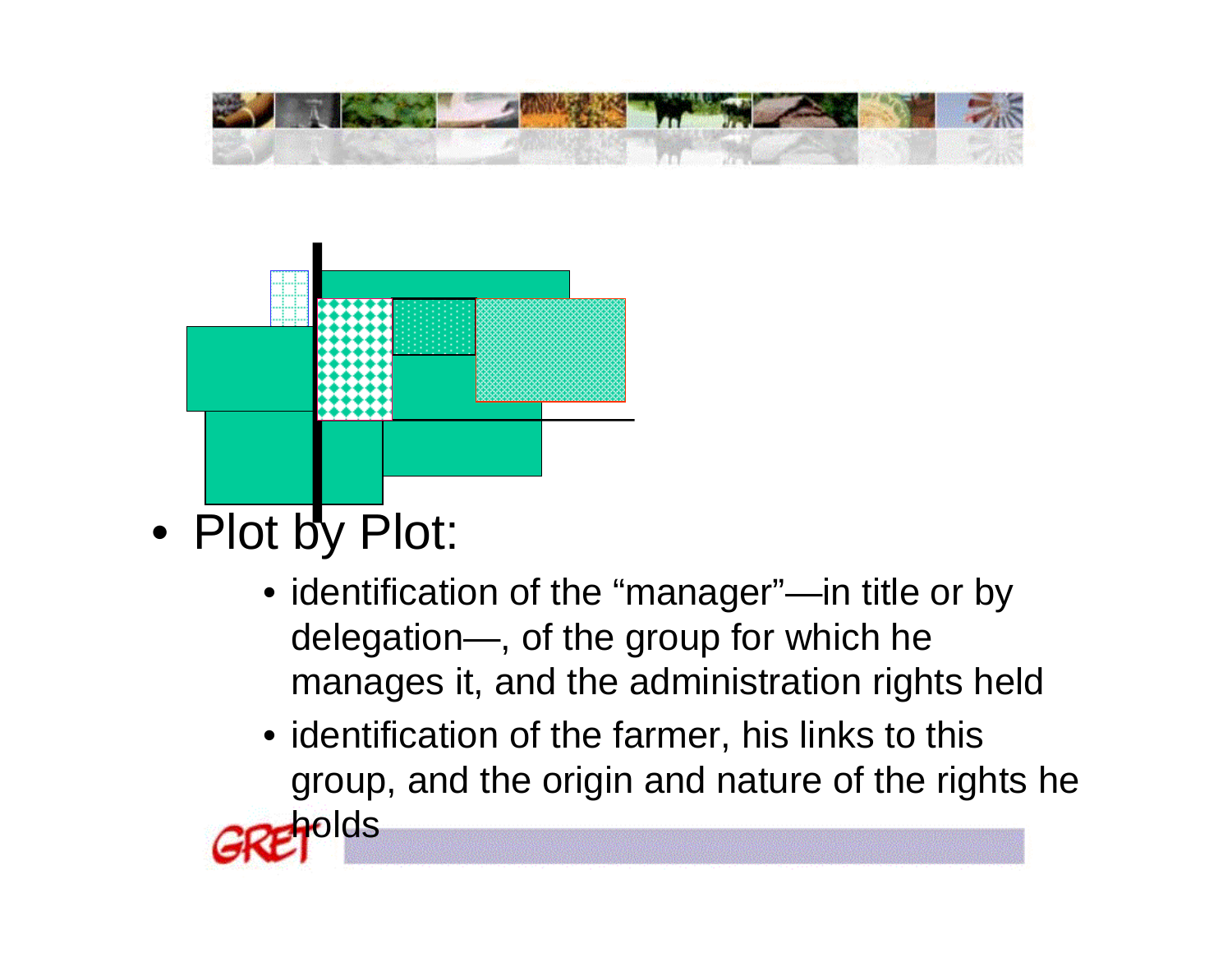# Identification, Transcription, Validation

- Identification: the survey record must faithfully transcribe the statements given during the survey and the agreement of witnesses. The statement must be read before the survey record is signed.
- Transcription: the diversity of rights must be able to be transcribed in quite generic categories, but more exact than "owner" and "user". *An operational typology to stabilise* 
	- ex. manager of a lineage property, head of a production unit using a portion of a lineage holding, individual owner, etc.
- Publicity: the content of the survey PV and the transcription of maps and files
	- *Very important steps to ensure accuracy and legitimacy of records*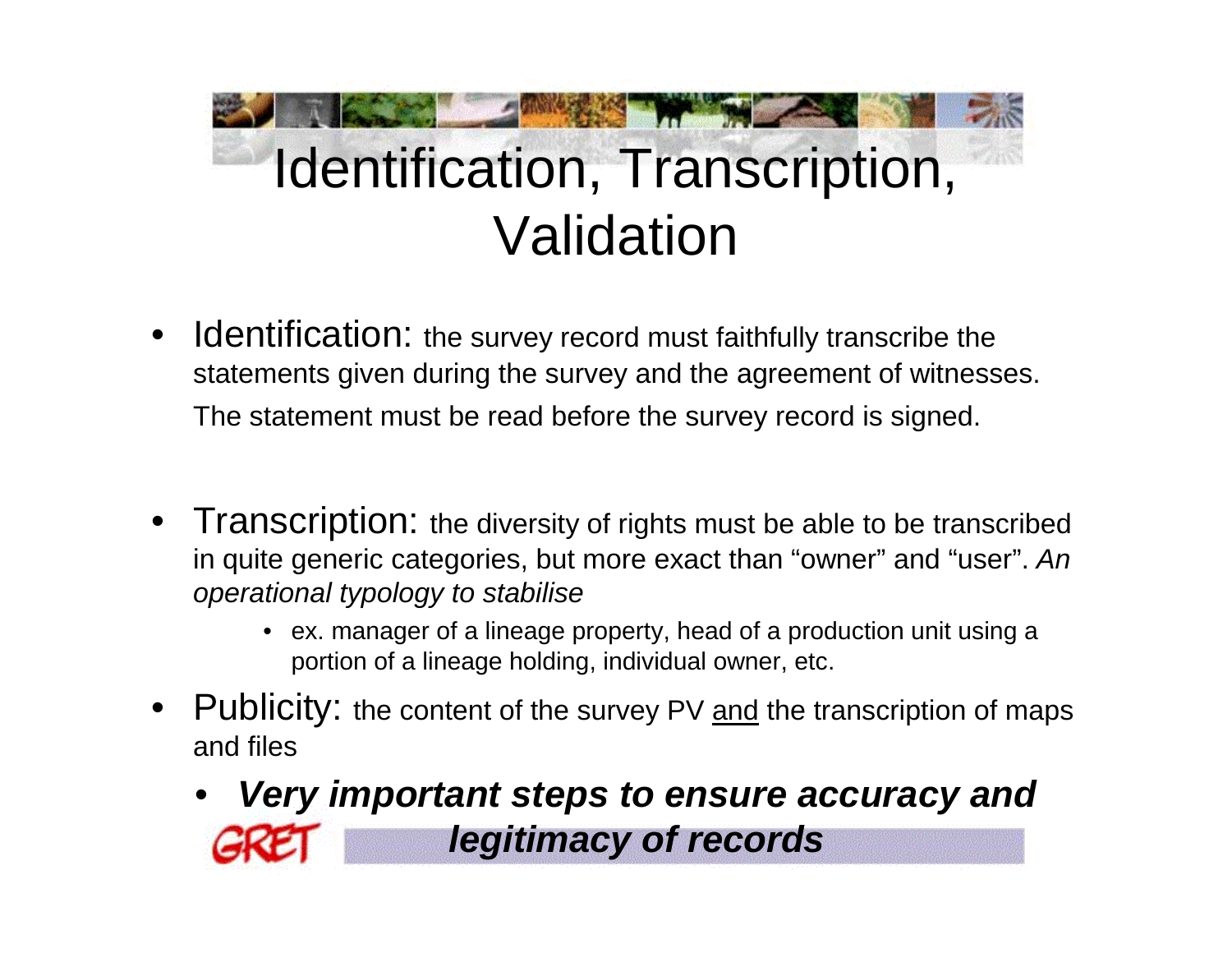## Land Certificates

- The law does not have to define the type of rights that may be legalised.
	- it only states that the rights identified by the procedure are legalised
	- the detailed rights or the generic type can be written in the certificate itself
	- in case of need, Village Committe refers to the local rules and/or to the survey PV
	- local conflict resolution will manage problems of interpretation
	- *it can work for individual, lineage rights as well as common property resources*

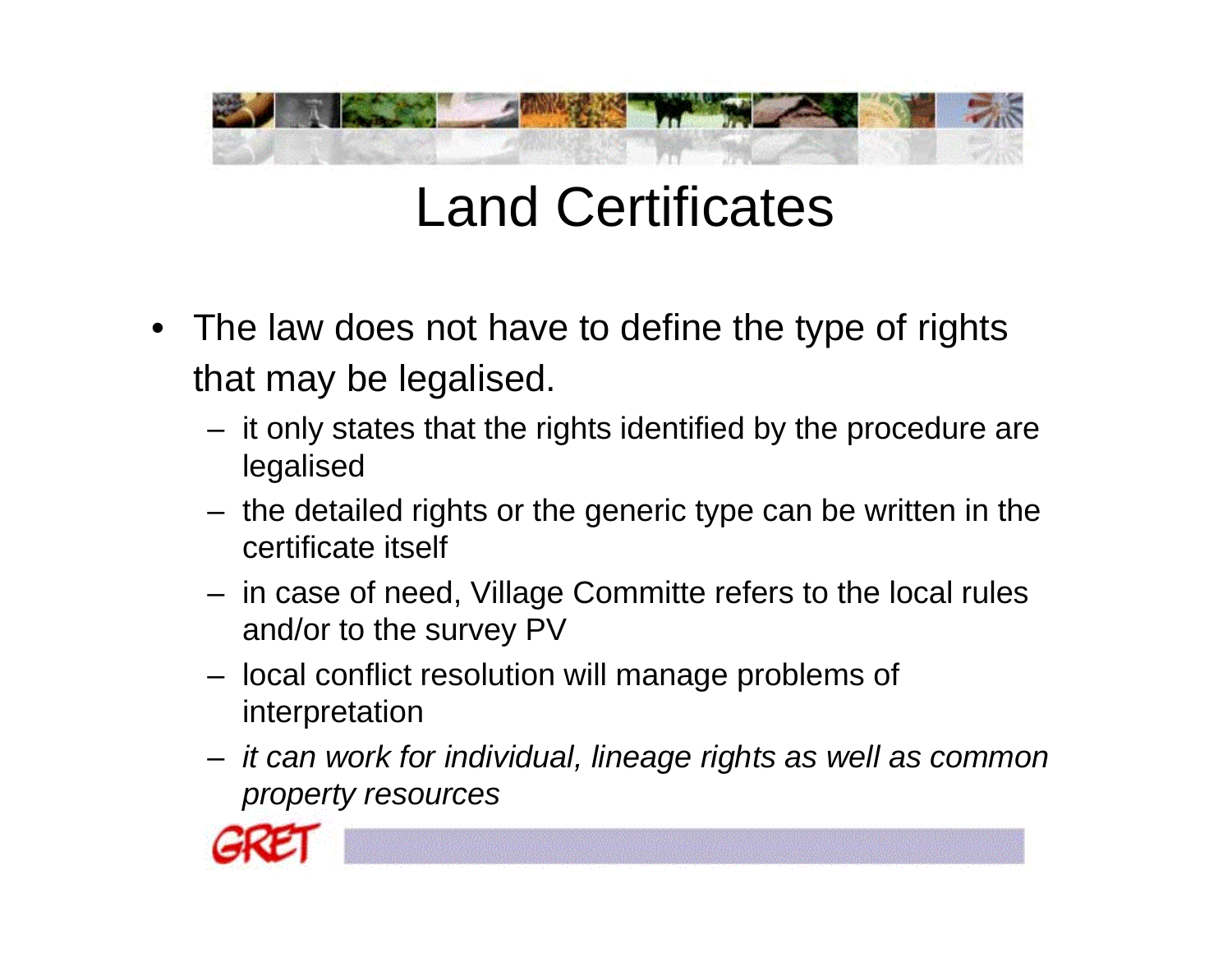

- in a given certificate, write either the precise content of the rights held or the general type (with references to local norms)
- in case of objection, the survey PV is the reference, and local arbitration is required first
- Law, files and certificates provide a (more or less) detailed framework
	- with room for local specificities: local norms, survey PV
	- enough for outsiders
	- leaving local disputes to local arbitration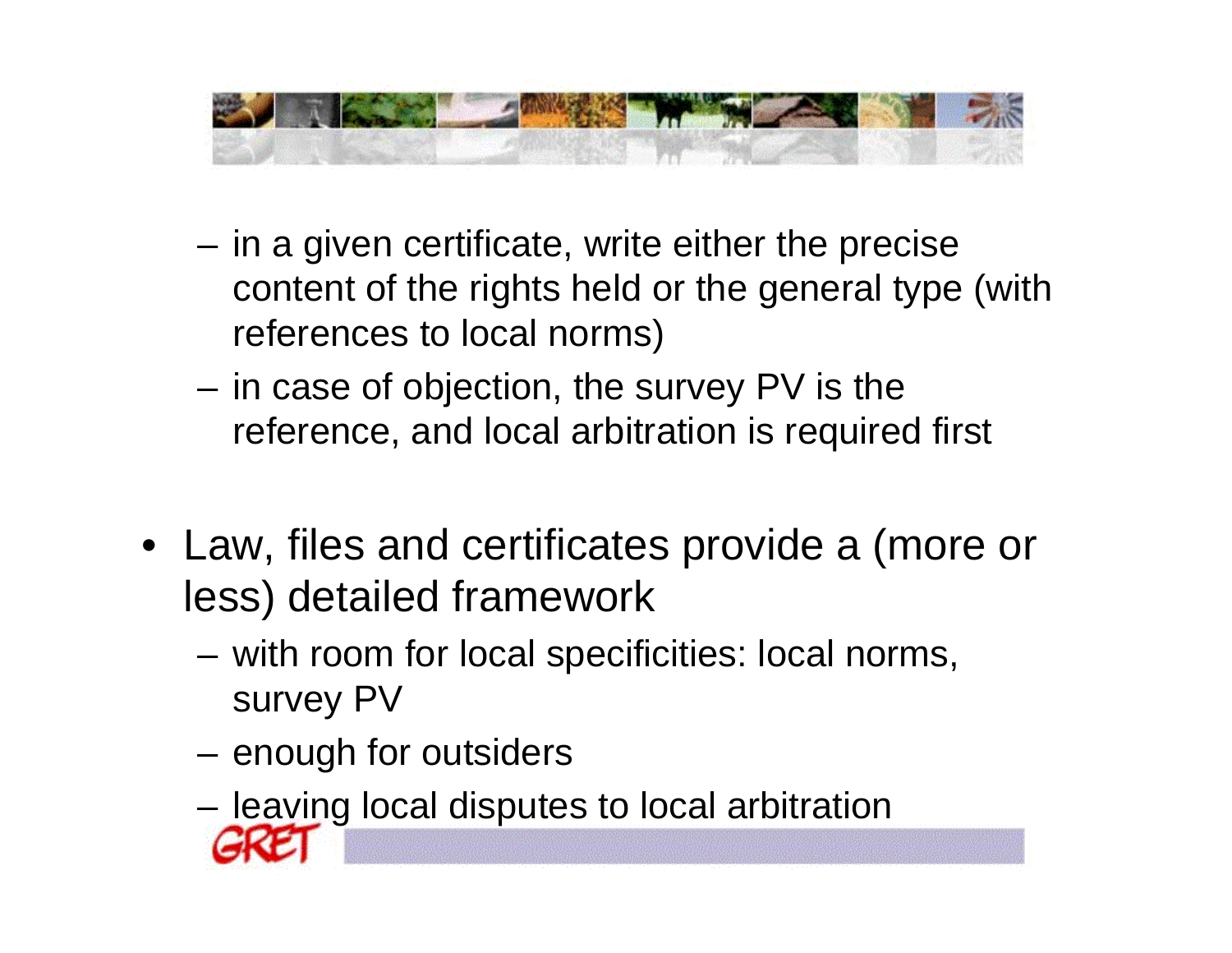# Land administration and sustainability

- Village heads ask for rural land tenure maps > not everywhere, generalisation when people ask for it
- Highly decentralised administration, under the responsibility of communes
- Two levels: village and commune

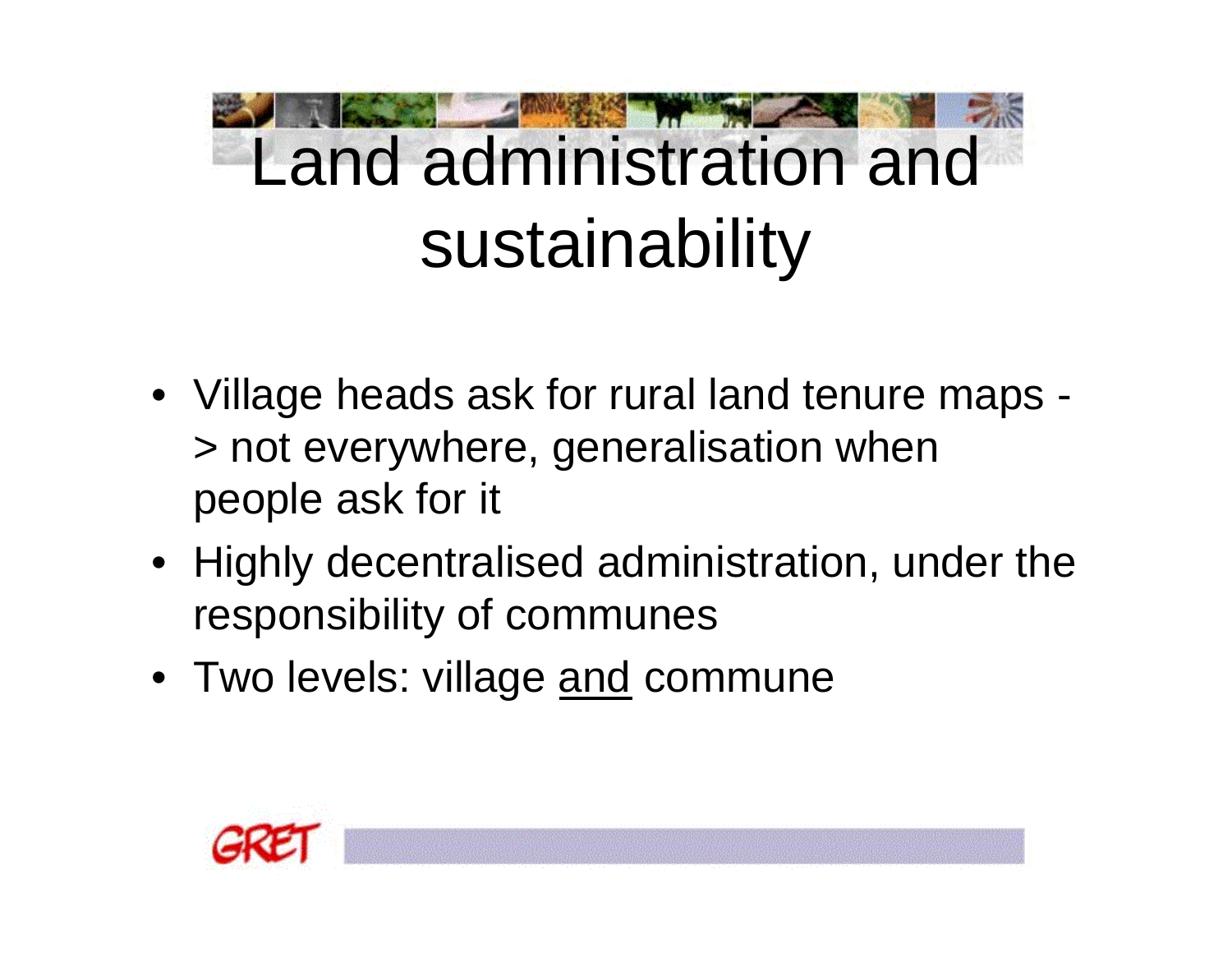

- CVGFs are technical bodies. Links with arbitration mechanisms
- All transfers have to be recorded
	- derived rights contracts recorded at village level
	- permanent transfers (gifts, sales, inheritance) are recorded at village level, implies new certificates issued by the mayor, and changes in the Commune files
	- changes in plot limits are marked on the filed and updated regularly

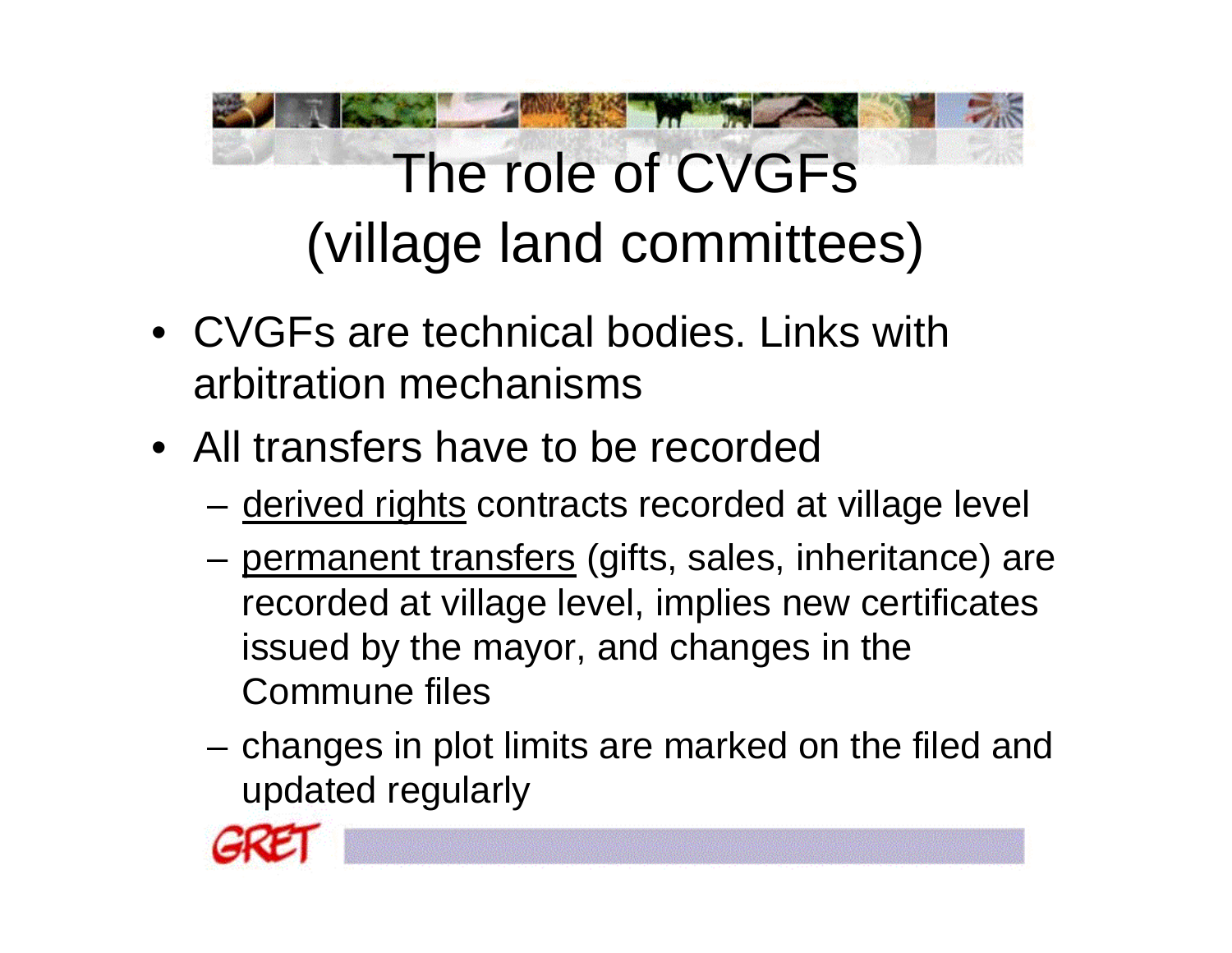

- People will ask that data be updated for sales, but not perhaps for inheritance, but local knowledge can help
- More or less work depending on the frequency of land transfers
	- few in places with lineage land and few sales,
	- frequent where there are individualised rights and frequent sales
- Assumption that people are more willing to pay where there is more work for CVGFs and Commune Land Boards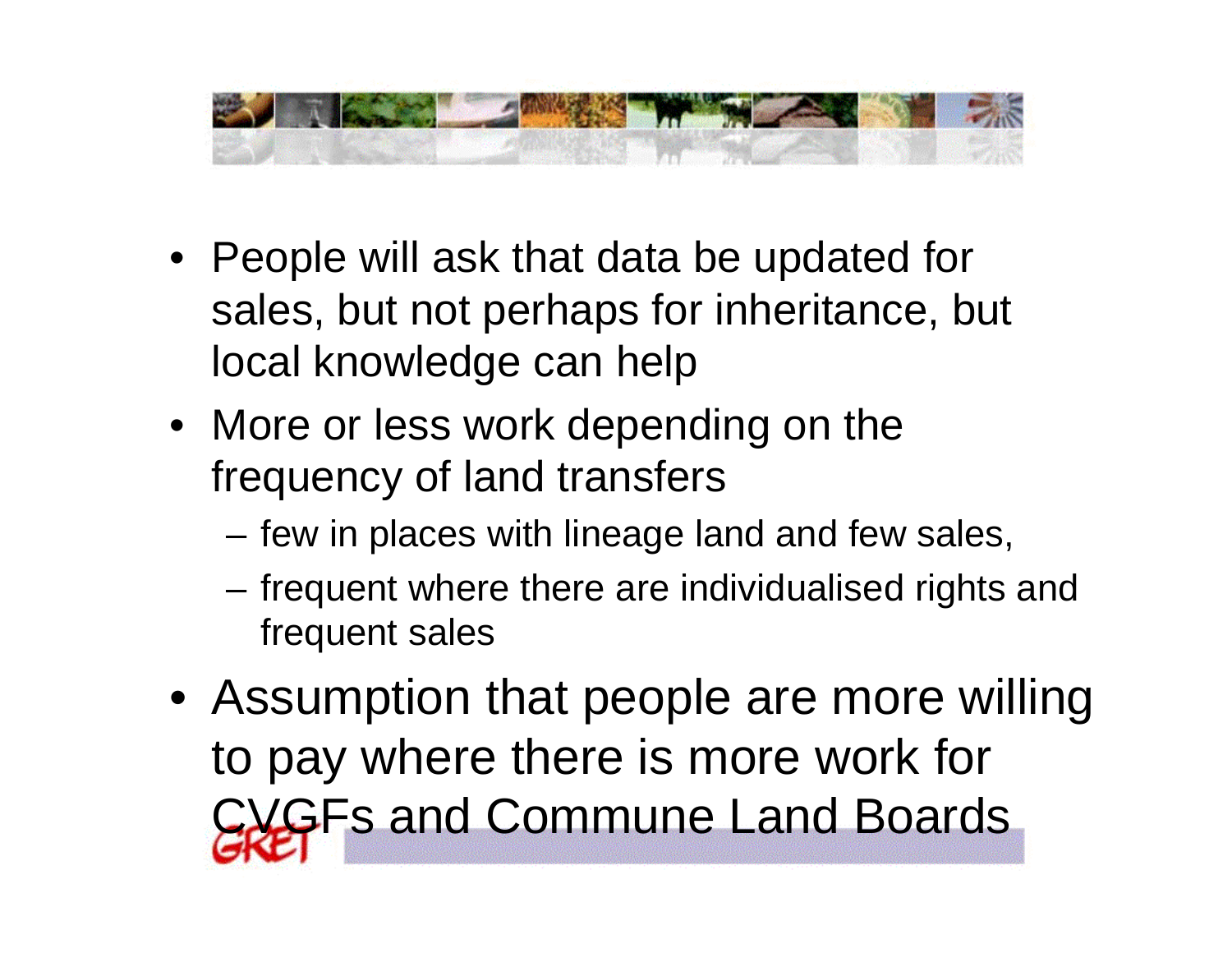

- Still a lot of points to clarify (methodology for surveys, files, etc.),
- Questions on land administration
	- complexity
	- reliability and accountability
	- financial balance
	- *Land administration need experimentation and M&E*

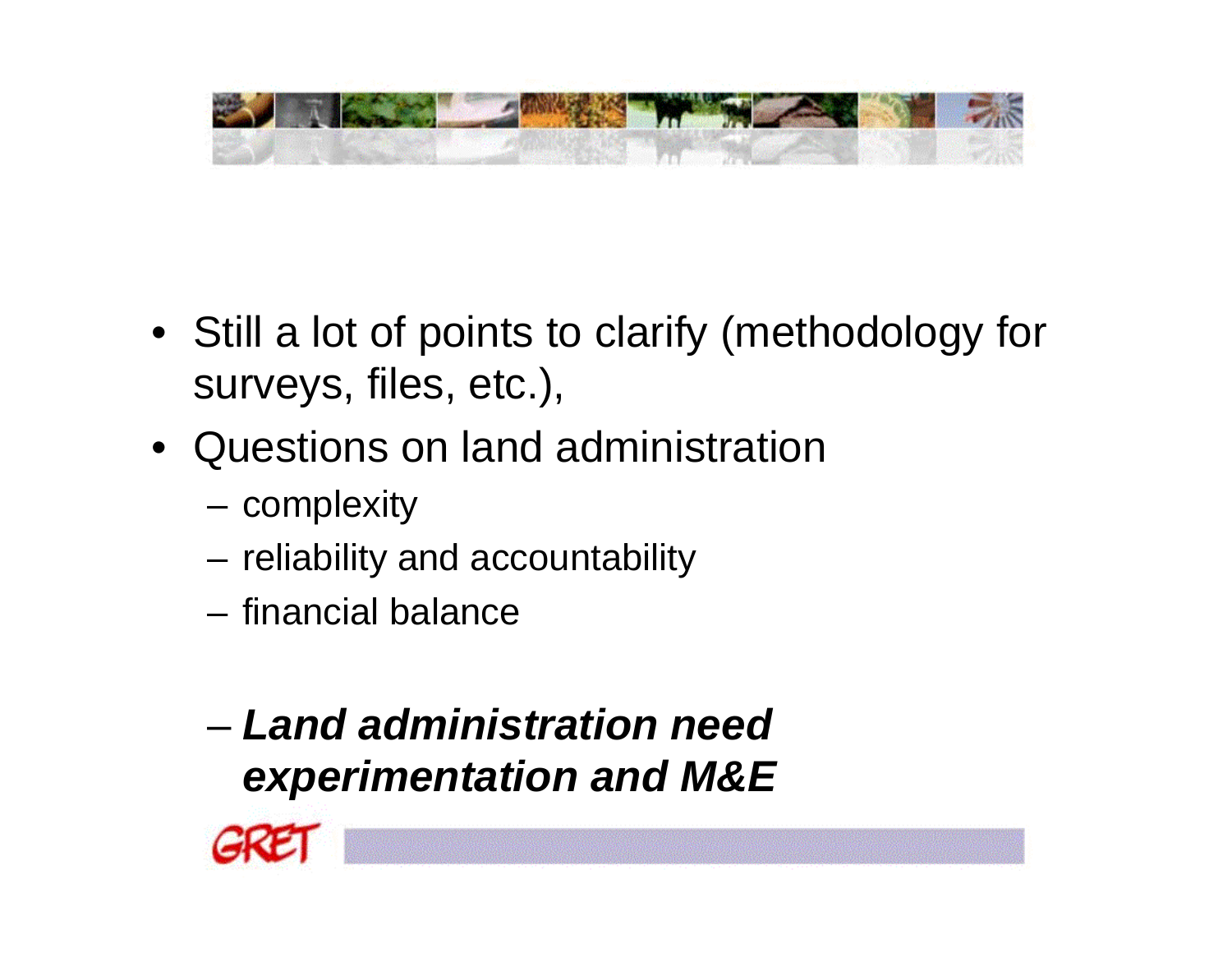

## **Conclusions**

- *PFR offer concrete and effective answers in peasant areas, where local regulations are weak*
- *They can be a powerful tool to bridge legitimacy, legacy and practices, if* 
	- *incorporated in a larger legal and institutional framework focused on these issues*
	- *procedures and methodologies are accurate*
- *Land administration with PFR has still to be experimented*